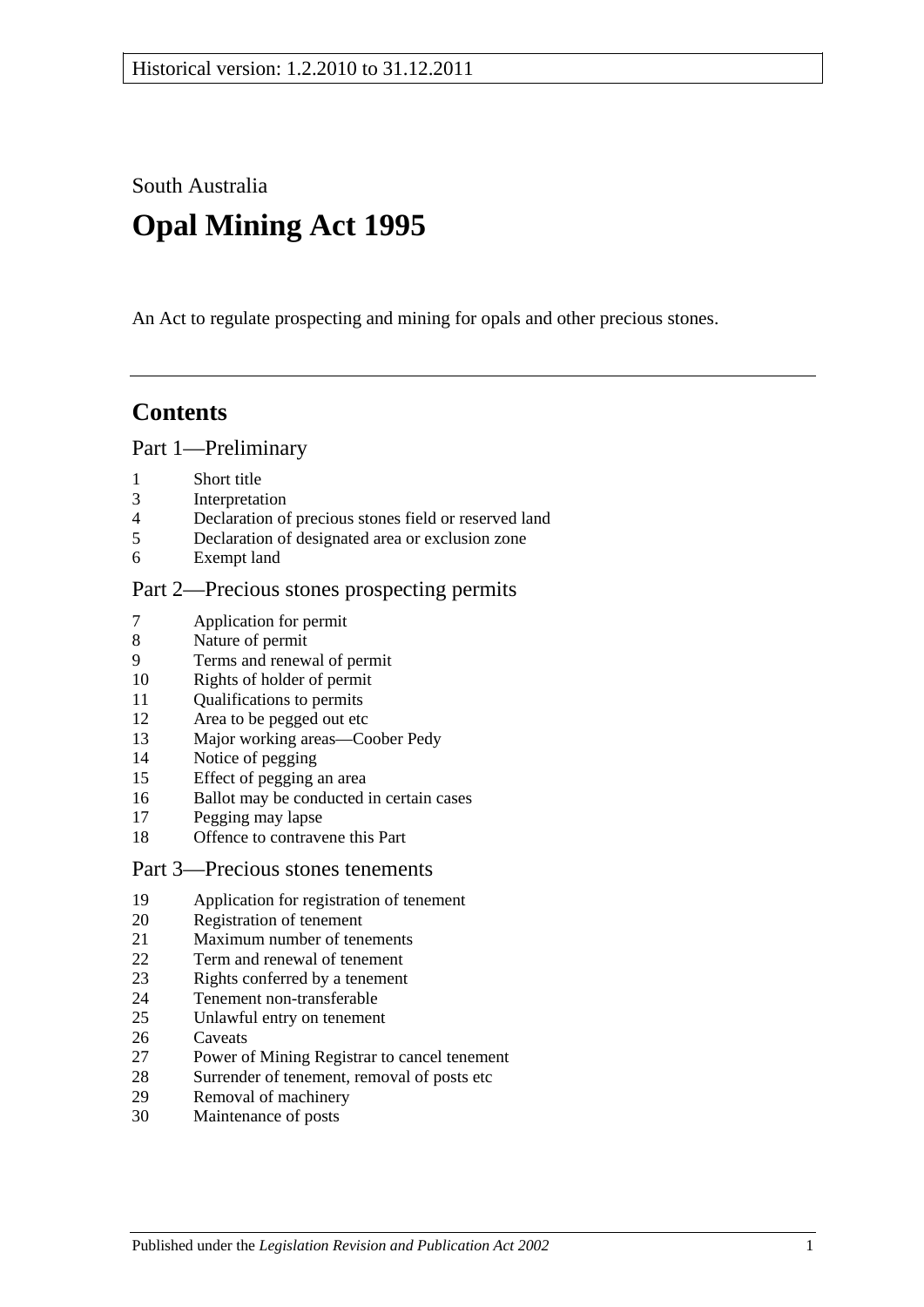## [Part 4—Entry on land and declared equipment](#page-26-0)

#### [Division 1—Entry on land](#page-26-1)

- [Entry on land](#page-26-2)
- [Notice of entry](#page-26-3)
- [Duration of notice of entry](#page-27-0)

#### [Division 2—Declared equipment](#page-28-0)

[Use of declared equipment](#page-28-1)

## [Part 5—Rehabilitation and compensation](#page-30-0)

- [Rehabilitation of land](#page-30-1)
- [Bonds](#page-31-0)
- [Application of bonds](#page-31-1)
- [Compensation](#page-32-0)

#### [Part 6—Opal mining co-operation agreements](#page-34-0)

- [Interpretation](#page-34-1)
- [Nature of agreement](#page-34-2)
- [Parties to an agreement](#page-34-3)
- [Content of an agreement](#page-34-4)
- [Registration of agreement](#page-35-0)<br>44 Agreement may be varied
- [Agreement may be varied or revoked](#page-35-1)
- [Appeal to Warden's Court](#page-36-0)
- [Persons bound by agreement](#page-36-1)
- [Enforcement of agreement](#page-36-2)
- [Restriction on mining operations by third parties](#page-37-0)

[Part 7—Native title land](#page-38-0)

#### [Division 1—Prospecting](#page-38-1)

[Qualification of rights conferred by permit](#page-38-2)

#### [Division 2—Production](#page-38-3)

- [Limits on grant of tenement](#page-38-4)
- [Applications for tenements](#page-38-5)

#### [Division 3—Application for declaration](#page-39-0)

[Application for declaration](#page-39-1)

#### [Division 4—Negotiating procedure](#page-39-2)

- [Types of agreement authorising mining operations on native title land](#page-39-3)<br>54 Negotiation of agreements
- [Negotiation of agreements](#page-40-0)
- [Notification of parties affected](#page-40-1)
- [What happens when there are no registered native title parties with whom to negotiate](#page-41-0)
- [Expedited procedure where impact of operations is minimal](#page-41-1)
- [Negotiating procedure](#page-41-2)
- [Agreement](#page-42-0)
- [Effect of registered agreement](#page-42-1)
- [Application for determination](#page-43-0)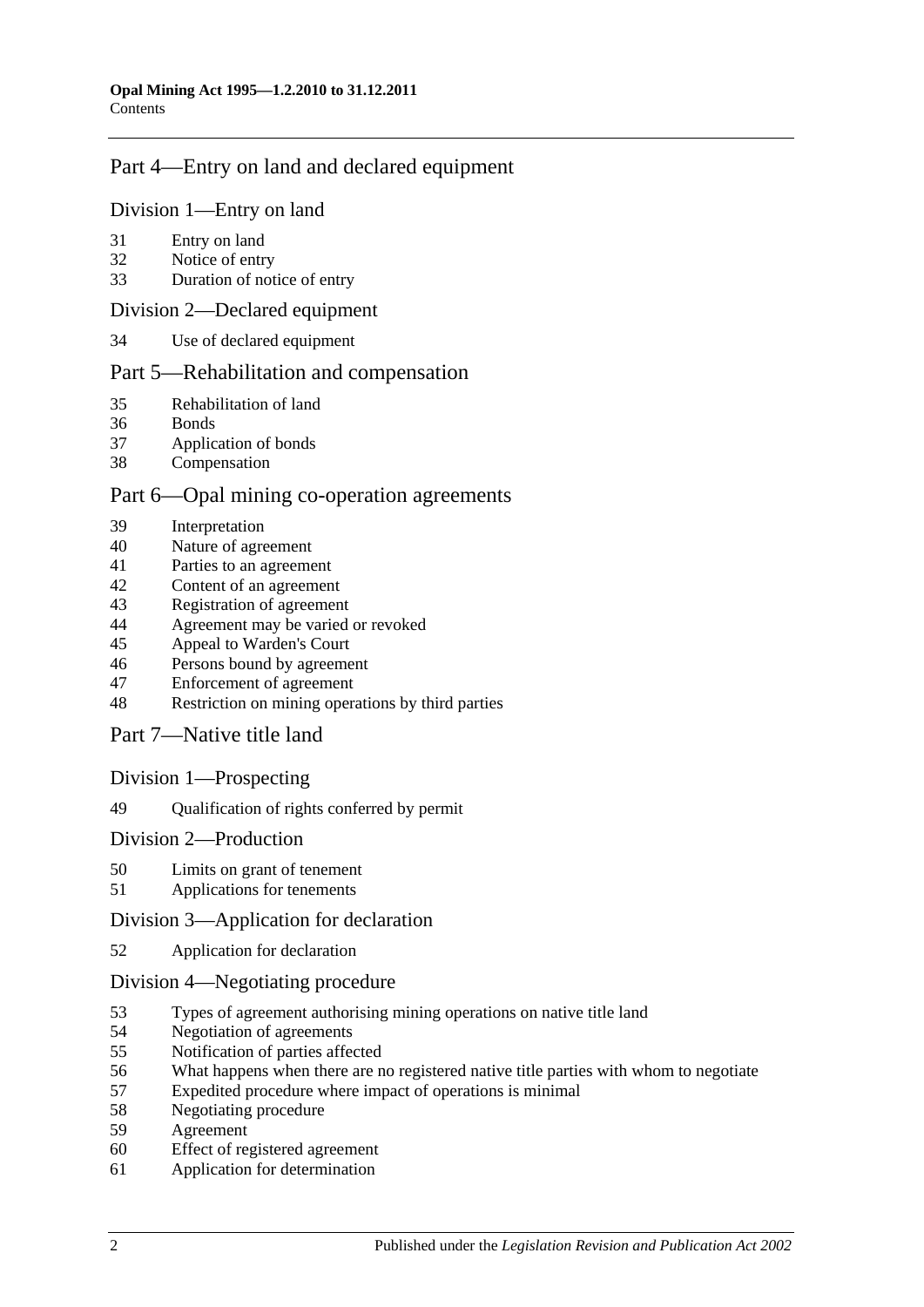- [Criteria for making determination](#page-43-1)
- [Limitation on powers of Court](#page-44-0)
- [Effect of determination](#page-45-0)
- [Ministerial power to overrule determinations](#page-45-1)
- [No re-opening of issues](#page-46-0)

#### [Division 5—Miscellaneous](#page-46-1)

- Non-application [of this Part to Pitjantjatjara and Maralinga lands](#page-46-2)
- [Compensation to be held on trust in certain cases](#page-46-3)
- [Non-monetary compensation](#page-46-4)
- [Review of compensation](#page-47-0)
- 70A [Opal Mining Native Title Register](#page-48-0)

#### [Part 8—Special powers of Warden's Court](#page-50-0)

- [Jurisdiction relating to tenements and monetary claims](#page-50-1)
- [Cancellation of permit](#page-50-2)
- [Cancellation of pegging](#page-51-0)
- [Forfeiture of tenement](#page-51-1)

#### [Part 9—Miscellaneous](#page-54-0)

- [The Mining Register](#page-54-1)
- [Appointment of authorised persons](#page-54-2)
- [Delegations](#page-56-0)
- [Exemptions](#page-56-1)
- [Passing of property](#page-56-2)
- [Acts of officers, employees and agents](#page-56-3)
- [Offences](#page-57-0)
- [Proceedings for offences](#page-57-1)
- [Prohibition orders](#page-58-0)
- [Power of Mining Registrar to require pegs to be removed](#page-58-1)
- [Compliance orders](#page-58-2)
- [Evidentiary provision](#page-59-0)
- [Avoidance of double compensation](#page-59-1)
- [Disposal of waste](#page-59-2)
- [Persons under 18](#page-60-0)
- [Safety net](#page-60-1)
- [Land subject to more than one tenement](#page-60-2)
- [Interaction with Mining Act](#page-60-3)
- [Interaction with other Acts](#page-61-0)
- [Public roads and access routes](#page-61-1)
- [Approval of associations](#page-61-2)
- [Powers of attorney](#page-62-0)
- [Regulations](#page-62-1)

#### [Schedule 1—Transitional provisions](#page-64-0)

- [Precious stones fields; reserved land](#page-64-1)
- [Existing permits, tenements etc—Precious stones](#page-64-2)
- [Exploration licences](#page-64-3)
- [Appointments](#page-64-4)

## [Legislative history](#page-66-0)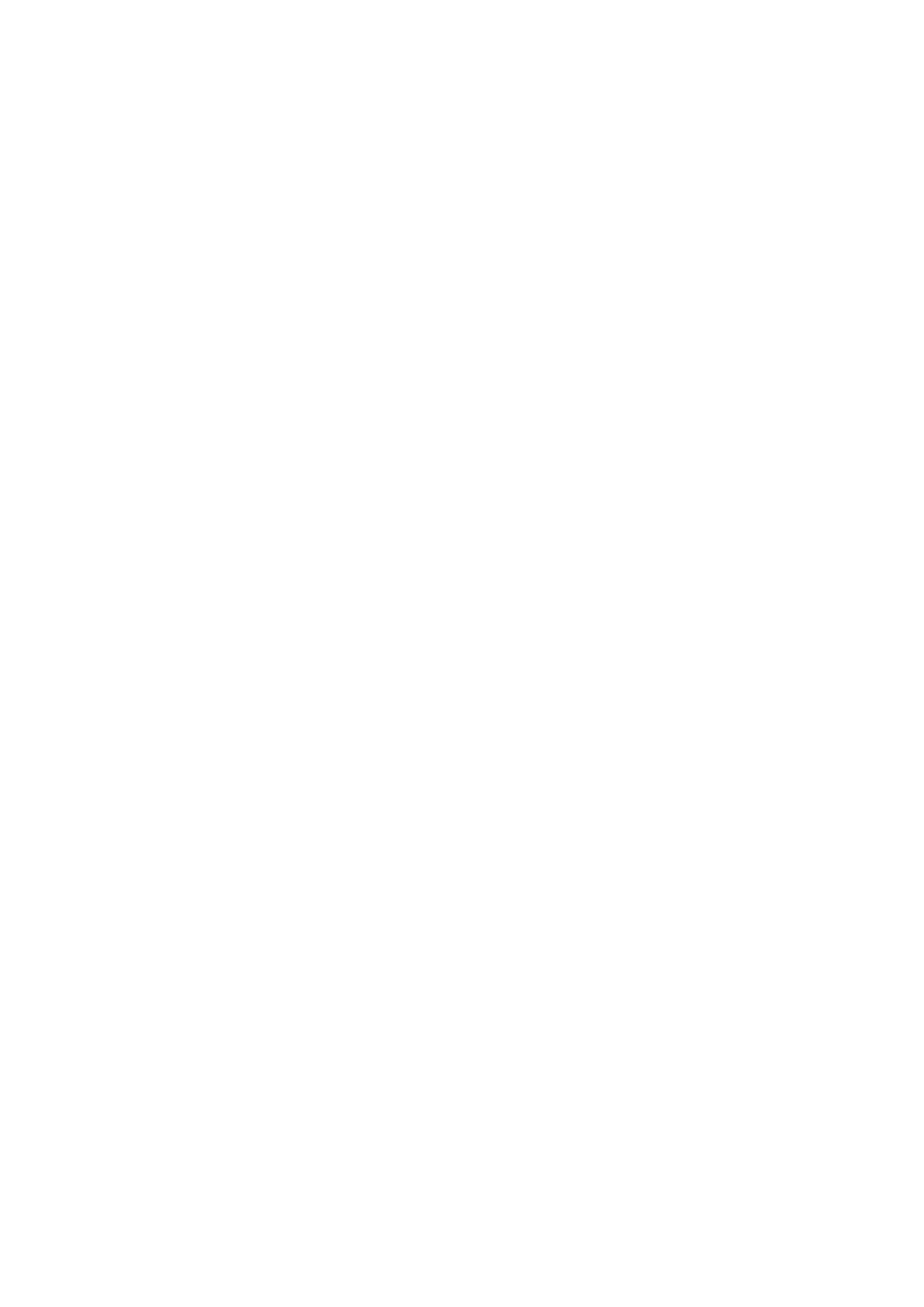## <span id="page-4-0"></span>**The Parliament of South Australia enacts as follows:**

## **Part 1—Preliminary**

## <span id="page-4-1"></span>**1—Short title**

This Act may be cited as the *Opal Mining Act 1995*.

## <span id="page-4-2"></span>**3—Interpretation**

(1) In this Act, unless the contrary intention appears—

*appropriate court* means—

- (a) the Supreme Court; or
- (b) the ERD Court; or
- (c) if proceedings do not involve a monetary claim, or a claim for more than  $$150,000$ —the Warden's Court:

*approved association* means an association granted an approval under [section](#page-61-2) 96;

*authorised person* means a person appointed as an authorised person under [section](#page-54-2) 77;

*Chief Inspector* means the Chief Inspector of Mines;

*corporation* means a body corporate;

*council* means a council or controlling authority under the *[Local Government](http://www.legislation.sa.gov.au/index.aspx?action=legref&type=act&legtitle=Local%20Government%20Act%201934)  Act [1934](http://www.legislation.sa.gov.au/index.aspx?action=legref&type=act&legtitle=Local%20Government%20Act%201934)* and includes a body corporate that is, by virtue of an Act, taken to be vested with the powers of a council;

*declared equipment* means—

- (a) a trench digger or excavator; or
- (b) mechanically driven equipment, equipped with a blade or bucket of a width exceeding 750 mm, capable of ripping, gouging, scooping or digging earth or rock material; or
- (c) equipment that is capable of digging, boring or tunnelling underground, generally in a horizontal plane, with a cross sectional dimension greater than 750 mm; or
- (d) equipment of a kind prescribed by the regulations for the purposes of this definition,

but does not include surface drilling equipment;

*designated area* means an area within a precious stones field declared by the Minister under [section](#page-7-1) 5 to be a designated area;

*Director* means the Director of Mines under the Mining Act;

*ERD Court* means the Environment, Resources and Development Court established under the *[Environment, Resources and Development Court Act](http://www.legislation.sa.gov.au/index.aspx?action=legref&type=act&legtitle=Environment%20Resources%20and%20Development%20Court%20Act%201993) 1993*; 2

*exclusion zone* means land declared by the Minister under [section](#page-7-1) 5 to be an exclusion zone for the purposes of this Act;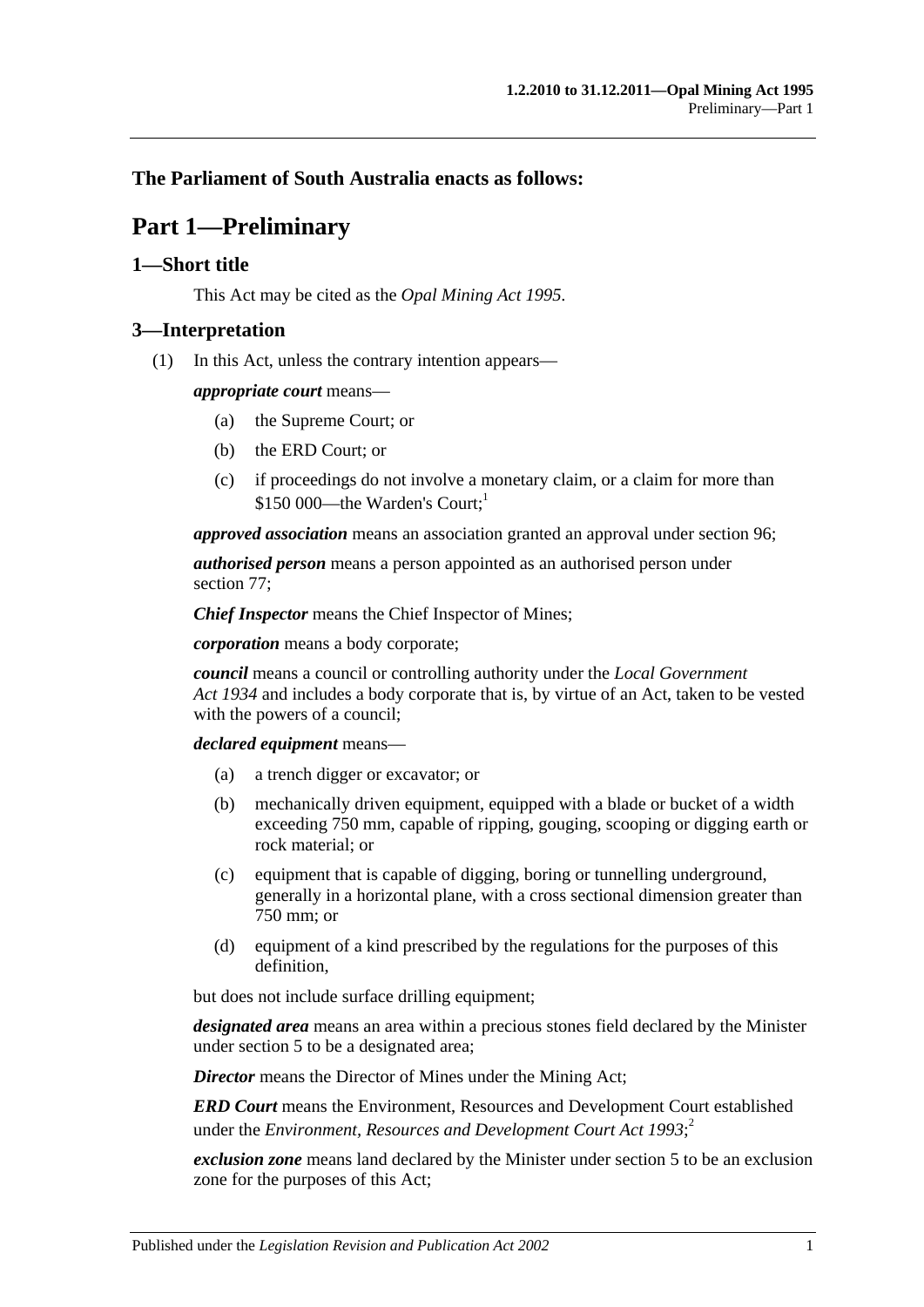*exempt land* means land that is exempt from mining operations under [section](#page-7-2) 6;

*exploration licence* means an exploration licence under the Mining Act;

*fossicking* means the gathering of precious stones—

- (a) as a recreation; or
- (b) without the intention to sell the stones or to utilise them for a commercial or industrial purpose,

but does not include the gathering of precious stones through the disturbance of land by machinery or explosives;

*holder* of a tenement means the person who is registered as the holder of the tenement under this Act;

*machinery* means a device operated other than solely by muscular force exerted by the operator;

*marine waters* means the coastal waters of the State (see the *Coastal Waters (State Powers) Act 1980* (Cwth)) or that part of the sea that is within the limits of the State, and includes estuaries and tidal waters;

*minerals* has the same meaning as under the Mining Act;

*Mining Act* means the *[Mining Act](http://www.legislation.sa.gov.au/index.aspx?action=legref&type=act&legtitle=Mining%20Act%201971) 1971*;

*mining operations* means operations carried out in the course of prospecting or mining for precious stones, or rehabilitation operations, but does not include fossicking;

*mining operator* or *operator* means a person by whom, or on whose behalf, mining operations are carried out under this Act;

*Mining Register* means the register kept by the Mining Registrar under the Mining Act;

*a mining registrar* means a mining registrar under the Mining Act;

*the Mining Registrar* means the Mining Registrar under the Mining Act;

*native title*, *native title holder* and *native title land*—see *[Native Title \(South Australia\)](http://www.legislation.sa.gov.au/index.aspx?action=legref&type=act&legtitle=Native%20Title%20(South%20Australia)%20Act%201994)  Act [1994](http://www.legislation.sa.gov.au/index.aspx?action=legref&type=act&legtitle=Native%20Title%20(South%20Australia)%20Act%201994)*<sup>3</sup> ;

*native title mining determination* means a determination authorising a mining operator to enter land and carry out mining operations on the land under [Part 7;](#page-38-0)

*opal development lease* means an opal development lease registered under [section](#page-18-2) 20;

*owner* of land means—

- (a) a person who holds a registered estate or interest in the land conferring a right to immediate possession of the land; or
- (b) a person who holds native title in the land; or
- (c) a person who has, by statute, the care, control or management of the land; or
- (d) a person who is lawfully in occupation of the land;

*precious stones* means opal and other minerals declared by regulation to be precious stones for the purposes of this Act;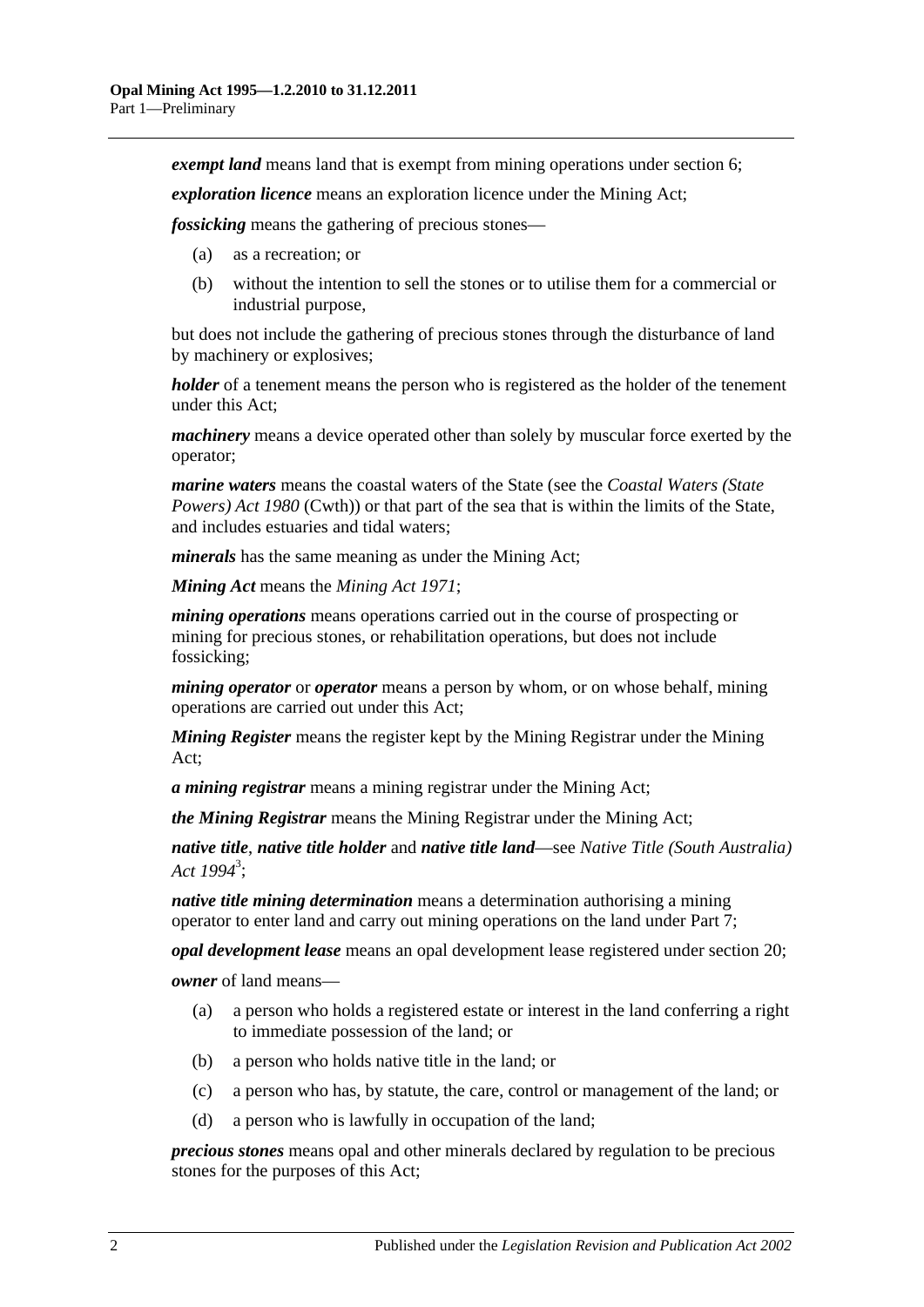*precious stones claim* means a precious stones claim registered under [section](#page-18-2) 20;

*precious stones prospecting permit* or *permit* means a precious stones prospecting permit issued under [section](#page-10-1) 7;

*precious stones field* means land declared to be a precious stones field by proclamation under [section](#page-7-0) 4;

*precious stones tenement* or *tenement* means—

- (a) a precious stones claim; or
- (b) an opal development lease;

*prescribed exempt land* means exempt land under [section](#page-7-3) 6(1)(a);

*prescribed notice of entry*—see [section](#page-26-3) 32;

*prospecting* means operations carried out in the course of exploring for precious stones, including the pegging out of an area for a tenement, other than operations that involve disturbance of land by declared equipment or explosives, and *to prospect* has a corresponding meaning;

*registered representative* of native title holders—see Part 4 *[Native Title \(South](http://www.legislation.sa.gov.au/index.aspx?action=legref&type=act&legtitle=Native%20Title%20(South%20Australia)%20Act%201994)  [Australia\) Act](http://www.legislation.sa.gov.au/index.aspx?action=legref&type=act&legtitle=Native%20Title%20(South%20Australia)%20Act%201994) 1994*;

*rehabilitation* of land includes the filling in or sealing of an excavation (including an open-cut excavation), the reinstatement, levelling, contouring and revegetation of land, and the erection of signs and fences, and *to rehabilitate* has a corresponding meaning;

*River Murray Protection Area* means a River Murray Protection Area under the *[River](http://www.legislation.sa.gov.au/index.aspx?action=legref&type=act&legtitle=River%20Murray%20Act%202003)  [Murray Act](http://www.legislation.sa.gov.au/index.aspx?action=legref&type=act&legtitle=River%20Murray%20Act%202003) 2003*;

*Warden's Court* means the Warden's Court established under the Mining Act.

- (2) The division of land under the Mining Act into strata will also have effect for the purposes of this Act and, accordingly, a reference in this Act to land, or an area, will, where appropriate, be taken to be a reference to the surface stratum or a subsurface stratum, as the case requires.
- (3) In this Act, a reference to mining operations over land includes a reference to mining operations involving land covered by water and a reference to the disturbance of land includes a reference to the disturbance of water.
- (4) A note to a provision of this Act forms part of the provision to which it relates.
	- 1 All native title questions arising in proceedings before the Warden's Court must be referred to the ERD Court—see Part 3 *[Native Title \(South Australia\) Act](http://www.legislation.sa.gov.au/index.aspx?action=legref&type=act&legtitle=Native%20Title%20(South%20Australia)%20Act%201994) 1994*.
	- 2 The *[Environment, Resources and Development Court Act](http://www.legislation.sa.gov.au/index.aspx?action=legref&type=act&legtitle=Environment%20Resources%20and%20Development%20Court%20Act%201993) 1993* and the *[Native Title](http://www.legislation.sa.gov.au/index.aspx?action=legref&type=act&legtitle=Native%20Title%20(South%20Australia)%20Act%201994)  [\(South Australia\) Act](http://www.legislation.sa.gov.au/index.aspx?action=legref&type=act&legtitle=Native%20Title%20(South%20Australia)%20Act%201994) 1994* contain provisions under which the ERD Court may refer cases to the Supreme Court, or the Supreme Court may remove cases commenced before the ERD Court into the Supreme Court.
	- 3 Part 5 of the *[Native Title \(South Australia\) Act](http://www.legislation.sa.gov.au/index.aspx?action=legref&type=act&legtitle=Native%20Title%20(South%20Australia)%20Act%201994) 1994* sets out the method of service on native title holders.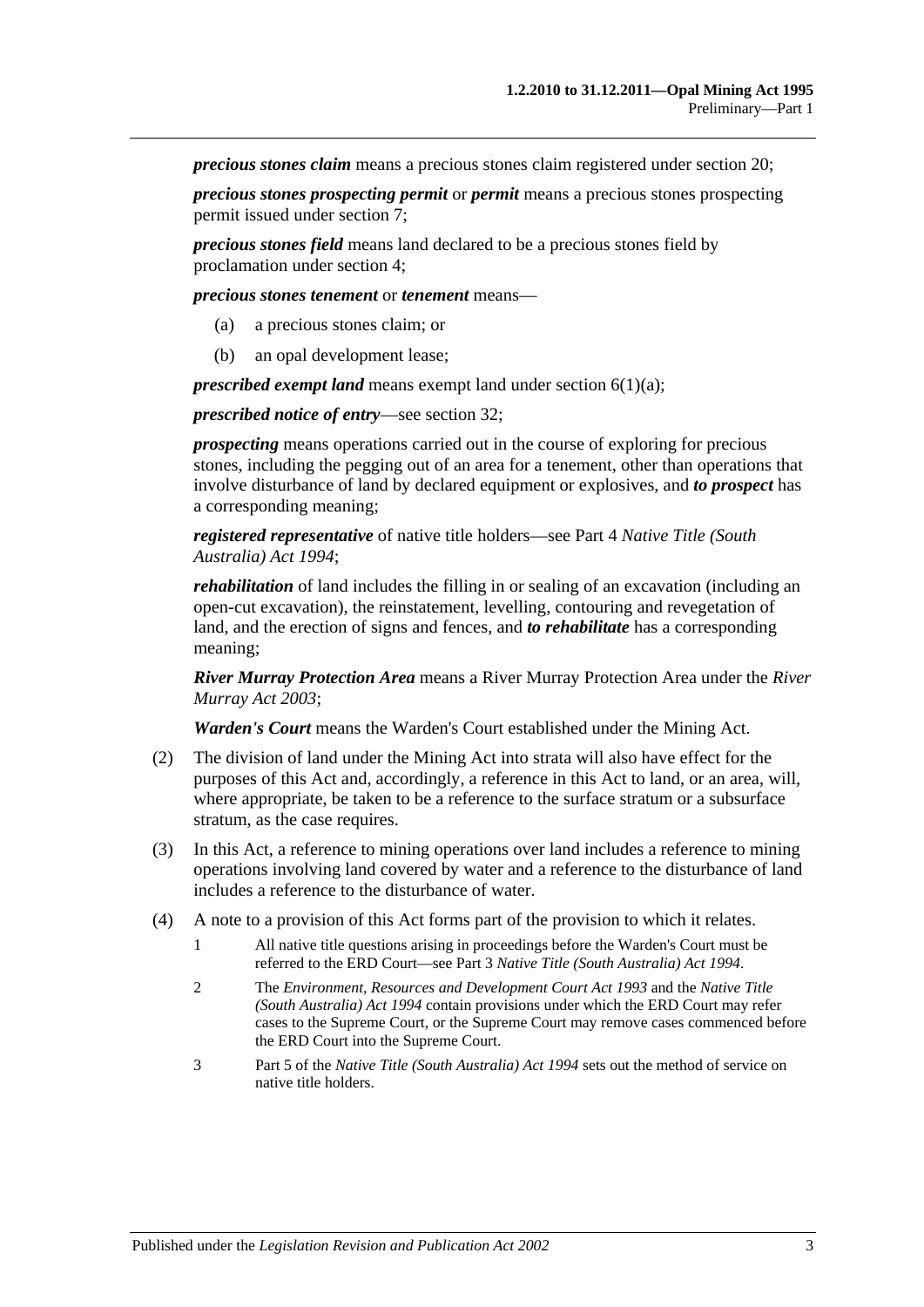## <span id="page-7-4"></span><span id="page-7-0"></span>**4—Declaration of precious stones field or reserved land**

- (1) The Governor may, by proclamation—
	- (a) declare land in the State (including land within the marine waters of the State) to be a precious stones field; or
	- (b) reserve from the operation of this Act, or a specified provision of this Act, land specified in the proclamation,

and the proclamation will have effect according to its terms.

- (2) The Governor may, by subsequent proclamation, vary or revoke a proclamation under [subsection](#page-7-4)  $(1)$ .
- (3) A precious stones field over mineral land under the Mining Act that has been divided into strata will consist only of the surface stratum (as defined by that Act).

#### <span id="page-7-5"></span><span id="page-7-1"></span>**5—Declaration of designated area or exclusion zone**

- (1) The Minister may, by notice in the Gazette—
	- (a) declare an area within a precious stones field to be a designated area for the purposes of this Act;
	- (b) declare land in the State to be an exclusion zone for the purposes of this Act,

and the declaration will have effect according to its terms.

- (2) The Minister may, by subsequent notice in the Gazette, vary or revoke a declaration under [subsection](#page-7-5) (1).
- (3) The Minister must consult with such approved associations as the Minister thinks fit before the Minister makes a declaration under this section.
- (3a) If a declaration under this section applies to any part of a River Murray Protection Area, the Minister must first consult with the Minister to whom the administration of the *[River Murray Act](http://www.legislation.sa.gov.au/index.aspx?action=legref&type=act&legtitle=River%20Murray%20Act%202003) 2003* is committed.
- (4) If the Minister makes a declaration under this section, the Minister must ensure that a copy of the declaration is published in a newspaper circulating generally throughout the State.
- (5) If an area ceases to be part of a precious stones field, the declaration of a designated area within that area ceases to have effect.

#### <span id="page-7-2"></span>**6—Exempt land**

- <span id="page-7-3"></span>(1) The following land is exempt from mining operations under this Act if it is outside a precious stones field:
	- (a) land that is situated—
		- (i) within 400 metres of a building or structure used as a place of residence (except a building or structure of a class excluded by regulation from the ambit of this paragraph); or
		- (ii) within 150 metres of—
			- (A) a building or structure, with a value of \$200 or more, used for an industrial or commercial purpose; or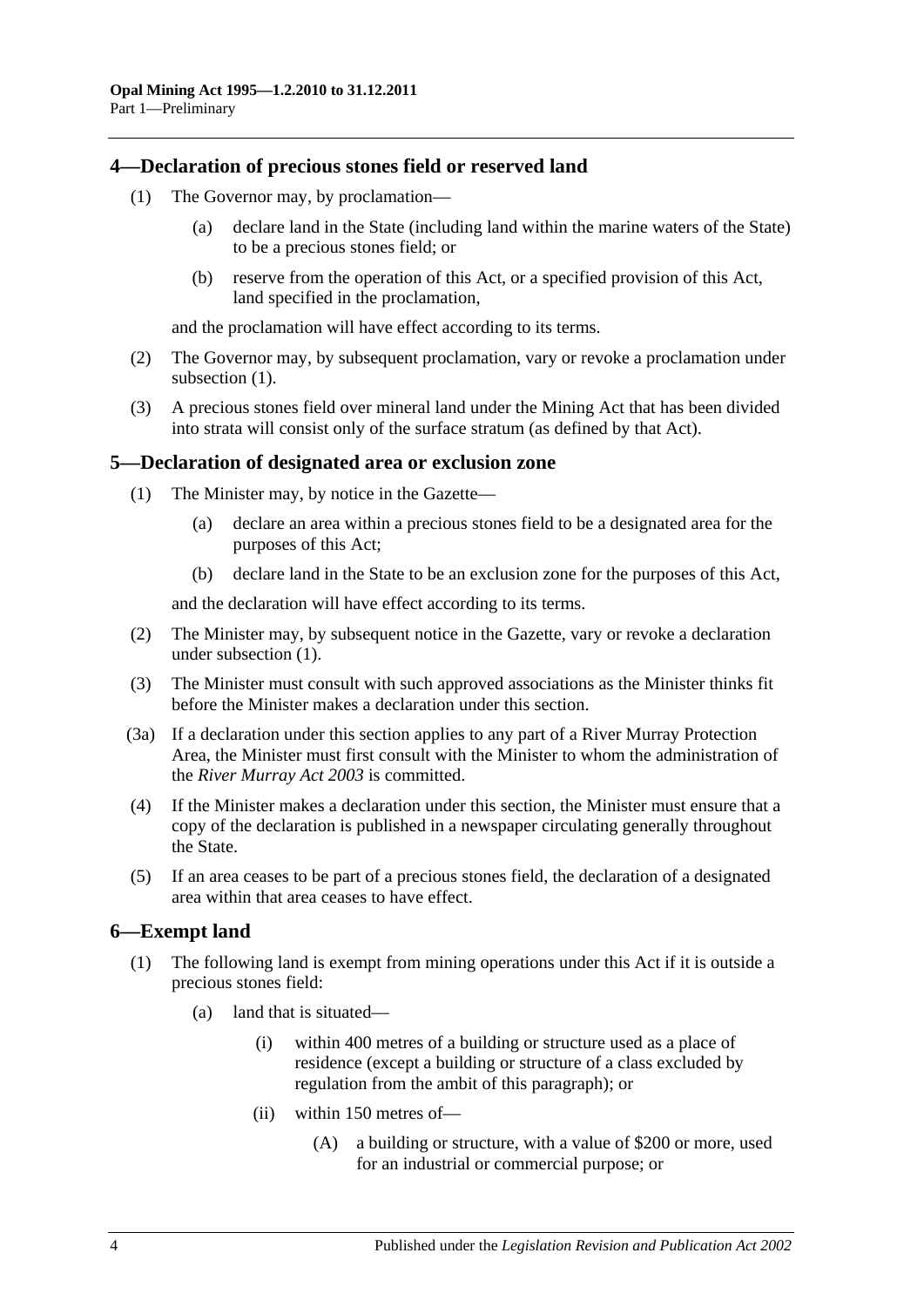(B) a spring, well, reservoir or dam,

(but not if it is an improvement made for the purposes of mining operations);

- (b) land that constitutes a distinct allotment of less than 2 000 square metres in a city, town or township;
- (c) land that is genuinely used as a yard, garden, plantation, orchard or vineyard;
- (d) land that is under crop;
- (e) land that is genuinely used as an airfield, railway, tramway or busway;
- (f) the grounds of a church, chapel, school, hospital or institution;
- (g) parklands or recreation grounds under the control of a council;
- (h) land—
	- (i) that is dedicated or reserved by or under a prescribed Act, or by or under an Act for a prescribed purpose; or
	- (ii) that is vested in a Minister for a prescribed purpose; or
	- (iii) that is comprised within an easement in favour of a Minister;
- (i) land that is constituted as a forest reserve under the *[Forestry Act](http://www.legislation.sa.gov.au/index.aspx?action=legref&type=act&legtitle=Forestry%20Act%201950) 1950*.
- (2) While land is exempt land—
	- (a) a person is not authorised under a precious stones prospecting permit to prospect for precious stones on the land; and
	- (b) a precious stones tenement must not be registered over the land (or a part of the land).
- (3) However—
	- (a) a person may peg out an area for a precious stones tenement on exempt land<sup>1</sup>, other than prescribed exempt land (see [subsection](#page-8-0) (4)); and
	- (b) a precious stones tenement may be registered over exempt land (or a part of exempt land) if—
		- (i) the land was not exempt land at the time the area of the tenement was pegged out; or
		- (ii) the tenement is registered in the name of the owner of the land.
- <span id="page-8-0"></span>(4) In the case of prescribed exempt land, a person must not enter or peg out an area within the land except with the written permission (which may be given subject to conditions) of the person who has the benefit of the relevant exemption under this section.
- <span id="page-8-1"></span> $(5)$  If—
	- (a) a person who has the benefit of an exemption under this section, by agreement with a mining operator, waives the exemption on terms and conditions set out in the agreement; or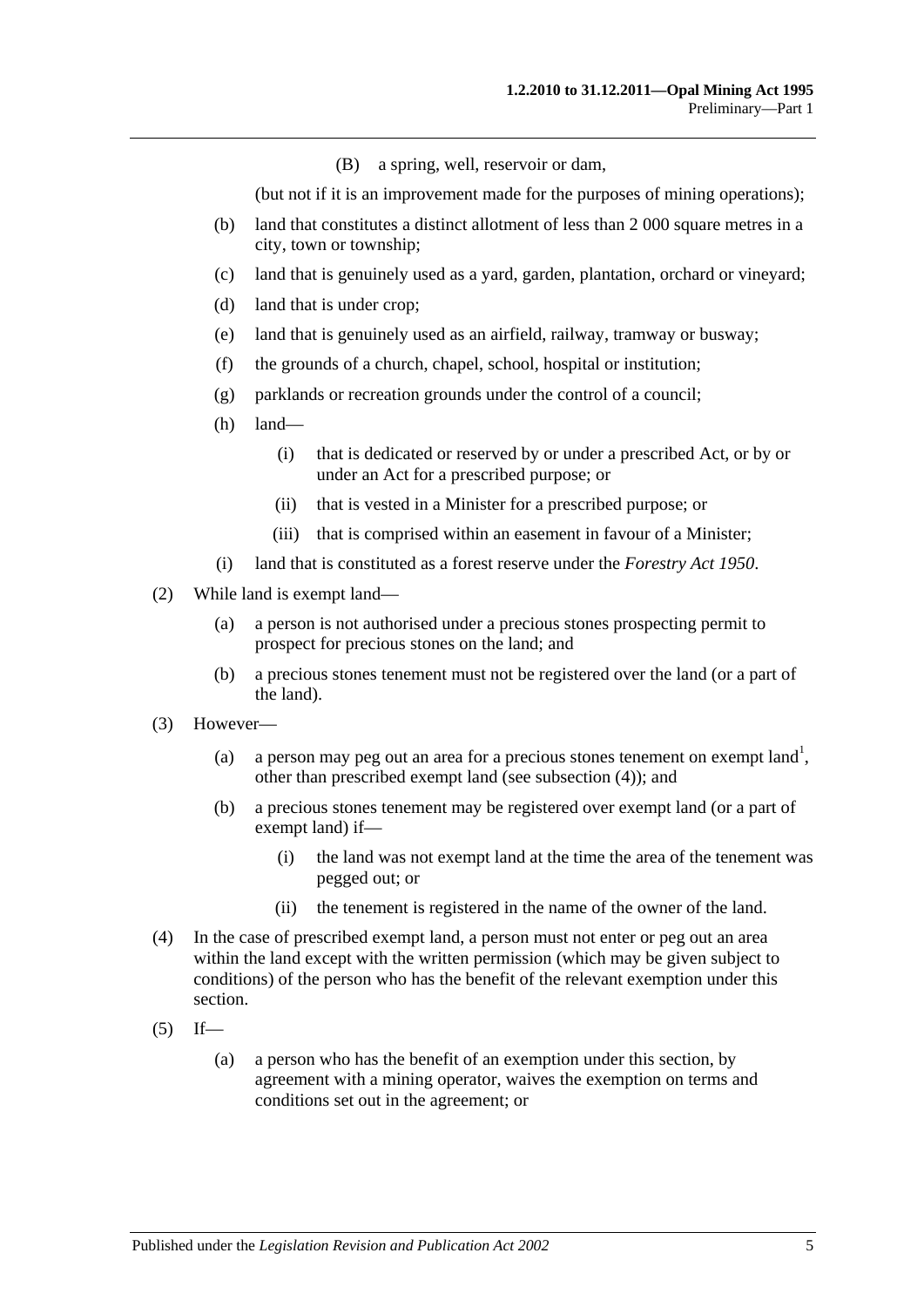(b) the appropriate court, on the application of a mining operator, waives the exemption on terms and conditions (which should include provision for payment of compensation to the person or persons who have the benefit of the exemption),

the land ceases to be exempt land.

- (6) Land that ceases to be exempt land under [subsection](#page-8-1) (5) will revert to being exempt land on completion of the mining operations for which the agreement or determination is made, or at an earlier time specified in the agreement or determination.
- (7) The following persons will be regarded as having the benefit of an exemption under this section:
	- (a) the owner of the exempt land; and
	- (b) in the case of land that is exempt under [subsection](#page-7-3)  $(1)(a)$  by reason of its proximity to other land on which a building, structure, spring, well, reservoir or dam is situated—the owner of the other land.
- (8) An agreement or determination is binding on, and enforceable by or against, the original parties to the agreement or determination and—
	- (a) successors in title to the owner of the land who originally had the benefit of the exemption; and
	- (b) the holders from time to time of precious stones tenements authorised under the terms of the agreement or determination.
- (9) An agreement by which an exemption is waived must comply with requirements determined by the Director and a copy of the agreement must be lodged with the Mining Registrar in accordance with the regulations.
	- 1 A person may peg out an area for a tenement with a view to negotiating a waiver, or to obtaining a determination of a court, under [subsection](#page-8-1) (5).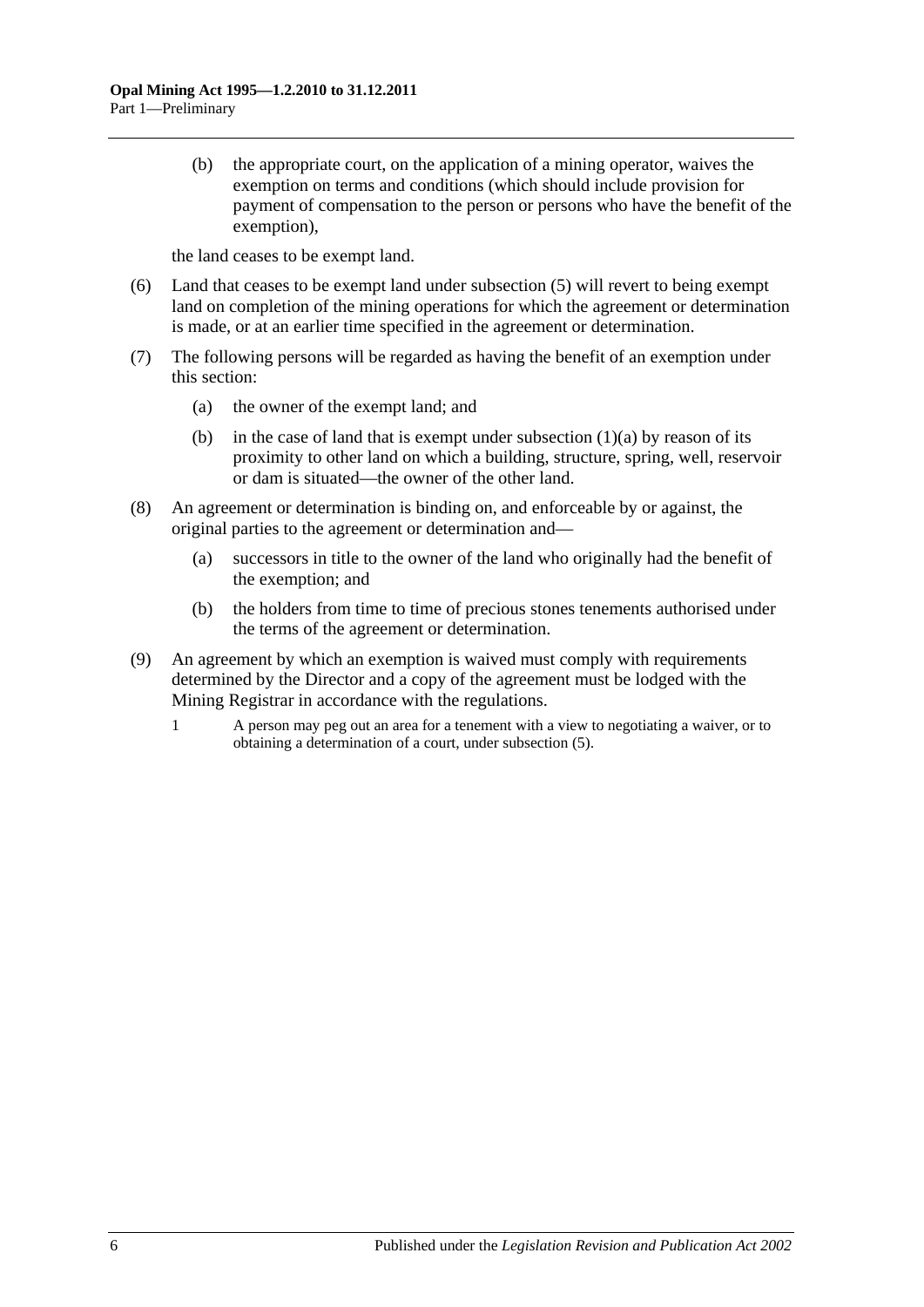## <span id="page-10-0"></span>**Part 2—Precious stones prospecting permits**

## <span id="page-10-1"></span>**7—Application for permit**

- (1) A person may apply for a precious stones prospecting permit.
- (2) The application—
	- (a) must be made in a form determined by the Director; and
	- (b) must be made personally or, in the case of a corporation, by an officer of the corporation who is authorised to make the application, at an office of the Mining Registrar; and
	- (c) must be accompanied by the prescribed application fee.
- (3) The applicant (in the case of a natural person) must be at least 16 years of age.
- (4) A mining registrar may issue a precious stones prospecting permit to a person who has made due application for the permit and paid the appropriate fee.
- (5) A person is not eligible to be issued, or to hold, a precious stones prospecting permit if the person is disqualified from holding a permit under this Act or the regulations.

## <span id="page-10-2"></span>**8—Nature of permit**

- (1) A person must not hold more than one precious stones prospecting permit.
- (2) A precious stones prospecting permit cannot be held jointly by two or more persons.
- (3) A precious stones prospecting permit is not transferable.
- (4) A person must not—
	- (a) lend a precious stones prospecting permit to another person; or
	- (b) permit another person to use, or to take the benefit, of his or her precious stones prospecting permit.

Maximum penalty: \$2 500.

## <span id="page-10-3"></span>**9—Terms and renewal of permit**

- (1) A precious stones prospecting permit will, subject to this Act, remain in operation for a term of one year from the date of issue.
- (2) A person may from time to time apply for the renewal of a precious stones prospecting permit.
- (3) The application—
	- (a) must be made any time after one month before the day on which the precious stones prospecting permit is due to expire; and
	- (b) must be made in a form determined by the Director; and
	- (c) must be made personally or, in the case of a corporation, by an officer of the corporation who is authorised to make the application, at an office of the Mining Registrar; and
	- (d) must be accompanied by the prescribed application fee.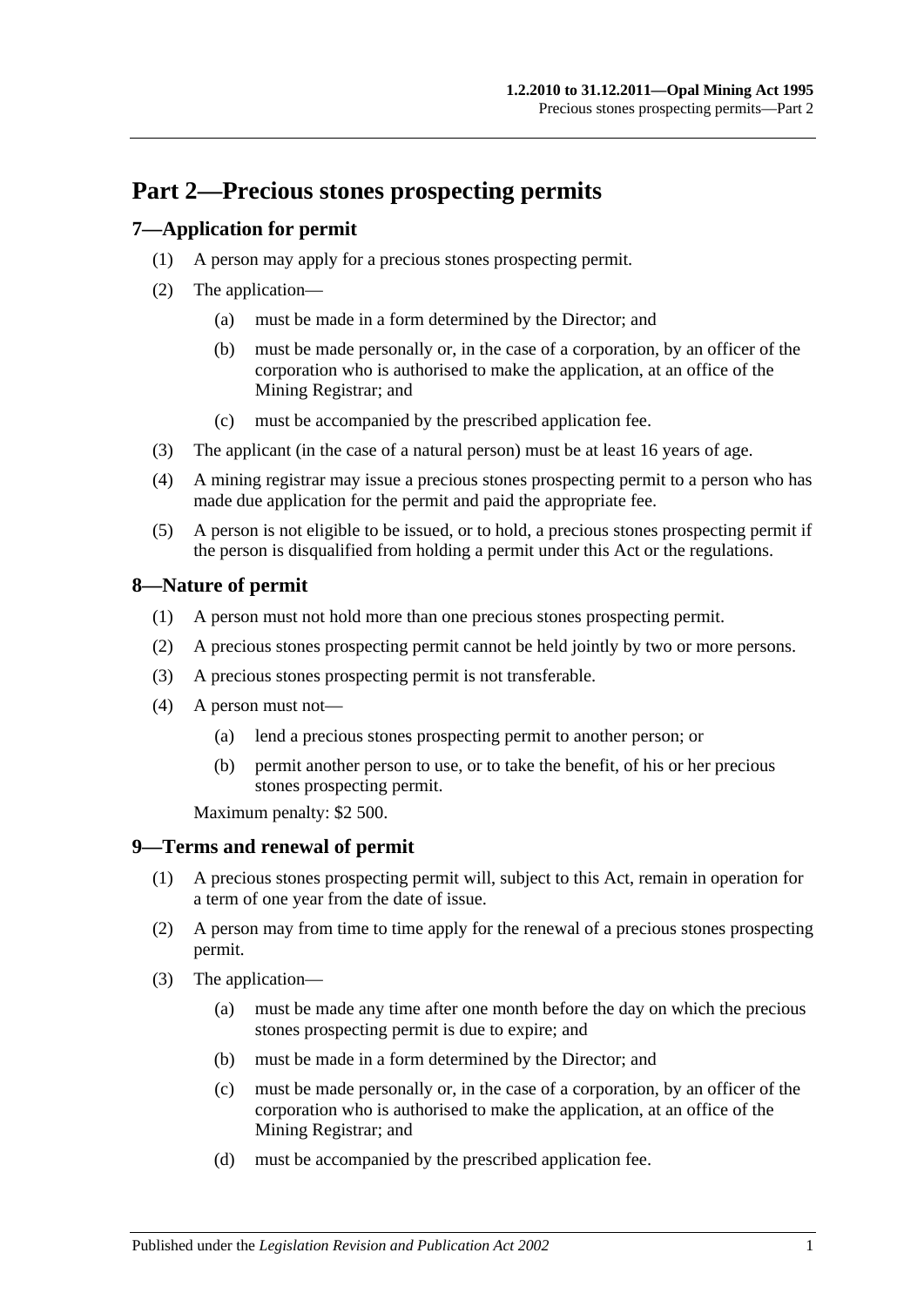- (4) A renewal will be issued by a mining registrar.
- (5) The period of renewal will be one year.
- (6) A precious stones prospecting permit may, subject to this Act and in accordance with the regulations, be surrendered.

#### <span id="page-11-2"></span><span id="page-11-0"></span>**10—Rights of holder of permit**

- (1) A precious stones prospecting permit authorises the holder to prospect for precious stones and to peg out an area for a precious stones tenement in accordance with this Act.
- (2) However, the authority conferred by [subsection](#page-11-2) (1) is subject to various qualifications prescribed by this  $Act.<sup>1</sup>$
- (3) The holder of a precious stones prospecting permit (other than a corporation) must carry out any pegging of an area under the permit personally.
- (4) In the case of a corporation, any pegging out under the permit must be carried out by a person who holds a specific authority from the corporation to act on its behalf.
- (5) The pegging must comply with requirements prescribed by the regulations.
	- 1 See especiall[y section](#page-11-1) 11.

## <span id="page-11-1"></span>**11—Qualifications to permits**

- (1) A precious stones prospecting permit does not authorise a person to prospect for precious stones on exempt land.<sup>1</sup>
- (2) A precious stones prospecting permit does not authorise the conduct of operations that involve the disturbance of land by declared equipment or explosives, other than where explosives are used to assist in sinking a prospecting shaft.
- (3) A precious stones prospecting permit does not authorise the pegging out of an area for a precious stones tenement on land that has been granted in fee simple, or is subject to native title conferring an exclusive right to possession of the land, except with the written consent of the owner of the land.
- (4) If the holder of a precious stones prospecting permit is a corporation, the precious stones prospecting permit does not authorise the pegging out of an area for a precious stones tenement—
	- (a) on land that is within a precious stones field unless—
		- (i) the land is within a designated area; or
		- (ii) the land is not within 500 metres of a registered tenement at the time of pegging; $^{2}$  or
		- (iii) the corporation was lawfully prospecting on land within the precious stones field at the time the precious stones field was declared and the pegging occurs during the course of that prospecting, or within three months of a cessation of that prospecting; or
	- (b) on land that is within an exclusion zone.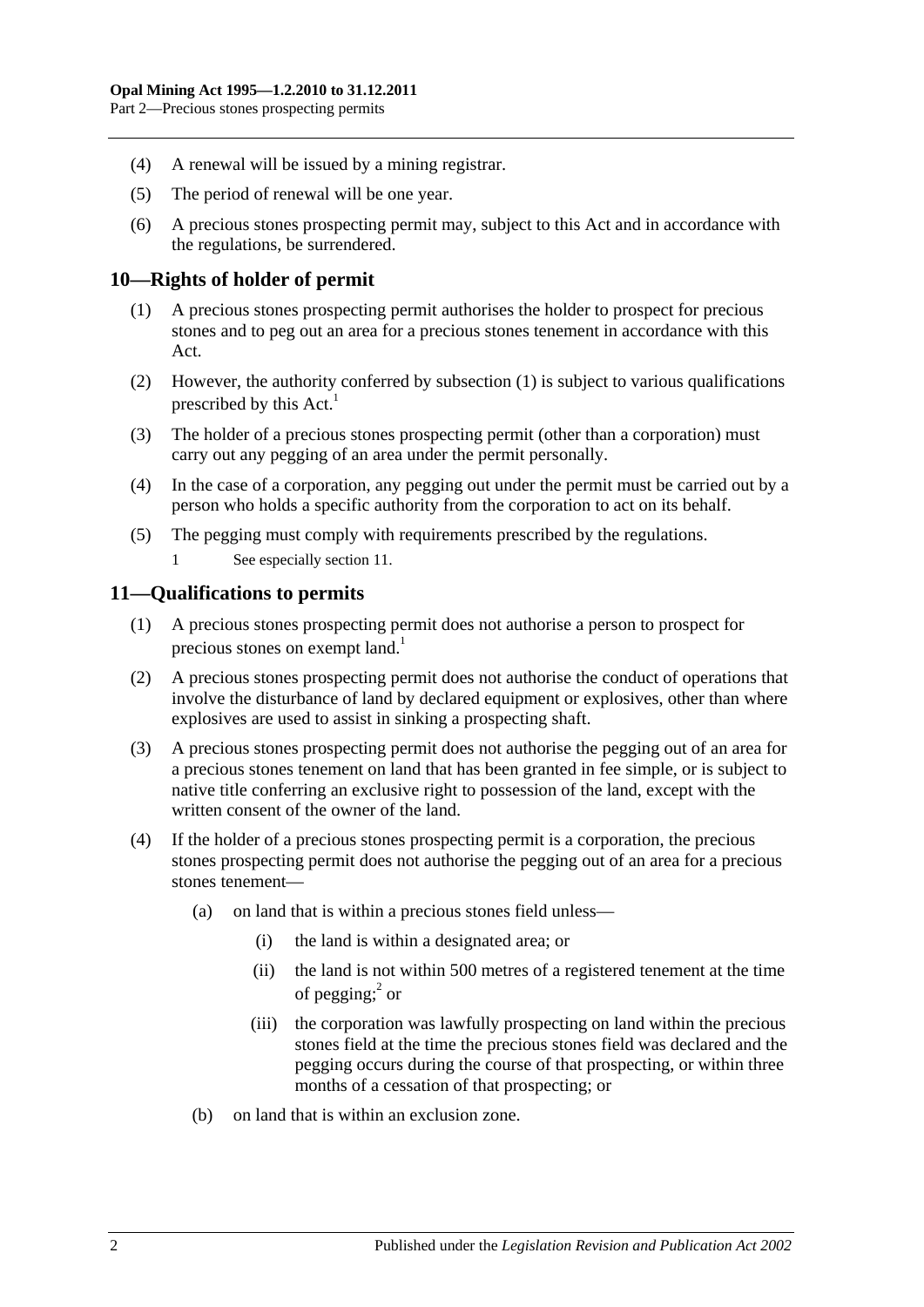- (5) A precious stones prospecting permit does not authorise the pegging out of an area for an opal development lease on land that is within a precious stones field unless—
	- (a) the land is within a designated area; or
	- (b) the land is not within 500 metres of a registered tenement at the time of pegging and is not over ground that has been previously disturbed by mining operations.
- (6) A precious stones prospecting permit does not authorise the pegging out of an area for a precious stones tenement on land that is within an opal development area under the Mining  $Act.<sup>3</sup>$
- (7) A precious stones prospecting permit does not authorise the pegging out of an area for a precious stones tenement on land—
	- (a) that is within an area that has been pegged out by another person (that pegging out not having lapsed or been cancelled); or
	- (b) that is within an existing precious stones tenement.<sup>4</sup>
- (8) If a precious stones tenement lapses or is cancelled under this Act—
	- (a) if the tenement is an opal development lease—
		- (i) the holder of the lease must not peg an area for another opal development lease on land that was within the previous lease; and
		- (ii) no other person may peg an area for another opal development lease on land within the previous lease unless at least 30 days have elapsed since the previous lease came to an end; and
	- (b) if the tenement is a precious stones claim—the holder of the claim must not, without the written approval of the Mining Registrar, peg an area for another tenement on land within the previous tenement unless at least 12 months have elapsed since the previous tenement came to an end.
- <span id="page-12-0"></span>(9) A person may appeal against a decision of the Mining Registrar not to grant an approval under [subsection](#page-12-0) (8)(b) to the Warden's Court and the court may, on appeal—
	- (a) confirm the Mining Registrar's decision; or
	- (b) reverse the Mining Registrar's decision.
- (10) A person must not have pegged out at the same time—
	- (a) more than one area for an opal development lease;
	- (b) more than one area for a precious stones claim in a part of a precious stones field that is not within a designated area, subject to the qualification that a person may peg out two areas for precious stones claims in such a case if one or both of the claims are within the area (or former area) of an opal development lease<sup>5</sup>;
	- (c) more than two areas for precious stones claims.
- (11) A person must not peg out an area if to do so would be contrary to the regulations.
	- 1 Detailed provisions about exempt land appear in [section](#page-7-2) 6.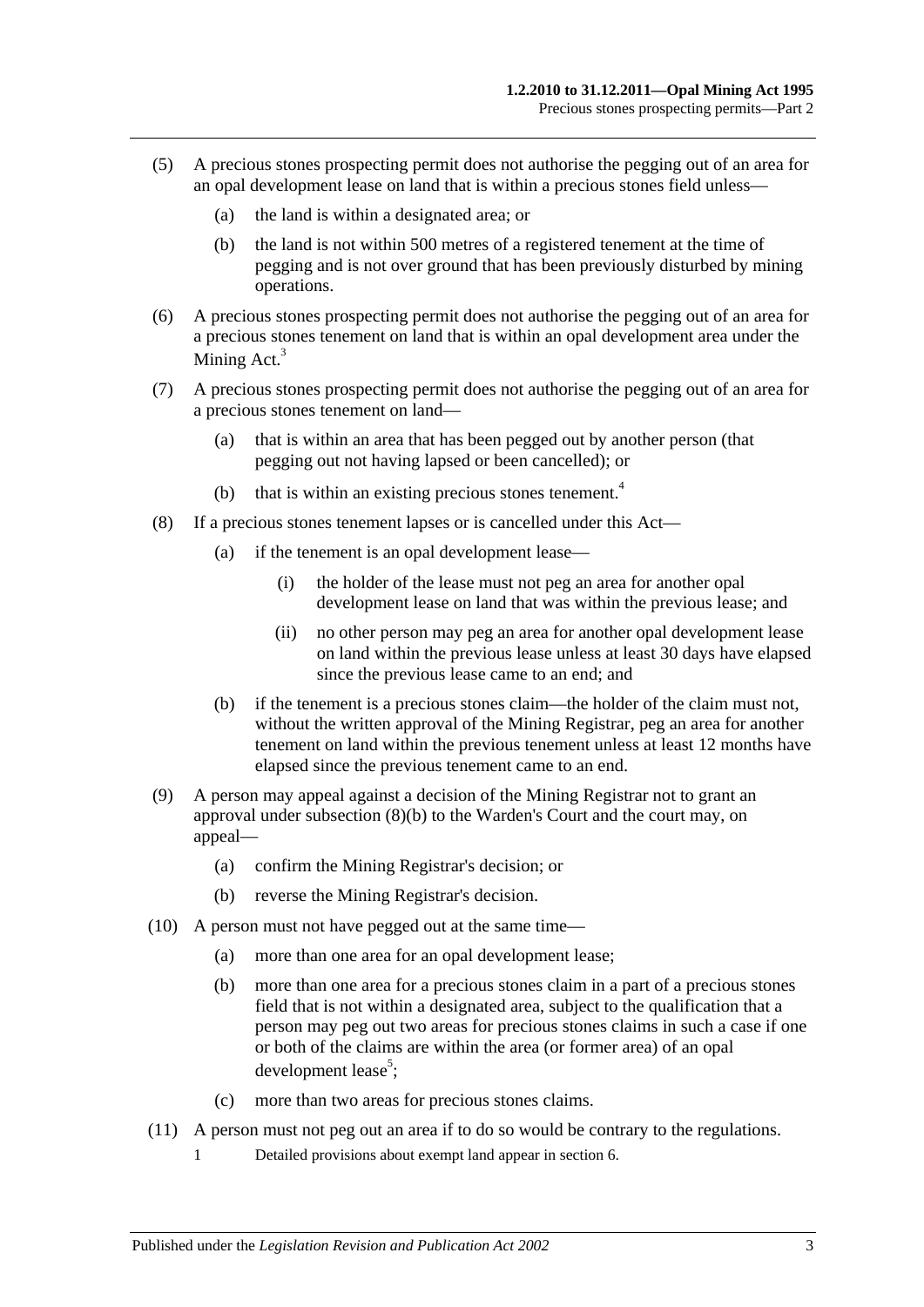Part 2—Precious stones prospecting permits

- 2 There is one exception to this provision, namely, the holder of an opal development lease can peg out an area for a precious stones claim within the area of the lease.
- 3 See section 8A of the Mining Act.
- 4 There is one exception to this provision, namely, the holder of an opal development lease can peg out an area for a precious stones claim within the area of the lease.
- 5 Section [23\(2\)\(b\)](#page-20-3) provides that a person can only peg out one area for a precious stones claim within the area of an opal development lease during the term of registration. However, once the registration of the lease has come to an end, a person could peg out and register another opal development lease and, subsequently, another precious stones claim.

#### <span id="page-13-0"></span>**12—Area to be pegged out etc**

- (1) The size, shape and dimensions of an area pegged out under a precious stones prospecting permit must conform with the regulations.
- (2) The person who pegs out an area must ensure that all posts, boundary indicators and notices are maintained in accordance with requirements prescribed by the regulations.

#### <span id="page-13-2"></span><span id="page-13-1"></span>**13—Major working areas—Coober Pedy**

- (1) The regulations must, after the Minister has consulted with such approved associations as the Minister thinks fit, identify an area or areas within the Coober Pedy Precious Stones Field as a major working area or major working areas for the purposes of this section.
- <span id="page-13-3"></span>(2) A major working area identified under [subsection](#page-13-2) (1) must include a buffer zone around all extensively worked areas within the major working area (as determined according to circumstances in existence at the time that the regulation establishing the major working area is made).
- (3) The buffer zone under [subsection](#page-13-3) (2) must (at the time that the buffer zone is established) be at least 500 metres wide at any particular point.
- (4) The following provisions apply with respect to a major working area identified under [subsection](#page-13-2) (1), and to a person who has pegged out an area for a tenement within such an area, despite the other provisions of this Act:
	- (a) a person may only peg out an area for a precious stones claim within a major working area, and a corporation cannot peg out any area within a major working area; and
	- (b) the maximum permissible area that can be pegged out for a precious stones claim within a major working area is 5 000 square metres; and
	- (c) a person who has pegged out an area for a precious stones claim within a major working area cannot simultaneously have another area pegged out within the precious stones field and, if or when the tenement is registered, the person cannot simultaneously hold more than one tenement within the precious stones field.
- (5) The regulations under [subsection](#page-13-2) (1) may, by subsequent regulation, after the Minister has consulted with such approved associations as the Minister thinks fit, be varied from time to time.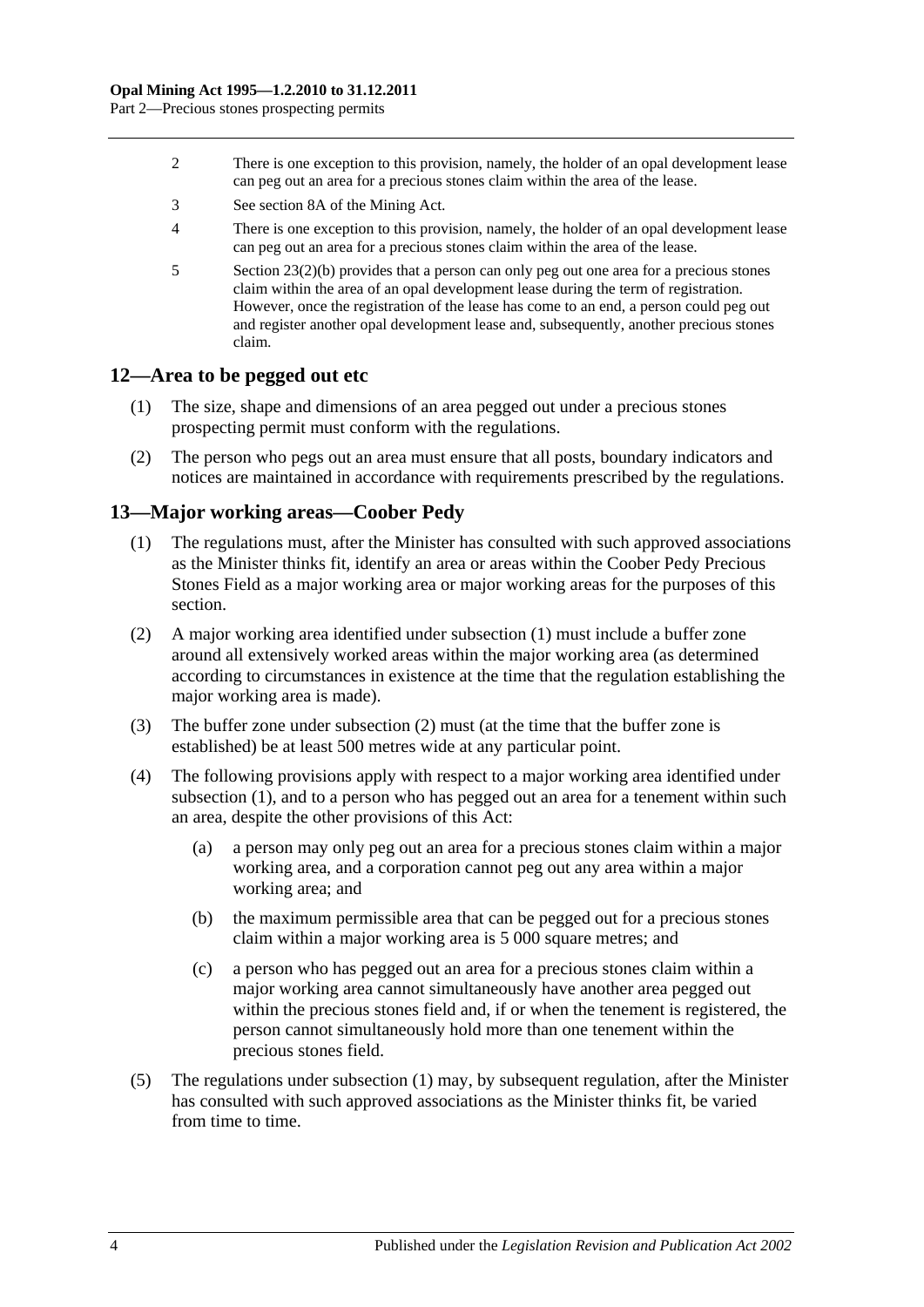## <span id="page-14-0"></span>**14—Notice of pegging**

If an area (or part of an area) pegged out under a precious stones prospecting permit is within a precious stones field, notice of the pegging must be given in accordance with the regulations.

## <span id="page-14-1"></span>**15—Effect of pegging an area**

- (1) The holder of a precious stones prospecting permit who pegs out an area for a precious stones claim that is wholly within a precious stones field has, subject to this Act—
	- (a) an exclusive right to conduct mining operations, other than by the use of declared equipment, for the recovery of precious stones from the area, and to sell, use, or dispose of precious stones recovered in the course of those operations, from the day of the pegging; and
	- (b) an exclusive right to apply for the registration of a precious stones claim within 14 days after the day on which the area is pegged out.
- (2) The holder of a precious stones prospecting permit who pegs out—
	- (a) an area for a precious stones claim that is not wholly within a precious stones field; or
	- (b) an area for an opal development lease,

has an exclusive right to apply for the registration of the relevant tenement within 14 days after the day on which the area is pegged out (but does not have a right to conduct mining operations on the land until a tenement is registered).

#### <span id="page-14-3"></span><span id="page-14-2"></span>**16—Ballot may be conducted in certain cases**

- $(1)$  If—
	- (a) it is proposed that the Governor, by proclamation, declare land to be a precious stones field; and
	- (b) the Minister considers that it is appropriate that this section apply in order to facilitate orderly prospecting and pegging of areas for precious stones tenements on the land,

the Minister may, by notice published in the Gazette at the time that the Governor makes the proclamation, declare that this section applies in relation to the land.

- <span id="page-14-4"></span>(2) If the Minister makes a declaration under [subsection](#page-14-3) (1)—
	- (a) the holder of a precious stones prospecting permit cannot prospect for precious stones or peg out an area on the land to which the declaration relates until a day specified by the Minister in the notice in the Gazette (*the declared day*); and
	- (b) a person appointed by the Minister for the purpose will carry out a ballot on the declared day in accordance with the Minister's directions to determine who may have the first opportunity to prospect for precious stones and peg out areas on the land.
- <span id="page-14-5"></span>(3) For the purposes of [subsection](#page-14-4) (2), the Minister must—
	- (a) in the notice in the Gazette—
		- (i) set out the conditions that are to apply to the ballot; and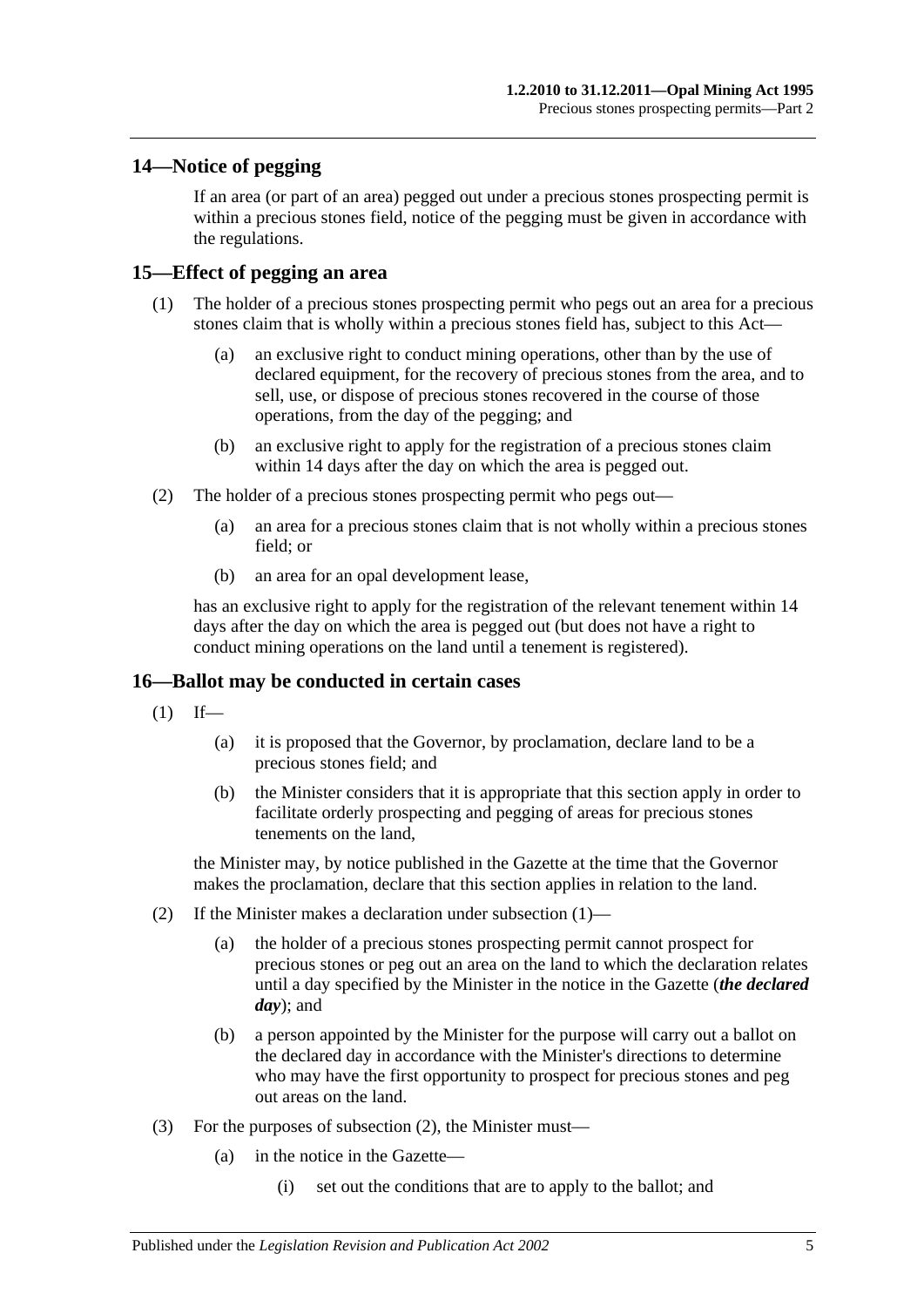- (ii) invite interested persons (being the holders of precious stones prospecting permits) to register for inclusion in the ballot before a specified day in a manner and form determined by the Minister; and
- (b) cause the land to be divided into blocks, of dimensions determined by the Minister, and ensure that each block is allocated an identifying number for the purposes of the ballot; and
- (c) cause a plan of the land that clearly delineates those blocks with their identifying numbers to be made available for public inspection at the principal office of the Director, or at another appropriate place specified by the Minister by notice in the Gazette, at least seven days before the declared day.
- (4) The holder of a precious stones prospecting permit who is registered for inclusion in the ballot in accordance with [subsection](#page-14-5) (3) may participate in the ballot by attending in person on the declared day at a place and time specified by the Minister in the notice under [subsection](#page-14-3) (1).
- <span id="page-15-1"></span><span id="page-15-0"></span>(5) A person who is allocated a block by virtue of participation in the ballot—
	- (a) may, no later than 5 p.m. on the day immediately following the day of allocation, peg out the block for a precious stones tenement in accordance with directions issued by the Minister at the time of the allocation of the block; and
	- (b) must, if the person has pegged out the block under [paragraph](#page-15-0) (a), give notice of the pegging in accordance with the regulations; and
	- (c) may apply to the nearest office of the Mining Registrar to the land for registration of the tenement no later than 14 days after the declared day.
- <span id="page-15-2"></span>(6) A mining registrar must not, for 14 days immediately following the declared day, register a precious stones tenement in respect of a part of the land unless the application is made by a person under [subsection](#page-15-1) (5).
- (7) A person must not, for 14 days immediately following the declared day, prospect for precious stones or peg out an area for a precious stones tenement on land to which this section applies except on a block allocated to the person by virtue of his or her participation in the ballot.
- $(8)$  If—
	- (a) a person who has been allocated a block—
		- (i) fails to peg out an area for a precious stones tenement on the block within the time set by [subsection](#page-15-0)  $(5)(a)$ ; or
		- (ii) fails to give notice of a pegging in accordance with the regulations; or
		- (iii) fails to apply for registration of a tenement within the time set by [subsection](#page-15-2)  $(5)(c)$ ; or
	- (b) a block is not taken up through the ballot,

the land comprised in the block may, at any time after 14 days from the declared day, be pegged out by another person in accordance with the provisions of this Act (other than this section).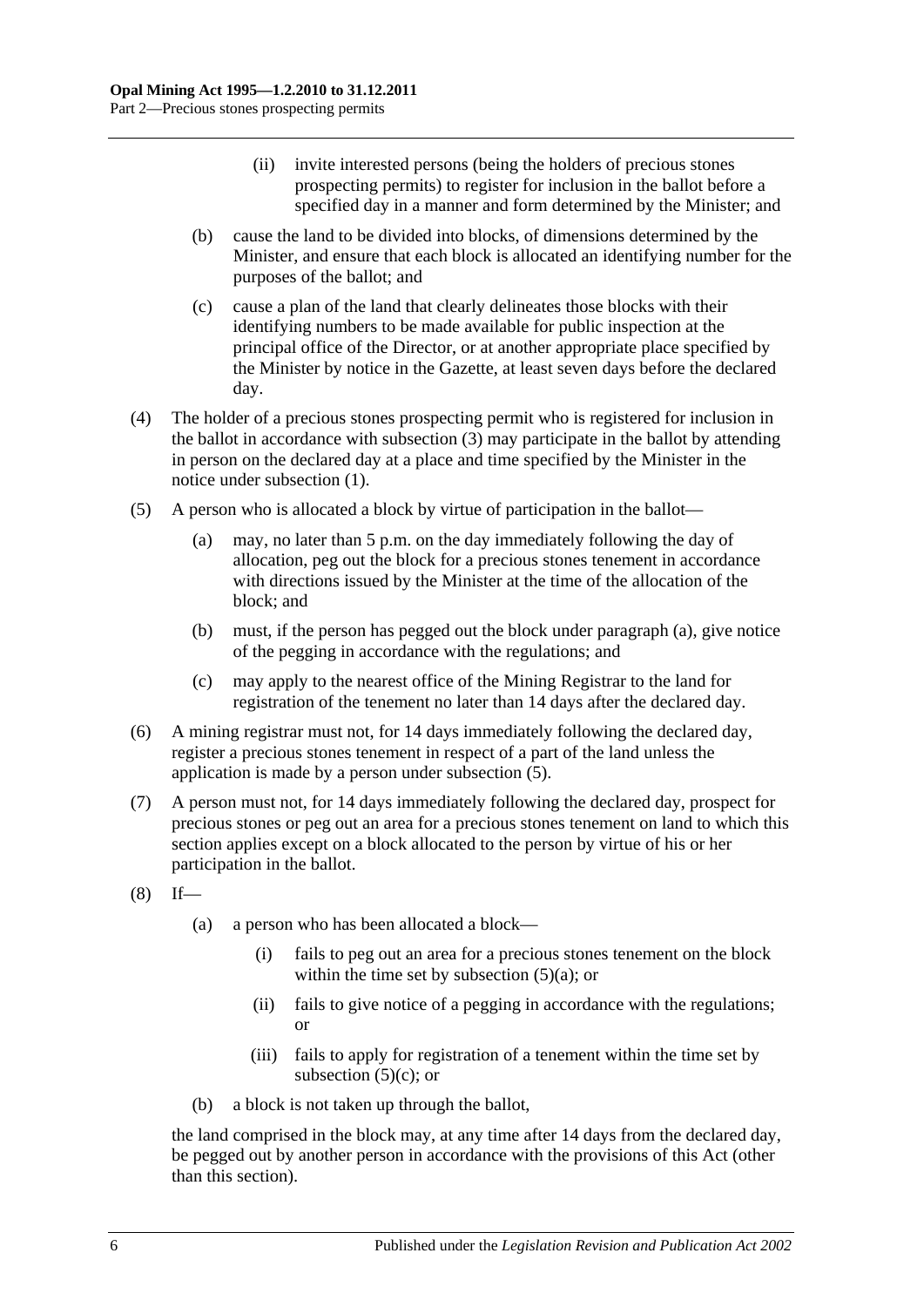- (9) If a person prospects for precious stones or pegs out an area for a precious stones tenement in contravention of this section—
	- (a) the person is guilty of an offence and liable to a penalty not exceeding \$5 000; and
	- (b) a pegging purportedly made by the person has no effect.
- (10) The Minister may, by notice in the Gazette, fix a fee for participation in the ballot, and a person who pays the fee but is not successful in the ballot will, on application in a manner and form determined by the Minister, be refunded the fee.
- (11) A person is not entitled to obtain more than one block through participation in the ballot.
- (12) A right to peg out a block awarded to a person through participation in the ballot is not transferable.
- (13) The Minister must ensure that a copy of a notice published in the Gazette for the purposes of this section is also—
	- (a) published in a newspaper circulating generally throughout the State; and
	- (b) displayed, for a reasonable period of time, in the nearest office of the Mining Registrar to the land.
- (14) This section applies despite the other provisions of this Act.

#### <span id="page-16-0"></span>**17—Pegging may lapse**

If—

- (a) an application for registration of a tenement is not made in accordance with [Part 3](#page-18-0) within 14 days after the day on which an area is pegged out; or
- (b) an application for registration of a tenement is refused under [Part 3,](#page-18-0)

the pegging ceases to have effect (and the entitlements that arise from the pegging lapse).

#### <span id="page-16-1"></span>**18—Offence to contravene this Part**

If a person—

- (a) purports to peg out an area for a precious stones tenement while not being authorised to do so under a valid precious stones prospecting permit; or
- (b) while being the holder of a precious stones prospecting permit, pegs out an area in contravention of this Act or otherwise than in accordance with an authority conferred by this Act; or
- (c) having pegged out an area, carries out unauthorised mining operations within the area,

then—

- (d) the person is guilty of an offence and liable to a penalty not exceeding \$5 000; and
- (e) a pegging purportedly made by the person has no effect.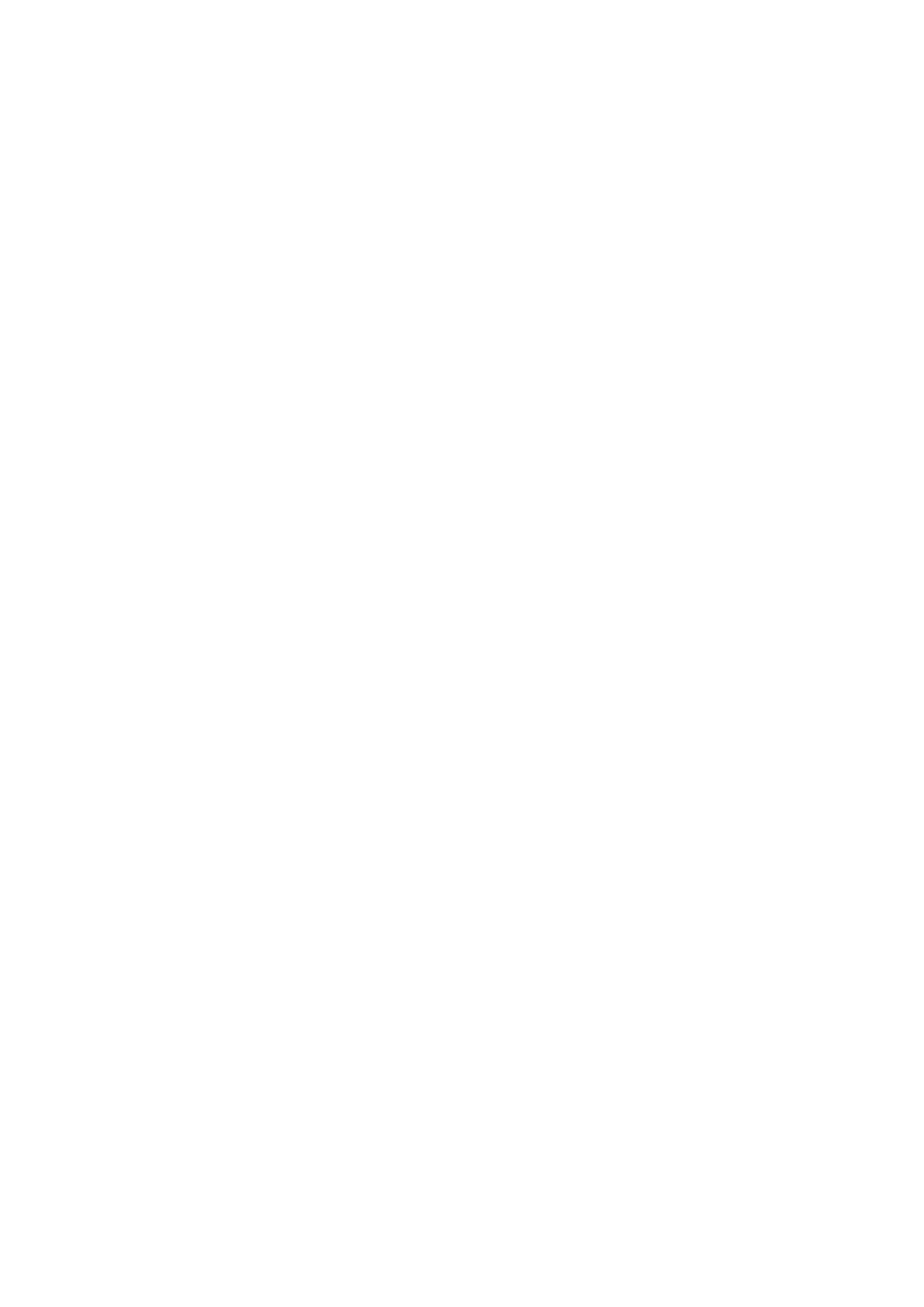## <span id="page-18-0"></span>**Part 3—Precious stones tenements**

## <span id="page-18-1"></span>**19—Application for registration of tenement**

- (1) The holder of a precious stones prospecting permit who has pegged out an area for a precious stones tenement may apply for registration of the tenement within 14 days after the day on which the area is pegged out.
- (2) The application—
	- (a) must be made in a form determined by the Director; and
	- (b) must be made personally by the holder of the permit or, in the case of a corporation, by a person who holds an authority from the corporation to make the application; and
	- (c) must be accompanied by the prescribed application fee.
- (3) Unless otherwise determined by the Mining Registrar—
	- (a) if the area is within (or partly within) a precious stones field—the application must be made at the nearest office of the Mining Registrar to the field;
	- (b) in other cases—the application must be made at either of the two nearest offices of the Mining Registrar to the area that has been pegged out.
- <span id="page-18-3"></span>(4) If the area is not wholly within a precious stones field, the applicant must serve on the owner of the land notice of the application within 14 days after making the application.
- (5) A notice under [subsection](#page-18-3) (4) must be in a form determined by the Director and, if relevant, must include information about declared equipment that the mining operator proposes to use on the land.
- (6) A notice need not be given under [subsection](#page-18-3) (4) if it is not required under an agreement under this Act.

#### <span id="page-18-4"></span><span id="page-18-2"></span>**20—Registration of tenement**

- (1) If due application is made for the registration of a precious stones claim, the Mining Registrar must, subject to [Part 7](#page-38-0) and the other provisions of this Act, register the precious stones claim.
- <span id="page-18-6"></span>(2) If the precious stones claim is wholly within a precious stones field, a registration under [subsection](#page-18-4) (1) will be taken to have occurred at the time that the application was lodged at the appropriate office of the Mining Registrar.
- (3) If due application is made for the registration of an opal development lease, the Mining Registrar must refer the application to the Director for an inspection of the area and the preparation of a report on the suitability of the area for an opal development lease.
- <span id="page-18-5"></span>(4) The Director must, on receipt of the report, determine whether an opal development lease should be granted or refused and then give notice of his or her decision to the Mining Registrar and to the applicant.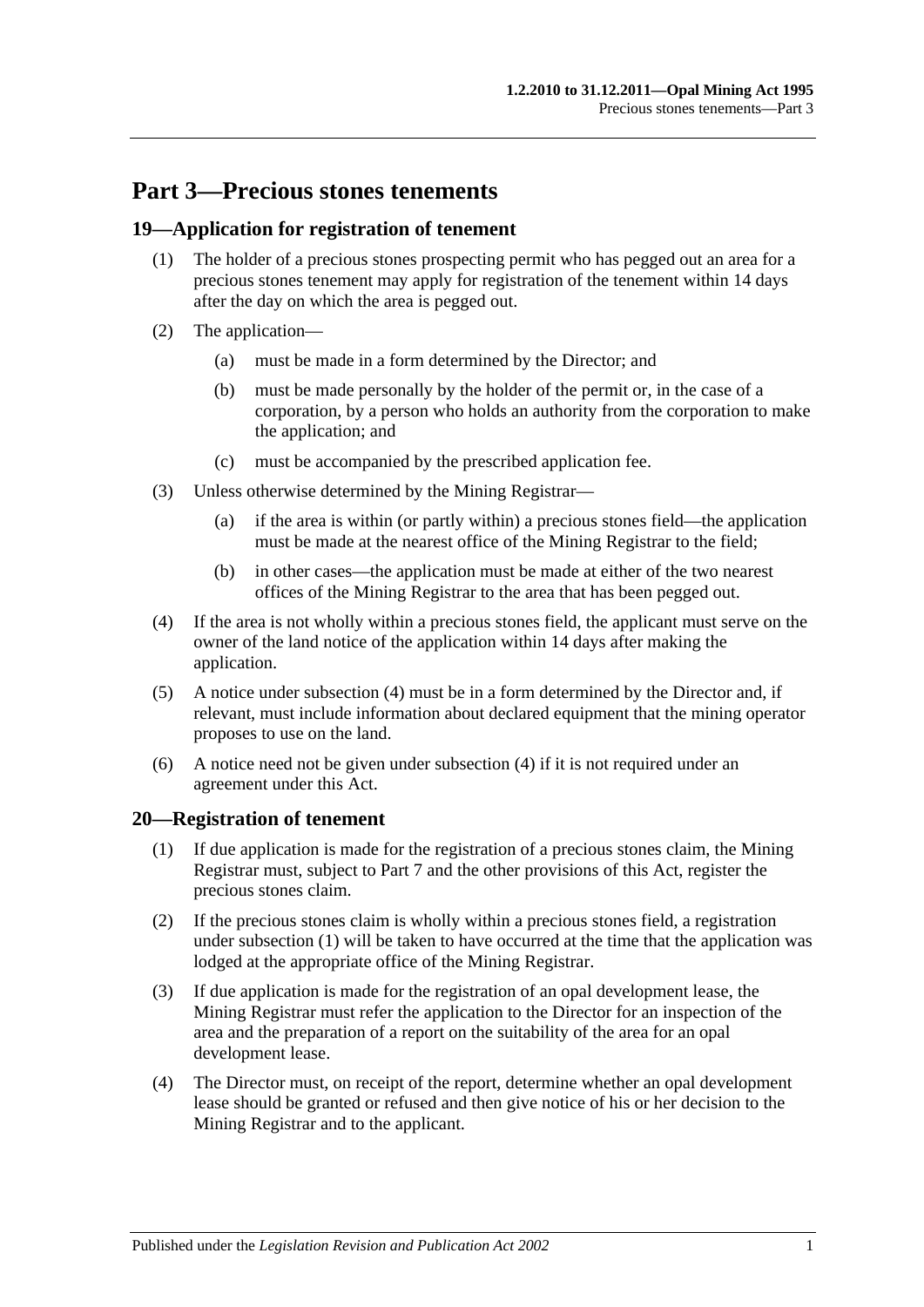- (5) If the Director determines that it is appropriate for an opal development lease to be granted, the Mining Registrar must, on receipt of the notice under [subsection](#page-18-5) (4), subject to this Act, grant and register an opal development lease.
- (6) The Mining Registrar may refuse to register a precious stones tenement if it appears that the applicant has contravened, or failed to comply with, a provision or requirement of this Act.<sup>1</sup>
- (7) The Mining Registrar may refuse to register a precious stones tenement if satisfied that—
	- (a) before the area for the tenement was pegged out, an application had been lodged under the Mining Act for an exploration licence to carry out exploratory operations for precious stones (or various minerals including precious stones) in an area comprising the area that has been pegged out, or a portion of that area; and
	- (b) the application has not been refused.
- (8) The Mining Registrar cannot register a precious stones tenement if to do so would be inconsistent with a public undertaking by the Minister to the mining industry.

#### **Note—**

Except as provided by [subsection](#page-18-6) (2), the registration of a tenement takes effect from the time of registration.

1 For example, if the applicant did not, as the holder of a precious stones prospecting permit, give a valid notice of entry unde[r section](#page-26-3) 32 for land outside a precious stones field.

#### <span id="page-19-0"></span>**21—Maximum number of tenements**

A person must not hold at the same time—

- (a) more than one opal development lease;
- (b) more than one precious stones claim that is in a precious stones field, subject to the qualification that a person may hold two precious stones claims in such a case if one or both of the claims arise from an opal development lease<sup>1</sup>;
- (c) more than two precious stones claims.
- 1 Section [23\(2\)\(b\)](#page-20-3) provides that a person can only peg out one area for a precious stones claim within the area of an opal development lease during the term of registration. However, once the registration of the lease has come to an end, a person could peg out and register another opal development lease and, subsequently, another precious stones claim.

#### <span id="page-19-1"></span>**22—Term and renewal of tenement**

- (1) The period of registration of a precious stones tenement will be three months.
- (2) A person may from time to time apply for the renewal of the registration of a precious stones claim.
- (3) The application—
	- (a) must be made within the period prescribed by the regulations; and
	- (b) must be made in a form determined by the Director; and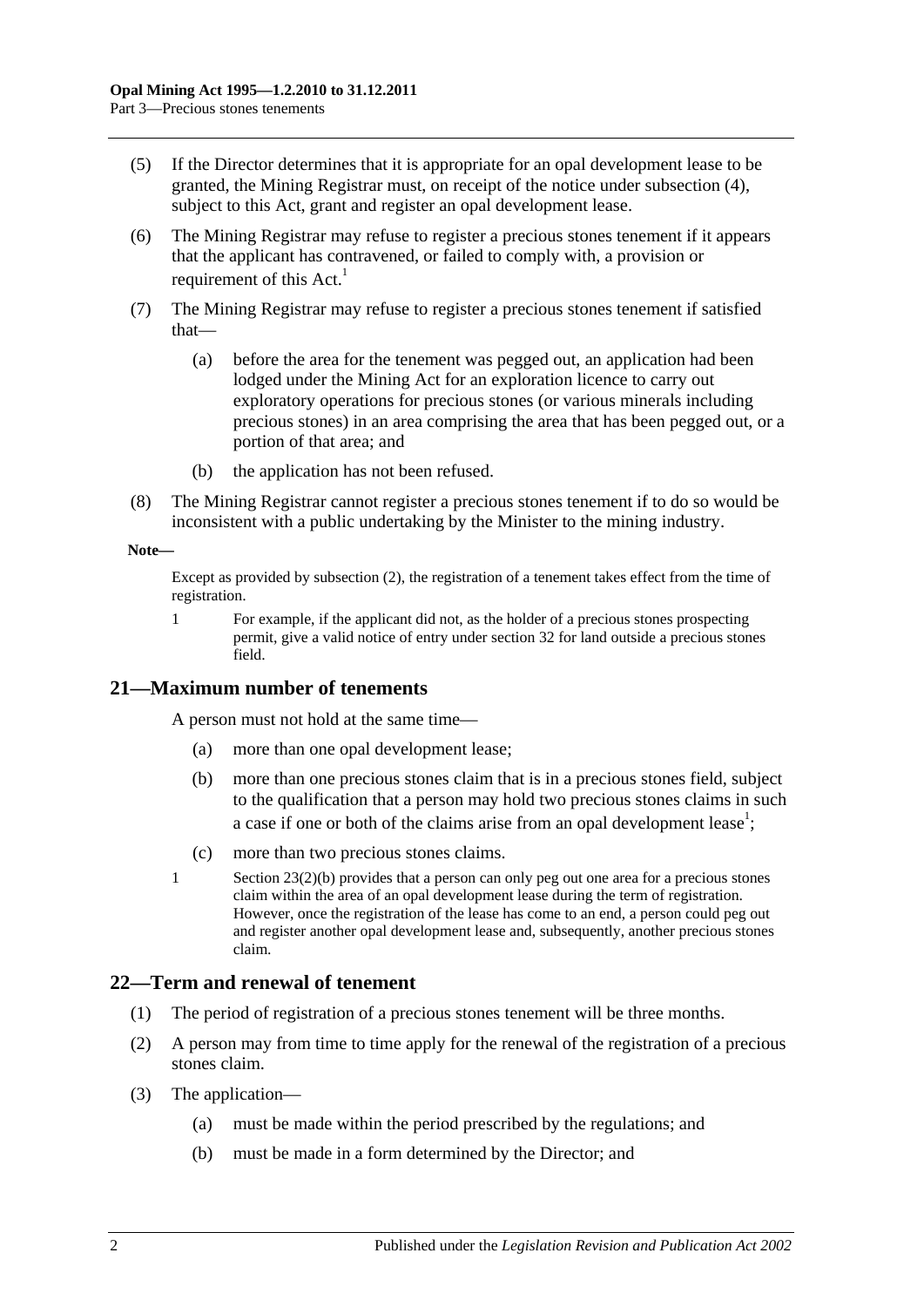- (c) must be made personally by the holder of the tenement or, in the case of a corporation, by a person who holds an authority from the corporation to make the application; and
- (d) must be accompanied by the prescribed application fee.
- (4) Unless otherwise determined by the Mining Registrar—
	- (a) if the tenement is within (or partly within) a precious stones field—the application must be made at the nearest office of the Mining Registrar to the tenement;
	- (b) in other cases—the application must be made at either of the two nearest offices of the Mining Registrar to the tenement.
- (5) The period of renewal for the registration of a precious stones claim is 12 months.
- (6) If the registration of a precious stones claim is not renewed as required by or under this section, the claim lapses.
- (7) However, if an application for renewal of the registration of a precious stones claim is not decided before the date on which the registration is due to expire, the registration continues until the application is decided.
- (8) The Mining Registrar may refuse to renew a registration if the applicant has failed to comply with a requirement under this Act.
- (9) The registration of an opal development lease is not renewable (and the lease lapses at the end of the period of registration).

#### <span id="page-20-0"></span>**23—Rights conferred by a tenement**

- (1) The holder of a registered precious stones claim has, subject to this Act, an exclusive right to conduct mining operations for the recovery of precious stones from the land comprised in the claim during the term of registration, and to sell, use or dispose of precious stones recovered in the course of those operations.
- (2) The holder of a registered opal development lease has, subject to this Act—
	- (a) an exclusive right to conduct mining operations for the recovery of precious stones from the land comprised in the lease during the term of registration, and to sell, use or dispose of precious stones recovered in the course of those operations; and
	- (b) an exclusive right to peg out an area (and only one area) for a precious stones claim within the area of the lease during the term of registration.

#### <span id="page-20-3"></span><span id="page-20-1"></span>**24—Tenement non-transferable**

A precious stones tenement is not transferable.

#### <span id="page-20-2"></span>**25—Unlawful entry on tenement**

(1) A person must not, without lawful authority or excuse, enter or remain on land comprised in a registered precious stones tenement without first obtaining the permission of the holder of the tenement.

Maximum penalty: \$2 500.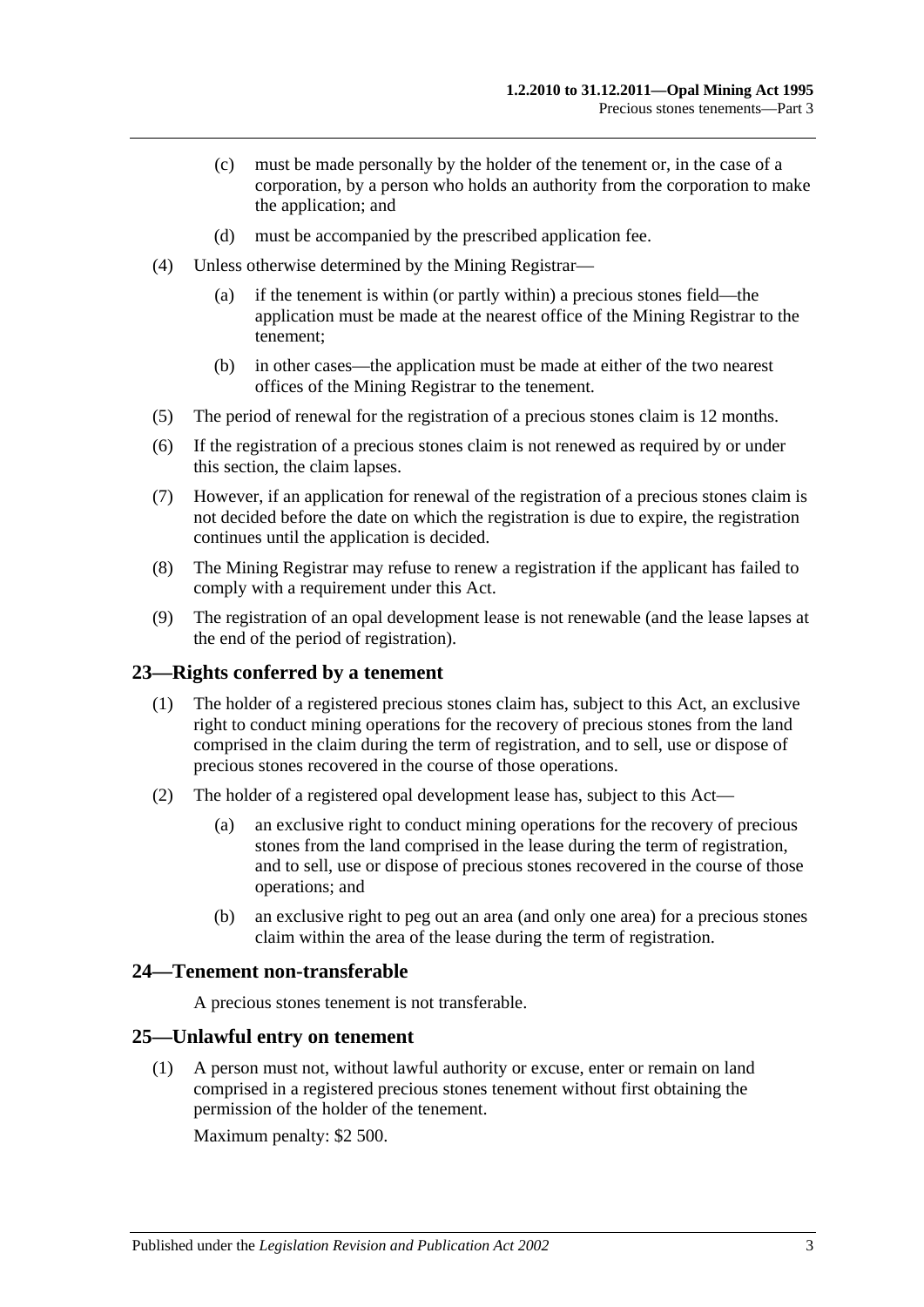- (2) However, this section—
	- (a) does not apply—
		- (i) to a police officer acting in the course of official duties; or
		- (ii) to a person appointed under an Act acting in the course of official duties; and
	- (b) does not affect any civil liability.

#### <span id="page-21-0"></span>**26—Caveats**

- (1) A person claiming an interest in a matter relevant to the registration of a tenement, or in a registered tenement, may lodge at an office of the Mining Registrar a caveat forbidding the registration of the tenement or an instrument affecting the tenement or interest.
- <span id="page-21-1"></span>(2) A caveat lodged under this section must—
	- (a) be in a form determined by the Director and accompanied by the prescribed fee; and
	- (b) state the full name and address of the caveator; and
	- (c) state in detail the interest claimed by the caveator; and
	- (d) be signed by the caveator or an agent of the caveator; and
	- (e) give an address within the State for service of notices and proceedings relating to the caveat.
- (3) A mining registrar may reject a caveat—
	- (a) if the caveator fails to comply with a requirement of [subsection](#page-21-1) (2); or
	- (b) if the mining registrar considers that an interest claimed by the caveator is not valid.
- (4) Unless the caveat is rejected, a mining registrar must, on the lodging of a caveat—
	- (a) enter a memorial or copy of the caveat in the Mining Register; and
	- (b) send notice of the lodging of the caveat to the holder of the relevant tenement and to any other person who, in the opinion of the mining registrar, should have notice of the caveat.
- (5) Successive caveats must not be lodged in respect of the same subject matter except with the permission of the Warden's Court.
- (6) A caveat will lapse if—
	- (a) the Warden's Court orders its removal; or
	- (b) the caveat is withdrawn by the caveator; or
	- (c) a person who has an interest in the matter challenges the caveat in the manner prescribed by the regulations and the caveator does not obtain an order of the Warden's Court confirming the caveat within 14 days after notice of the challenge is served on the caveator.
- (7) The withdrawal of a caveat must be undertaken in a manner determined by the Director.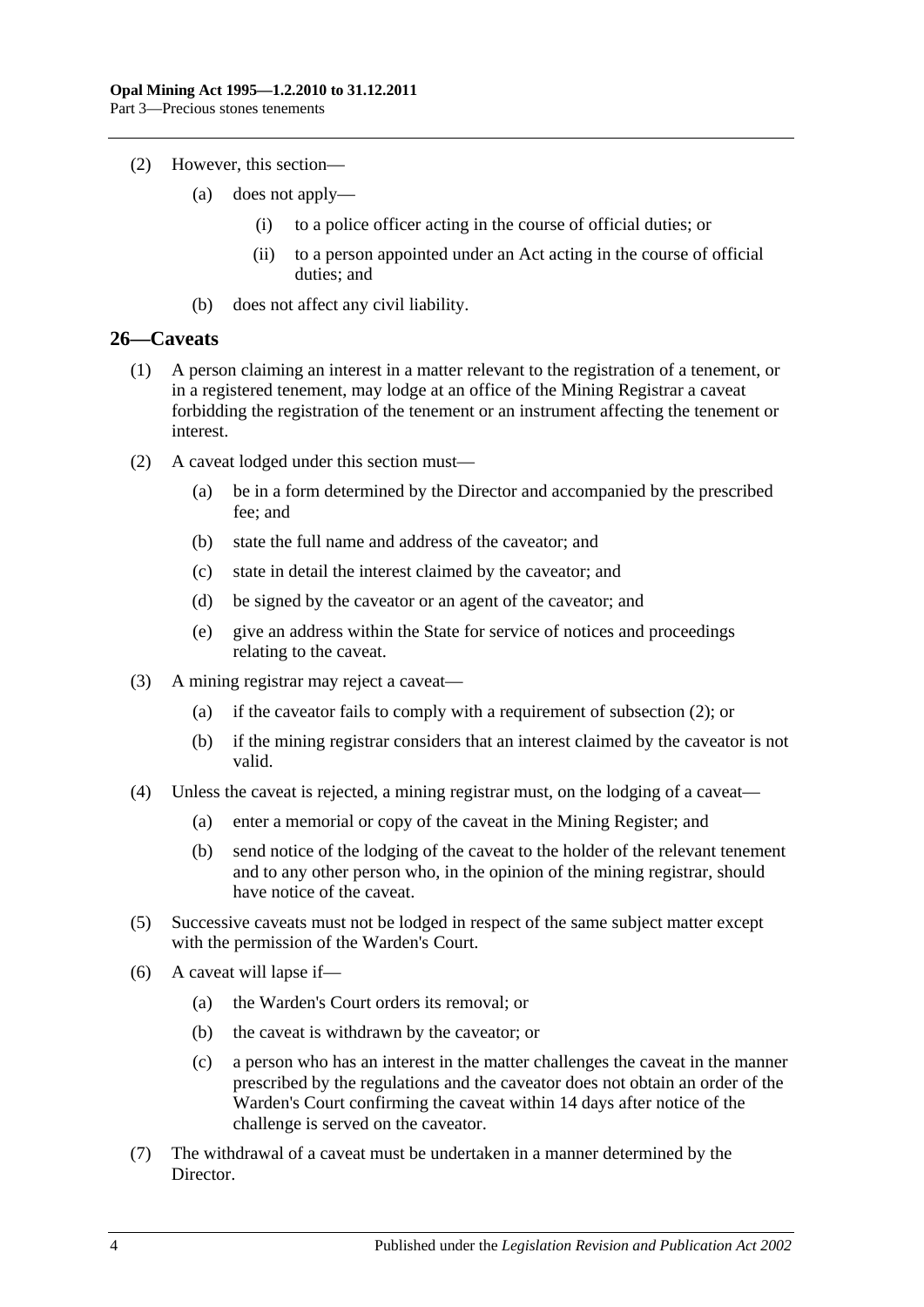- (8) A mining registrar must enter a memorial of the withdrawal of a caveat in the Mining Register.
- (9) An instrument that would operate in derogation of rights protected by a caveat must not be registered by a mining registrar, and the operation of such an instrument will be suspended, while the caveat remains in force, unless the Warden's Court, or some other court that is competent to adjudicate on the rights protected by the caveat, otherwise orders.
- (10) A person who has an interest in the matter may apply to the Warden's Court for an order under this section.

#### <span id="page-22-2"></span><span id="page-22-0"></span>**27—Power of Mining Registrar to cancel tenement**

- (1) If the Mining Registrar discovers or determines, after a tenement is registered, that the tenement should not have been registered under this Act on account of a contravention of, or failure to comply with, a provision or requirement of this Act on the part of the holder of the tenement, the Mining Registrar may, by notice in writing to the holder of the tenement, give notice of his or her intention to cancel the registration of the tenement on a day specified in the notice (which must be at least 21 days after the date of the notice).
- (2) A person who receives a notice under [subsection](#page-22-2) (1) may apply to the Warden's Court to have the decision of the Mining Registrar reviewed.
- (3) An application for review must be made within 14 days of service of the notice (unless the Warden's Court allows an extension of time).
- (4) Pending the determination of an application for review, the Mining Registrar must not cancel the registration of the tenement.
- (5) At the conclusion of the review, the Warden's Court may—
	- (a) confirm the decision of the Mining Registrar; or
	- (b) cancel the notice.
- (6) Subject to a decision of the Warden's Court under this section, the Mining Registrar may, after the day specified in a notice under this section, cancel the registration of the relevant tenement.

#### <span id="page-22-3"></span><span id="page-22-1"></span>**28—Surrender of tenement, removal of posts etc**

- (1) The Mining Registrar may, on receipt of an application in a manner and form determined by the Director from the holder of the tenement, cancel the registration of a precious stones tenement.
- (2) An application under [subsection](#page-22-3) (1)—
	- (a) must be made in a form determined by the Director; and
	- (b) must be made personally by the holder of the tenement or, in the case of a corporation, by an officer of the corporation who is authorised to make the application.
- (3) If the land comprised in the tenement is outside (or partly outside) a precious stones field, the Mining Registrar must not cancel the registration of the tenement unless or until advised by an authorised person that the land has been rehabilitated in accordance with the requirements of this Act.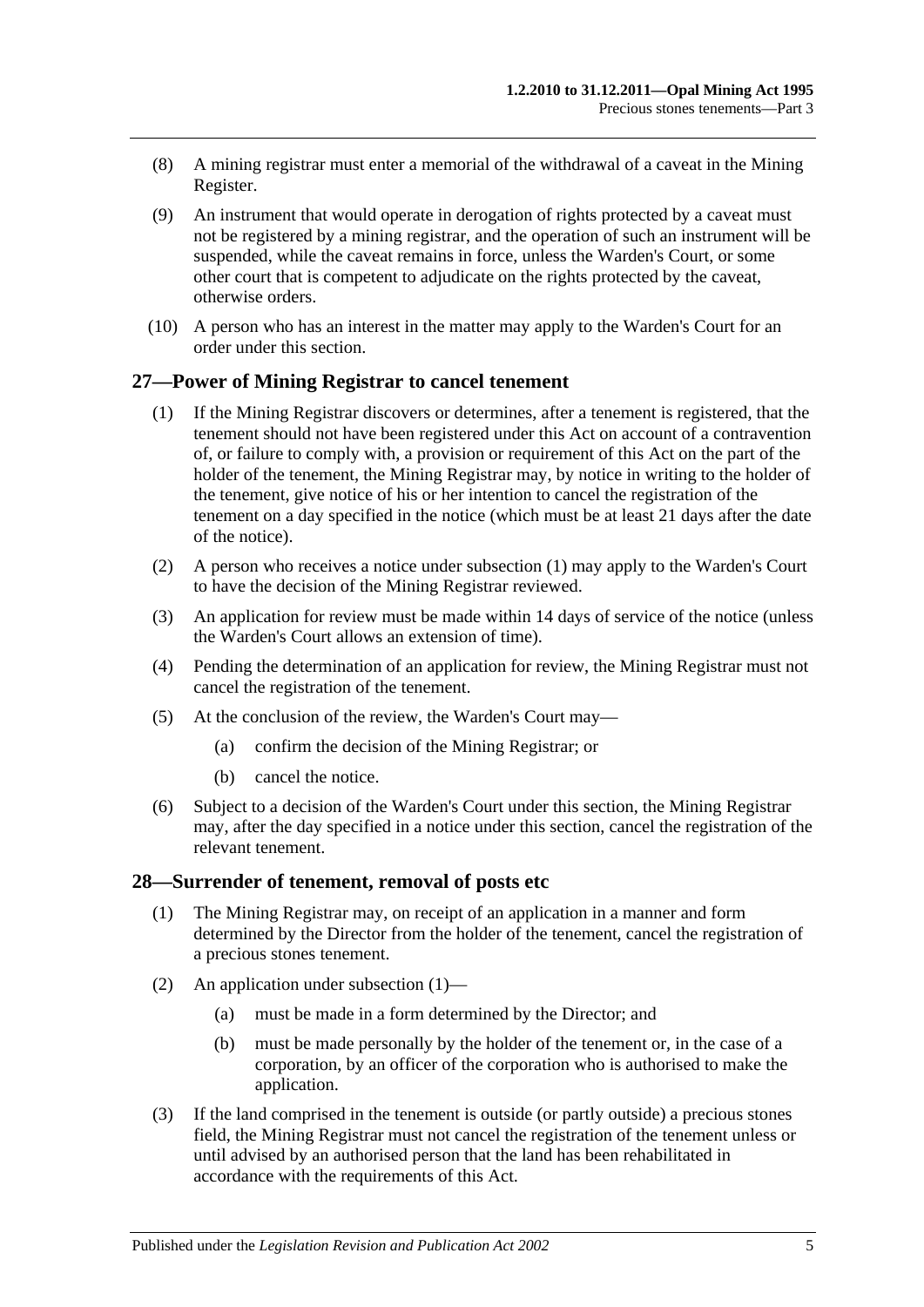- (4) If the registration of a tenement lapses or is cancelled under this Act, the holder of the tenement must—
	- (a) in the case of a tenement that is wholly within a precious stones field—immediately remove all posts, boundary indicators and markers unless exempted from the requirement to do so by a mining registrar or authorised person on the basis that it is unreasonable (for reasons of safety or otherwise) to require the posts, indicators or markers to be removed;
	- (b) in any other case—leave all posts, boundary indicators and markers in place until authorised by a mining registrar or authorised person to remove them and then, on receiving that authorisation, subject to any direction to the contrary, immediately remove them.
- (5) In this section—

*authorised person* includes a person who is authorised by the Mining Registrar to exercise the powers of an authorised person under this section.

## <span id="page-23-1"></span><span id="page-23-0"></span>**29—Removal of machinery**

- (1) If the registration of a precious stones tenement lapses or is cancelled under this Act, the owner of machinery or goods on land comprised in the tenement (not being the owner of the land) must ensure that the machinery or goods are removed from the land within 28 days after the day in which the registration lapses or is cancelled. Maximum penalty: \$5 000.
- (2) A person may, at any reasonable time within the period of 28 days referred to in [subsection](#page-23-1) (1), enter and remain on land for the purposes of removing machinery or goods from the land under [subsection](#page-23-1) (1).
- (3) If machinery or goods remain on the land after the expiration of the 28 days referred to in [subsection](#page-23-1) (1), the Chief Inspector may take possession of the machinery or goods.
- (4) The Chief Inspector must, within seven days after taking possession of machinery or goods under this section—
	- (a) give notice of his or her actions to any person who has, to the knowledge of the Chief Inspector, an interest in the machinery or goods and whose address is known to the Chief Inspector; and
	- (b) publish notice of the taking of possession of the machinery or goods in a newspaper circulating within the local area.
- <span id="page-23-3"></span>(5) A notice must be in a form approved by the Director for the purposes of this section.
- <span id="page-23-2"></span>(6) A person who is entitled to possession of the machinery or goods may reclaim them by paying to the Chief Inspector the reasonable costs associated with the Chief Inspector taking possession of the machinery or goods and storing them.
- (7) If the machinery or goods are not reclaimed under [subsection](#page-23-2) (6) within 28 days after publication of the notice under [subsection](#page-23-3) (4)(b), the Chief Inspector may sell or dispose of them as the Chief Inspector thinks fit.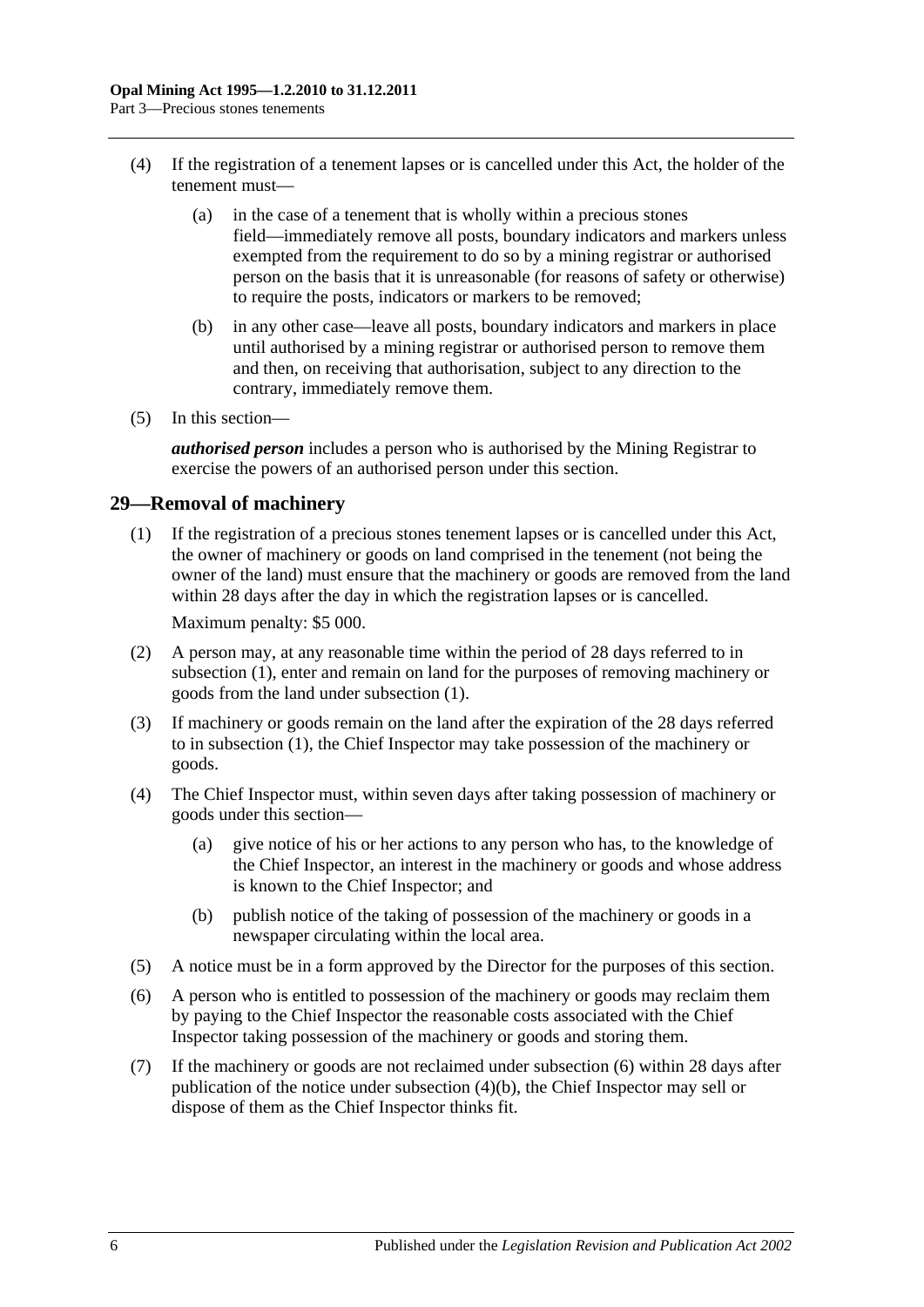- (8) If the machinery or goods are sold, the Chief Inspector—
	- (a) may retain out of the proceeds of sale an amount equal to, and to be applied in relation to, the reasonable costs associated with taking possession, storing and selling the machinery or goods; and
	- (b) must pay the balance to the Treasurer.
- <span id="page-24-1"></span>(9) The purchaser of the machinery or goods acquires a good title to the machinery or goods in defeasance of—
	- (a) the previous owner's interest in the machinery or goods; and
	- (b) the interests of others unless the purchaser has actual notice of the interest before purchasing the machinery or goods.
- <span id="page-24-2"></span>(10) The previous owner of machinery or goods that have been sold under this section may, within three months after the day of sale, on application to the Chief Inspector, claim some or all of the balance paid to the Treasurer under [subsection](#page-24-1) (8)(b).
- (11) If the Chief Inspector is satisfied, on application under [subsection](#page-24-2) (10), that it is fair and reasonable that the amount of the claim be satisfied, the Chief Inspector will request payment from the Treasurer (who must then release the appropriate amount).
- $(12)$  If—
	- (a) a claim is not made under [subsection](#page-24-2) (10) within the time specified by that subsection; or
	- (b) a claim is made but rejected,

the amount held by the Treasurer is forfeited to the Crown.

#### <span id="page-24-0"></span>**30—Maintenance of posts**

The holder of a registered precious stones tenement must ensure that all posts, boundary indicators and notices are maintained in accordance with requirements prescribed by the regulations.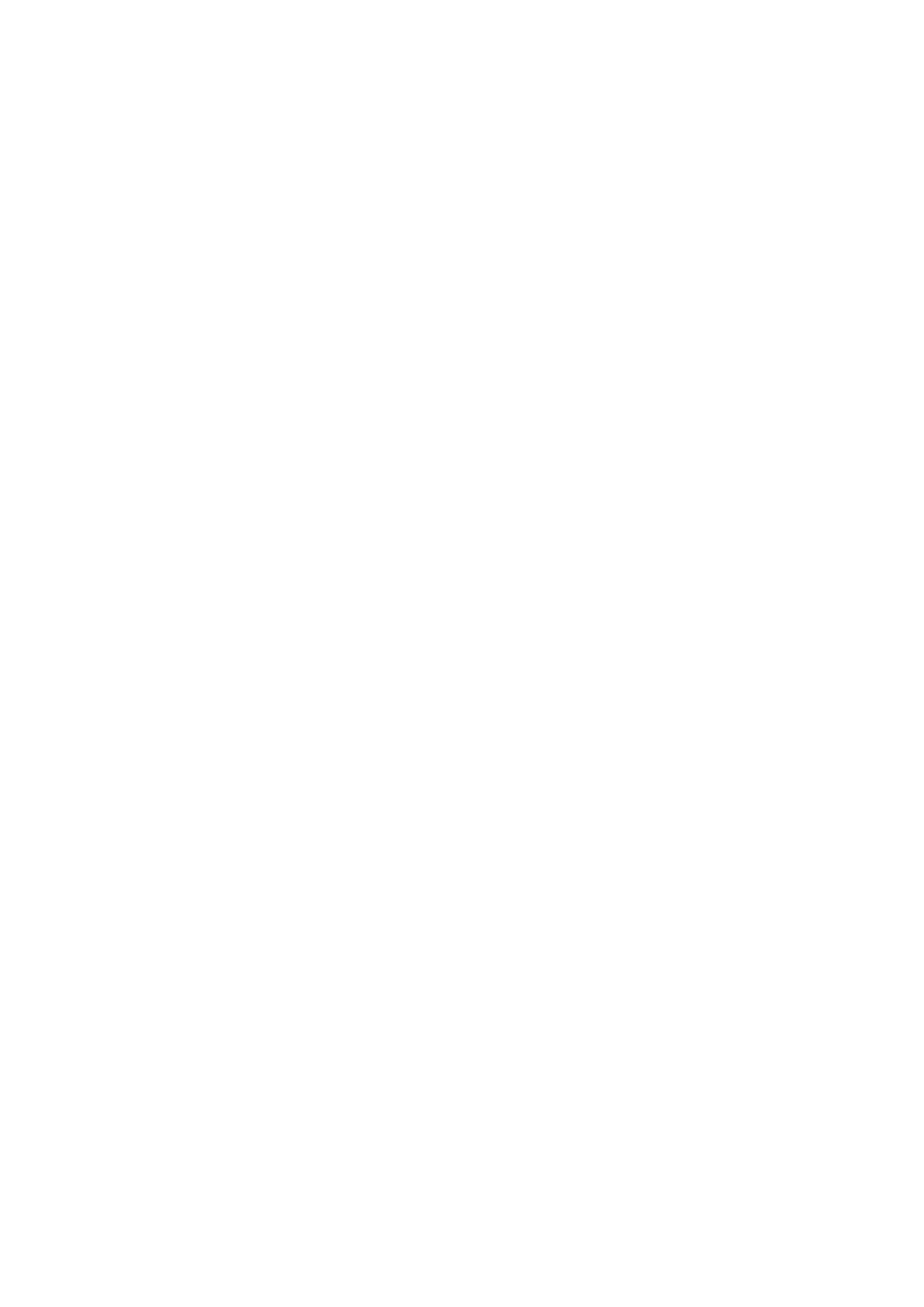## <span id="page-26-0"></span>**Part 4—Entry on land and declared equipment**

## <span id="page-26-1"></span>**Division 1—Entry on land**

## <span id="page-26-2"></span>**31—Entry on land**

Subject to this Act, a person authorised under this Act to conduct prospecting or other mining operations on land may enter land for the purposes of those operations—

- (a) if the person has an agreement<sup>1</sup> with the owner of the land authorising the person to enter the land to carry out mining operations on the land; or
- (b) if the person is authorised by a native title mining determination to enter the land to carry out mining operations on the land; or
- $(c)$  if—
	- (i) the person has given the prescribed notice of entry; and
	- (ii) the operations will not affect native title in the land; and
	- (iii) the person complies with any determination made on objection to entry on the land, or the use or unconditional use of the land, or portion of the land, for mining operations; $\hat{i}$  or
- (d) if the land to be entered is in a precious stones field and the operations will not affect native title in the land; or
- (e) if the person enters the land to continue operations that had been lawfully commenced on the land before the commencement of this Act.
- 1 If the land is native title, the agreement is to be negotiated under [Part 7.](#page-38-0) In any other case, see [Part 6.](#page-34-0)
- 2 See [section](#page-27-1) 32(6).

## <span id="page-26-4"></span><span id="page-26-3"></span>**32—Notice of entry**

- (1) A mining operator must, at least 21 days before first entering land to carry out mining operations, serve on the owner of the land notice of intention to enter the land (the *prescribed notice of entry*) describing the nature of the operations to be carried out on the land.
- <span id="page-26-5"></span>(2) The notice—
	- (a) must be in a form determined by the Director; and
	- (b) must contain a statement of the owner's right of objection and compensation under this Act; and
	- (c) must have been validated by an authorised person.
- (3) The notice must be served—
	- (a) in the case of native title land—as prescribed by the *[Native Title \(South](http://www.legislation.sa.gov.au/index.aspx?action=legref&type=act&legtitle=Native%20Title%20(South%20Australia)%20Act%201994)  [Australia\) Act](http://www.legislation.sa.gov.au/index.aspx?action=legref&type=act&legtitle=Native%20Title%20(South%20Australia)%20Act%201994) 1994*; or
	- (b) in other cases—personally or by post.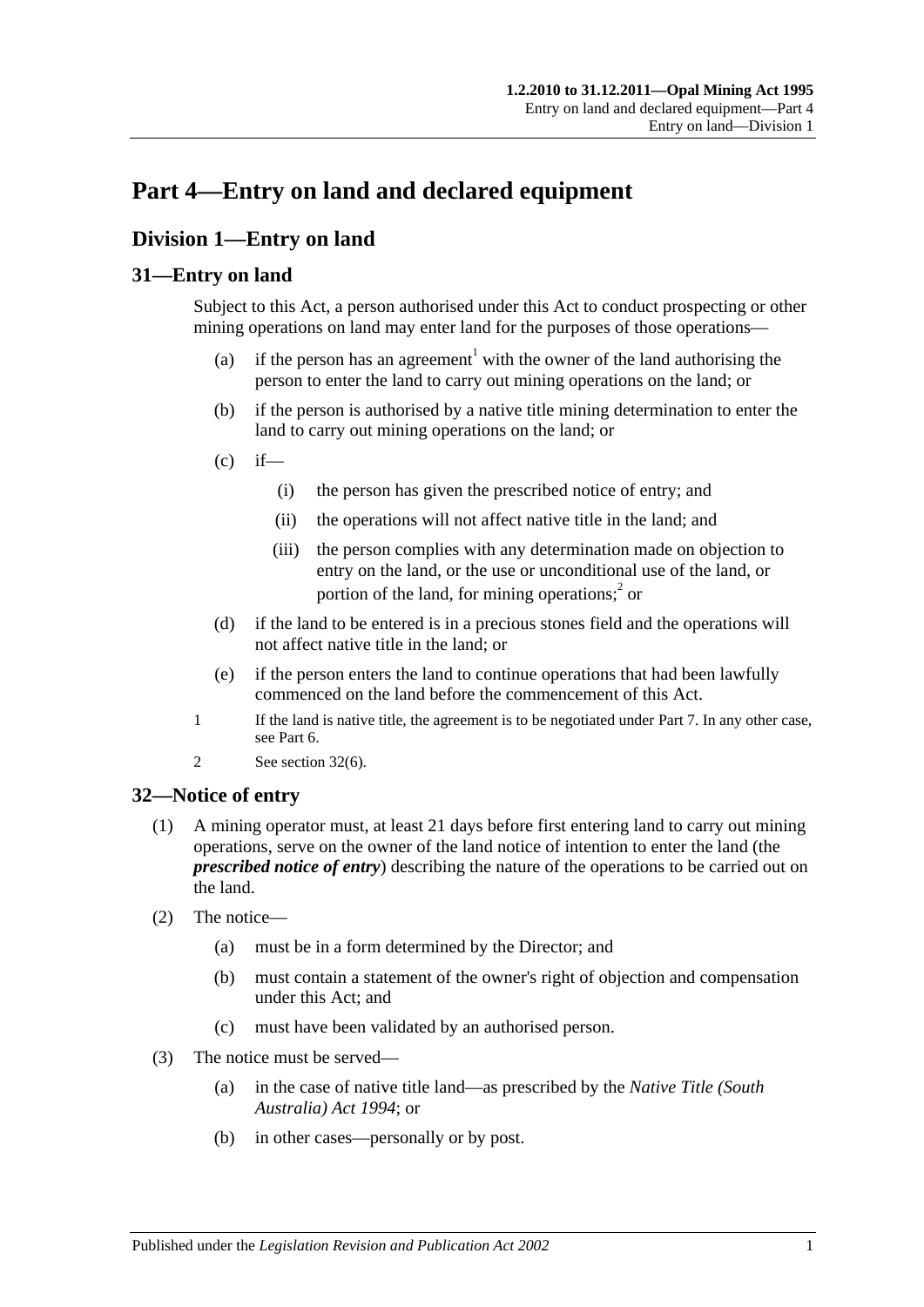- <span id="page-27-2"></span>(4) If the land is held under a form of title (other than a pastoral lease) that confers a right to exclusive possession of the land, the owner may, within three months after service of the notice, lodge a notice of objection with the appropriate court objecting—
	- (a) to entry on the land by the mining operator; or
	- (b) to the use, or the unconditional use, of the land, or a portion of the land, for mining operations.
- (5) The court must send a copy of a notice of objection to the mining operator and to the Mining Registrar.
- <span id="page-27-1"></span>(6) If the court is satisfied on the hearing of an objection that the conduct of the mining operations on the land would be likely to result in substantial hardship or substantial damage to the land, the court may—
	- (a) determine that the land, or a particular part of the land, should not be used by the mining operator for the purpose of mining operations; or
	- (b) determine conditions on which operations may be carried out on the land by the mining operator with least detriment to the interests of the owner and least damage to the land.
- (7) A mining operator who
	- (a) contravenes or fails to comply with a requirement under [subsections](#page-26-4)  $(1)$ — $(4)$ ; or
	- (b) contravenes or fails to comply with a determination under [subsection](#page-27-1) (6),

is guilty of an offence.

Maximum penalty: \$5 000.

- (8) The prescribed notice of entry is not required if—
	- (a) the land to be entered is in a precious stones field; or
	- (b) the mining operator is authorised to enter the land by or under an agreement with the owner of the land and, under that agreement, notice is not required; or
	- (c) the mining operator is authorised to enter the land under a native title mining determination; or
	- (d) the mining operator enters the land to continue mining operations that had been lawfully commenced on the land before the commencement of this Act.

## <span id="page-27-0"></span>**33—Duration of notice of entry**

- (1) A notice of entry remains in force
	- (a) for six months from the date of validation (see [section](#page-26-5)  $32(2)$ ); and
	- (b) for the duration of a tenement (including any renewal) that is pegged out on the land to which the notice relates within six months from the date of validation.
- (2) A mining operator who desires to enter land after a notice of entry has lapsed must serve a new, validated notice of entry, subject to the qualification that if the new notice is served within 28 days after the previous notice lapsed, the mining operator does not need to give at least 21 days notice before re-entering the land.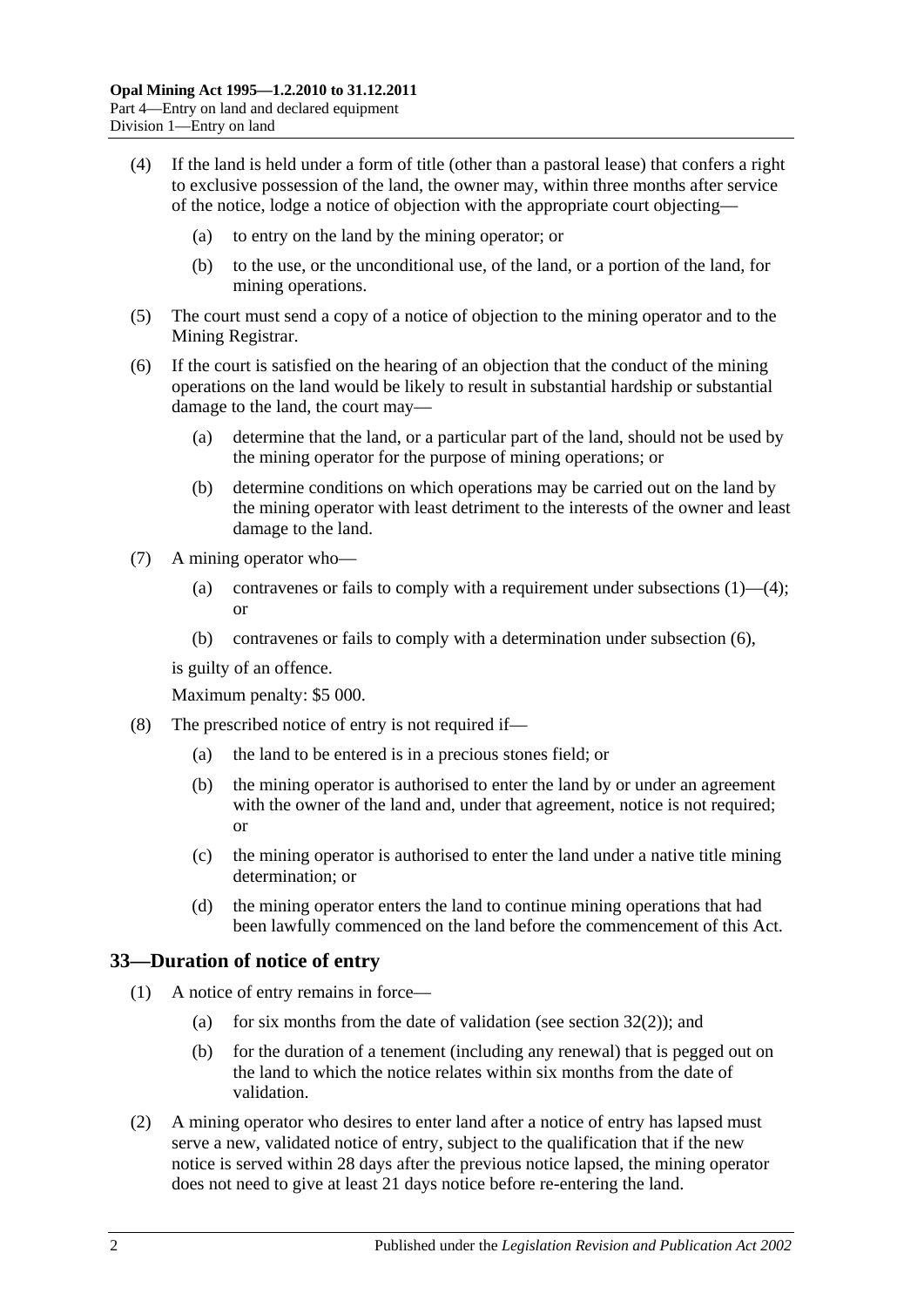## <span id="page-28-0"></span>**Division 2—Declared equipment**

## <span id="page-28-1"></span>**34—Use of declared equipment**

- <span id="page-28-3"></span><span id="page-28-2"></span>(1) A mining operator must not use declared equipment in the course of mining operations under this Act except—
	- (a) on land comprised in a registered tenement within a precious stones field; or
	- (b) with the written authorisation of the Director (for land outside a precious stones field).

Maximum penalty:

- (a) In the case of a breach of [paragraph](#page-28-2) (a)—\$5 000;
- (b) In the case of a breach of [paragraph](#page-28-3) (b)—\$10 000.
- (2) An application for an authorisation of the Director to use declared equipment outside a precious stones field must be made in a manner and form determined by the Director and accompanied by the prescribed application fee.
- (3) An authorisation may be given subject to conditions.
- (4) The Director may, by notice in writing to the mining operator, add, substitute or delete one or more conditions to an authorisation.
- (5) A mining operator must not contravene or fail to comply with a condition. Maximum penalty: \$5 000.
- <span id="page-28-4"></span>(6) A mining operator must, at least 21 days before first using declared equipment on land, serve on the owner of the land notice of the intention to use the declared equipment in the course of mining operations carried out on the land.
- (7) The notice must be in a form determined by the Director.
- (8) The owner may, within three months after service of a notice, lodge a notice of objection with the Warden's Court objecting to the use, or the unconditional use, of declared equipment on the land.
- (9) The court must send a copy of a notice of objection to the mining operator and to the Mining Registrar.
- <span id="page-28-5"></span>(10) If the court is satisfied on the hearing of an objection that the use of declared equipment on the land would be likely to result in severe or unjustifiable hardship or substantial damage to the land, the court may—
	- (a) determine that declared equipment should not be used in the course of mining operations on the land or a part of the land; or
	- (b) determine the conditions under which declared equipment may be used on the land with least detriment to the interests of the owner and least damage to the land.
- <span id="page-28-6"></span>(11) A mining operator who—
	- (a) uses declared equipment on land without prior service of a notice under [subsection](#page-28-4) (6); or
	- (b) fails to comply with a determination or condition under [subsection](#page-28-5) (10),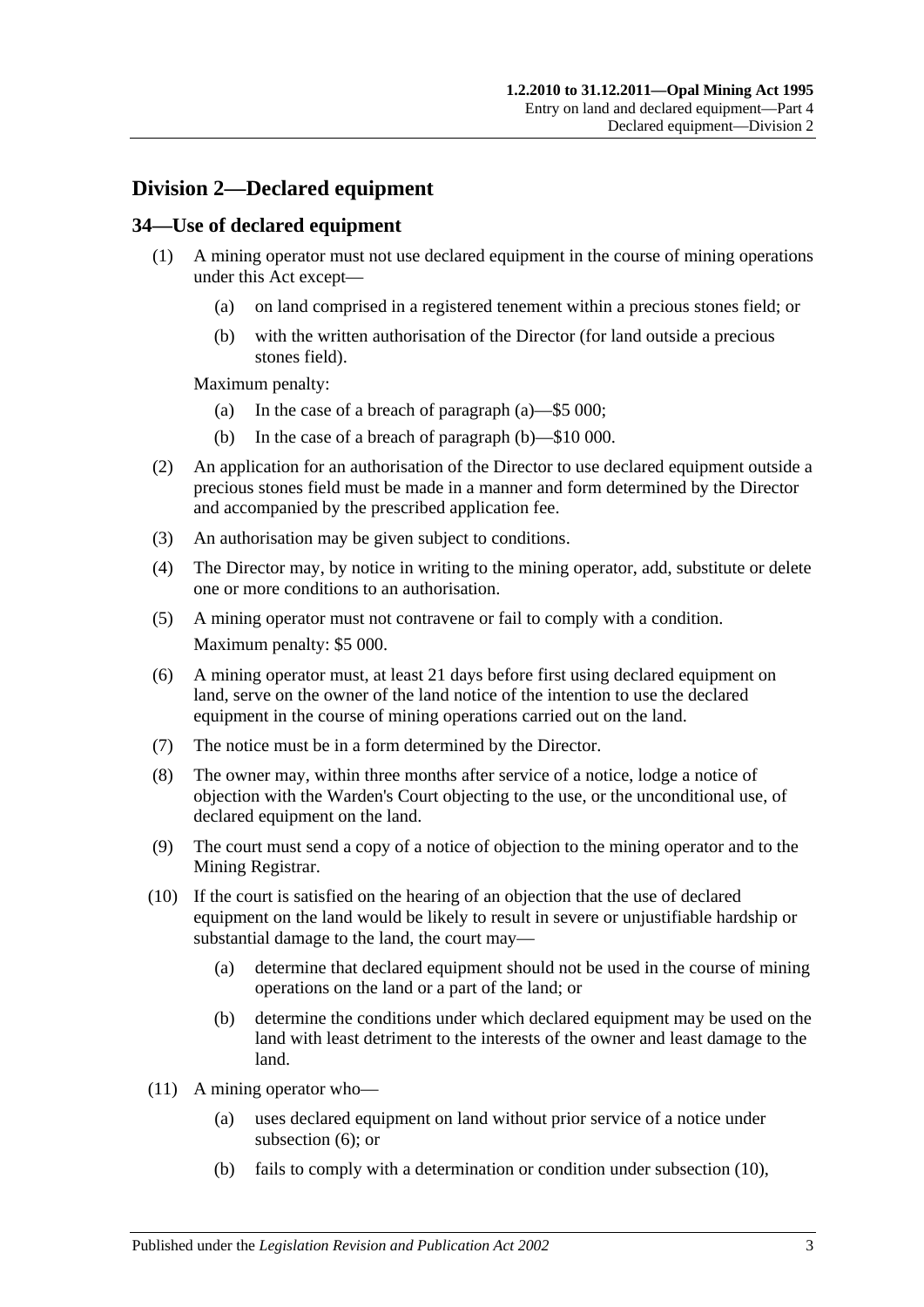is guilty of an offence.

Maximum penalty: \$10 000.

- (12) [Subsections](#page-28-4)  $(6)$ [—\(11\)](#page-28-6) do not apply to the use of declared equipment on land if—
	- (a) the land is within a precious stones field; or
	- (b) the Warden's Court or the ERD Court has determined conditions on which declared equipment may be used on the land and the mining operator complies with the terms of the determination.
- (13) This section does not apply to the use of declared equipment on land if there is an agreement with the owner of the land about the use of declared equipment and the mining operator complies with the terms of the agreement.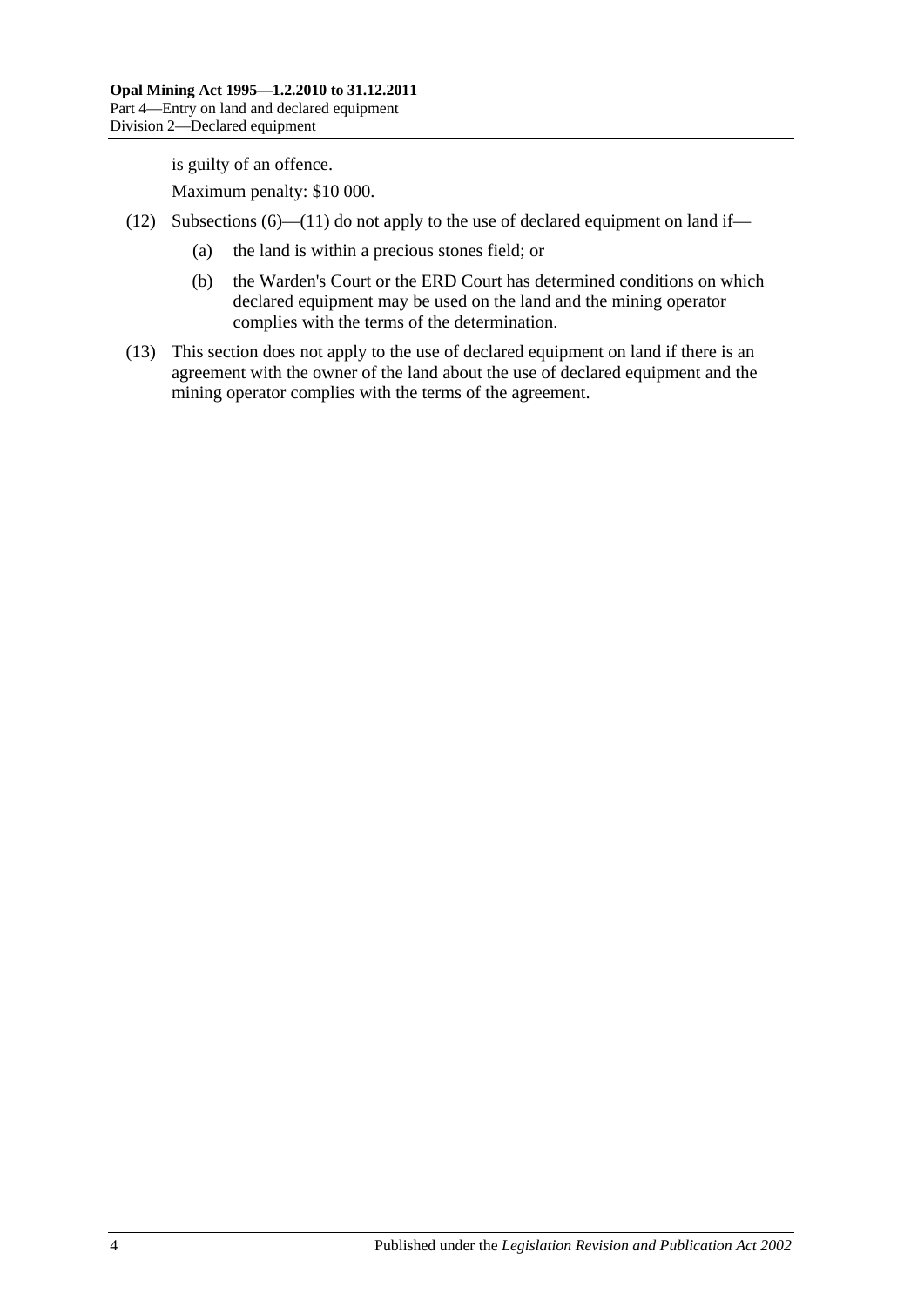## <span id="page-30-0"></span>**Part 5—Rehabilitation and compensation**

## <span id="page-30-2"></span><span id="page-30-1"></span>**35—Rehabilitation of land**

- (1) An authorised person may, by notice in writing to the holder of a precious stones tenement that is outside (or partly outside) a precious stones field, direct the holder of the tenement to rehabilitate land within the tenement that has been disturbed by mining operations to a condition that is, in the opinion of an authorised person, satisfactory.
- (2) A notice under [subsection](#page-30-2) (1)—
	- (a) may specify the action to be taken by the person, and specify the period within which it must be taken; and
	- (b) may relate or extend to mining operations carried out on the land before the tenement was pegged out or registered; and
	- (c) may relate or extend to mining operations carried out by another person on the land; and
	- (d) may be given before or after the tenement has come to an end.
- (3) A person to whom a notice is issued under this section must comply with the notice. Maximum penalty: \$5 000.
- <span id="page-30-3"></span>(4) The Minister may order that no other area may be pegged out for a tenement by a person named in a notice until the person has complied with the notice.
- (5) A person must not contravene an order under [subsection](#page-30-3) (4). Maximum penalty: \$5 000.
- <span id="page-30-4"></span>(6) If the requirements of a notice are not carried out, an authorised person may cause the requirements to be carried out.
- (7) The Director may recover the costs and expenses reasonably incurred in taking action under [subsection](#page-30-4) (6) from the person who failed to comply with the notice, as a debt.
- (8) A person may, at any reasonable time, enter and remain on land for the purposes of rehabilitating the land under this section, and may take appropriate action on the land in order to comply with an order under this section.
- (9) An authorised person may, with the approval of the Director, vary a notice previously given under this section.
- (10) An obligation on the holder of a tenement to rehabilitate land is not affected by the tenement lapsing or being cancelled.
- (11) In this section—

*holder* of a mining tenement includes a former holder of a tenement;

*precious stones tenement* includes a tenement the registration of which has lapsed or been cancelled.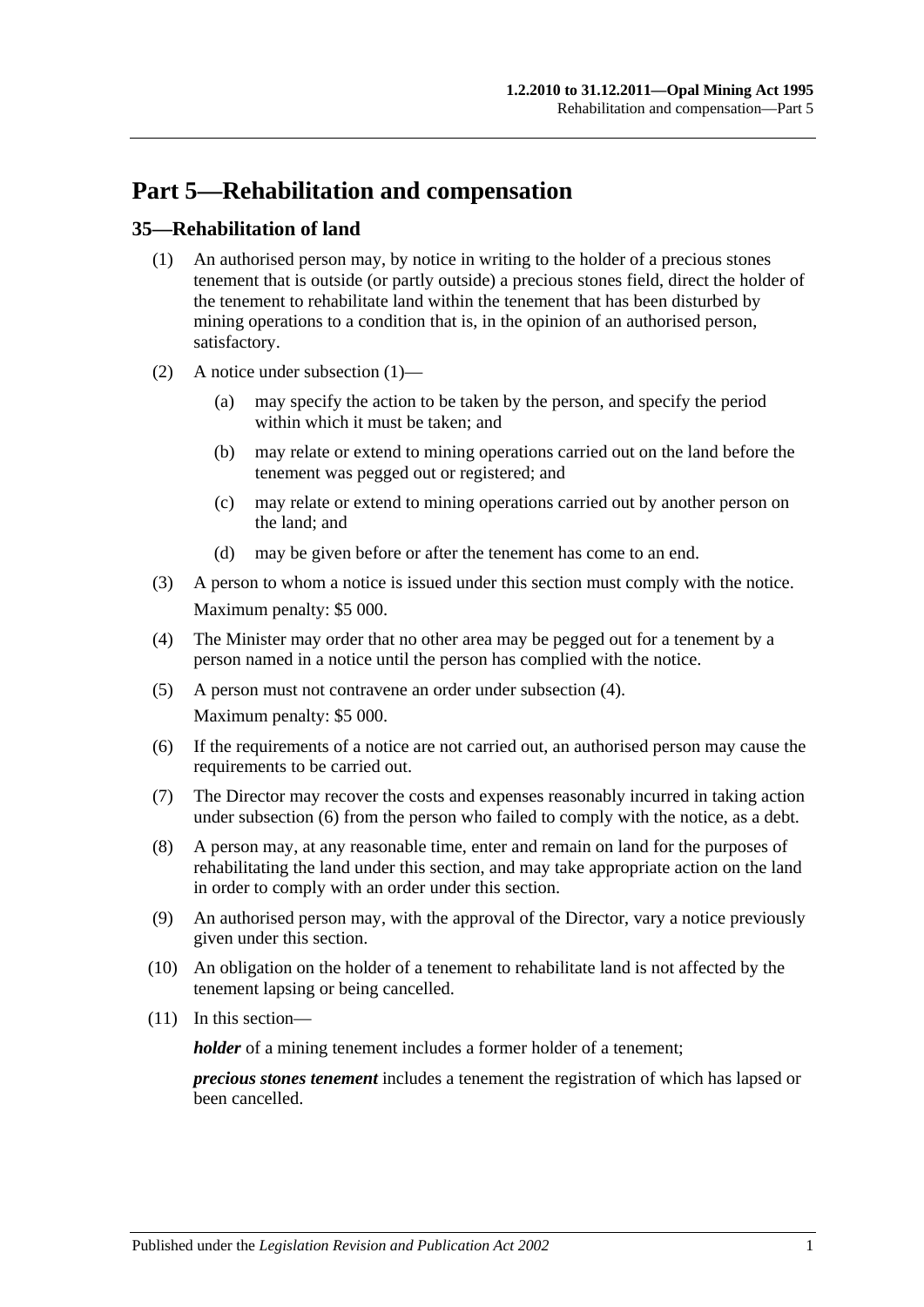## <span id="page-31-0"></span>**36—Bonds**

- (1) The Minister may, by notice in writing to an applicant for the registration of, or the holder of, a precious stones tenement that is outside (or partly outside) a precious stones field, require the person to enter into a bond under this section.
- (2) The Minister may determine the amount, form and terms of the bond taking into account—
	- (a) liabilities that the relevant person may incur in the course of mining operations; and
	- (b) the present or future obligations that the relevant person may incur for the rehabilitation of land.
- (3) The Minister may require security for the satisfaction of the bond in accordance with a determination of the Minister.
- (4) The Minister may, by notice in writing to the holder of a tenement, require that the amount, form or terms of a bond, or the security for a bond, be varied.
- (5) A variation under [subsection](#page-30-3) (4) may include the addition or substitution of terms.
- (6) A person to whom a notice is issued under this section must comply with the notice within 30 days after service of the notice.
- (7) A bond must be lodged with the Mining Registrar.
- (8) The prescribed fee is payable when the bond is lodged.
- (9) The Mining Registrar may delay the registration of a tenement until a bond is lodged.
- (10) A person who has been required to enter into a bond must not carry out mining operations on the relevant land, or must cease mining operations on the relevant land, until the bond is lodged with the Mining Registrar.

Maximum penalty: \$5 000.

- <span id="page-31-2"></span>(11) The Minister or an authorised person may prohibit mining operations on land until a person complies with a requirement under this section.
- (12) A person must not contravene a prohibition under [subsection](#page-31-2) (11). Maximum penalty: \$5 000.

## <span id="page-31-1"></span>**37—Application of bonds**

- (1) If a person fails to fulfil an obligation under a tenement, fails to rehabilitate land within a tenement (or former tenement), or acts (or omits to act) so as to breach a term of a bond, the Minister may determine that an amount under a bond entered into by the person is forfeited under this section.
- (2) The amount is forfeited to the Crown (to be held by the Minister).
- (3) The forfeited amount may, at the discretion of the Minister, be applied—
	- (a) towards the rehabilitation of land in the relevant tenement;
	- (b) in respect of liabilities incurred on account of mining operations on the land.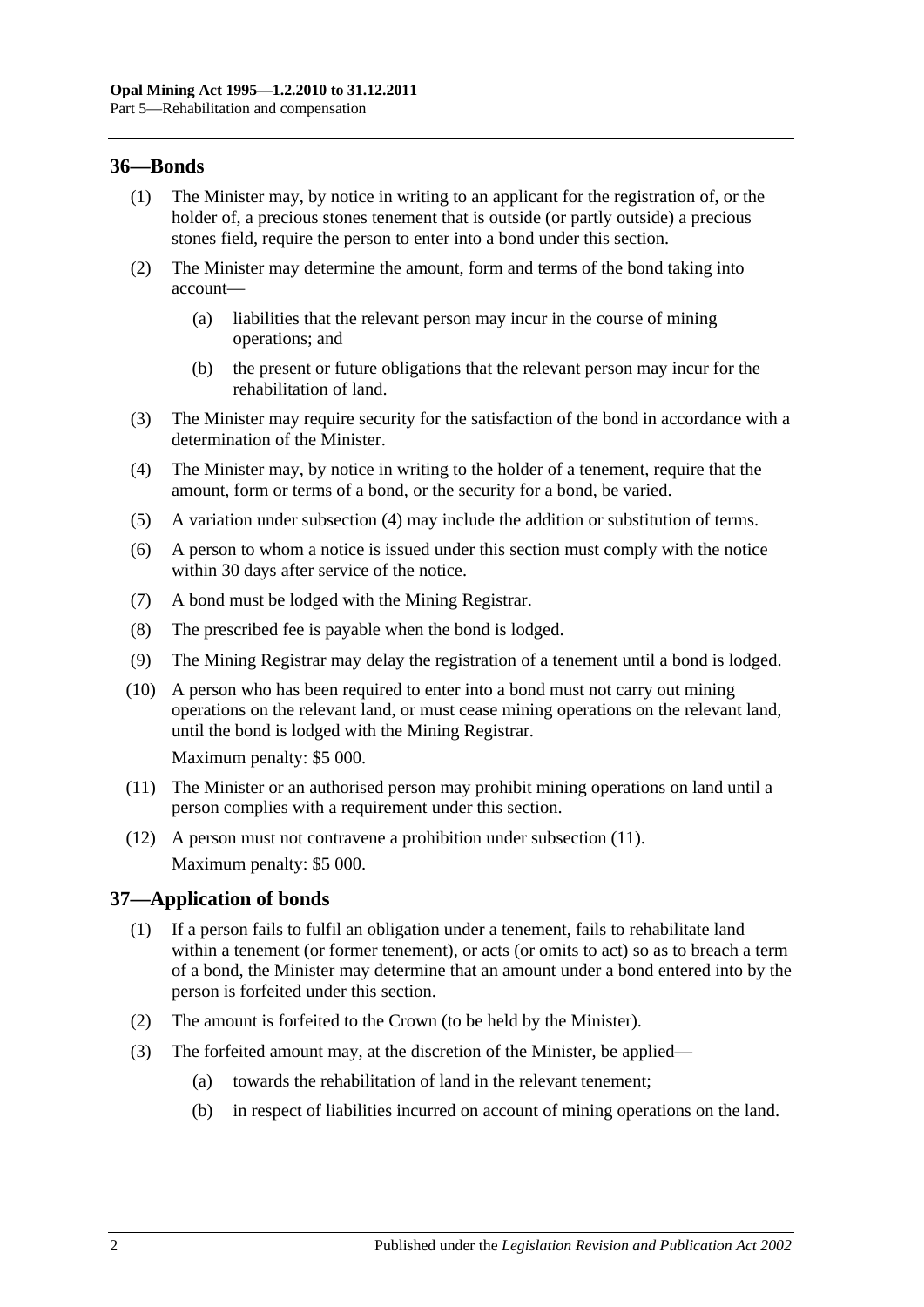#### $(4)$  If—

- (a) a tenement in respect of which a bond has been lodged lapses or is cancelled; and
- (b) the Mining Registrar is satisfied that it is appropriate to do so,

the Mining Registrar may return the bond to the holder of the tenement.

#### <span id="page-32-0"></span>**38—Compensation**

- (1) The owner of land on which mining operations are carried out is entitled to receive compensation for economic loss, hardship or inconvenience suffered on account of the mining operations.
- (2) The compensation will be payable by—
	- (a) if the land is subject to a tenement at the time of the mining operations—the holder of the tenement (even if the holder of the tenement did not carry out the mining operations); and
	- (b) in all cases—the person who carries out the mining operations.
- (3) The holder of a tenement who is required to pay compensation on account of mining operations carried out by another person is entitled, subject to an agreement between the parties, to recover from the other person an amount equal to the amount of the compensation.
- (4) In determining the compensation payable under this section, the following matters must be considered:
	- (a) damage caused to the land by the mining operations; and
	- (b) loss of productivity or profits as a result of the mining operations; and
	- (c) other relevant matters.
- (5) The amount of the compensation will be an amount determined by agreement between the owner and the person by whom the compensation is payable or, in default of agreement, an amount determined, on application by an interested party, by the appropriate court.
- (6) The appropriate court, in determining compensation under this section, must take into consideration any work that a mining operator has carried out, or undertakes to carry out, to rehabilitate the land.
- (7) On the hearing of an application for compensation under this section, the appropriate court may order a mining operator to carry out specified work to rehabilitate the land.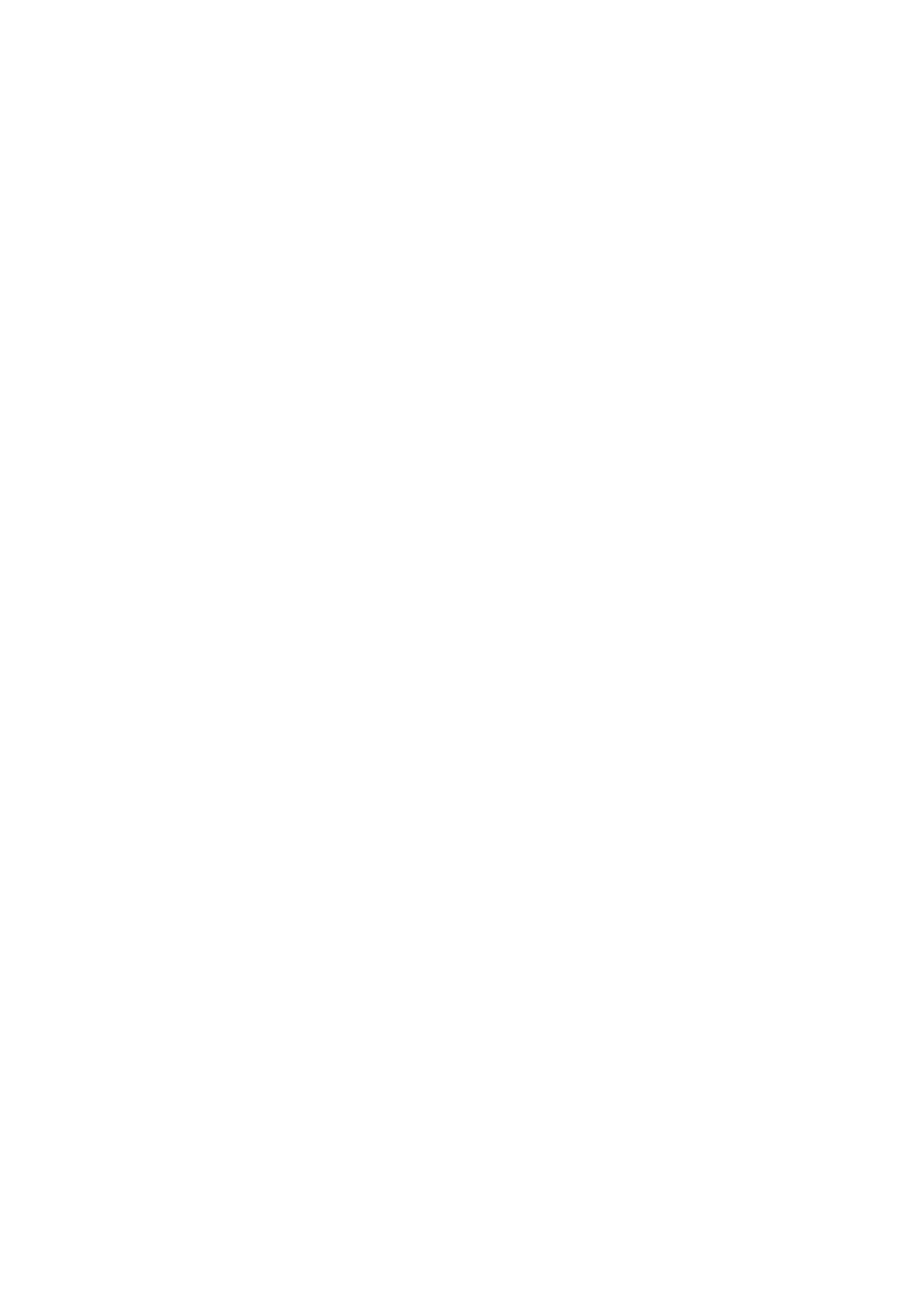## <span id="page-34-0"></span>**Part 6—Opal mining co-operation agreements**

## <span id="page-34-1"></span>**39—Interpretation**

In this Part—

*mining operator* includes a person who seeks to carry out mining operations on land;

*registered agreement* means an opal mining co-operation agreement registered under this Part.

## <span id="page-34-2"></span>**40—Nature of agreement**

- (1) An opal mining co-operation agreement may be made about mining operations carried out under this Act on land.
- (2) However, an opal mining co-operation agreement cannot relate to—
	- (a) native title land; or
	- (b) land within a precious stones field.

## <span id="page-34-3"></span>**41—Parties to an agreement**

An opal mining co-operation agreement may be made between—

- (a) the owner of land; and
- $(b)$
- (i) a mining operator; or
- (ii) an approved association.

## <span id="page-34-4"></span>**42—Content of an agreement**

- (1) An opal mining co-operation agreement may—
	- (a) provide that land that would otherwise be exempt land will not be taken to be exempt land under this Act for the purposes of mining operations authorised by the agreement;
	- (b) prohibit or restrict the pegging out of an area for a precious stones tenement by a person bound by the agreement;
	- (c) provide—
		- (i) that the owner of the land will not object to a notice of entry to the land; or
		- (ii) that a notice of entry to the land does not need to be given (or does not need to be given in specified circumstances, or only needs to be given in specified circumstances);
	- (d) restrict or regulate the circumstances or conditions under which a person covered by the agreement may enter, or remain on, the land;
	- (e) permit, prohibit, restrict or regulate the use of declared equipment on the land, or provide that notice of the use of declared equipment need not be given;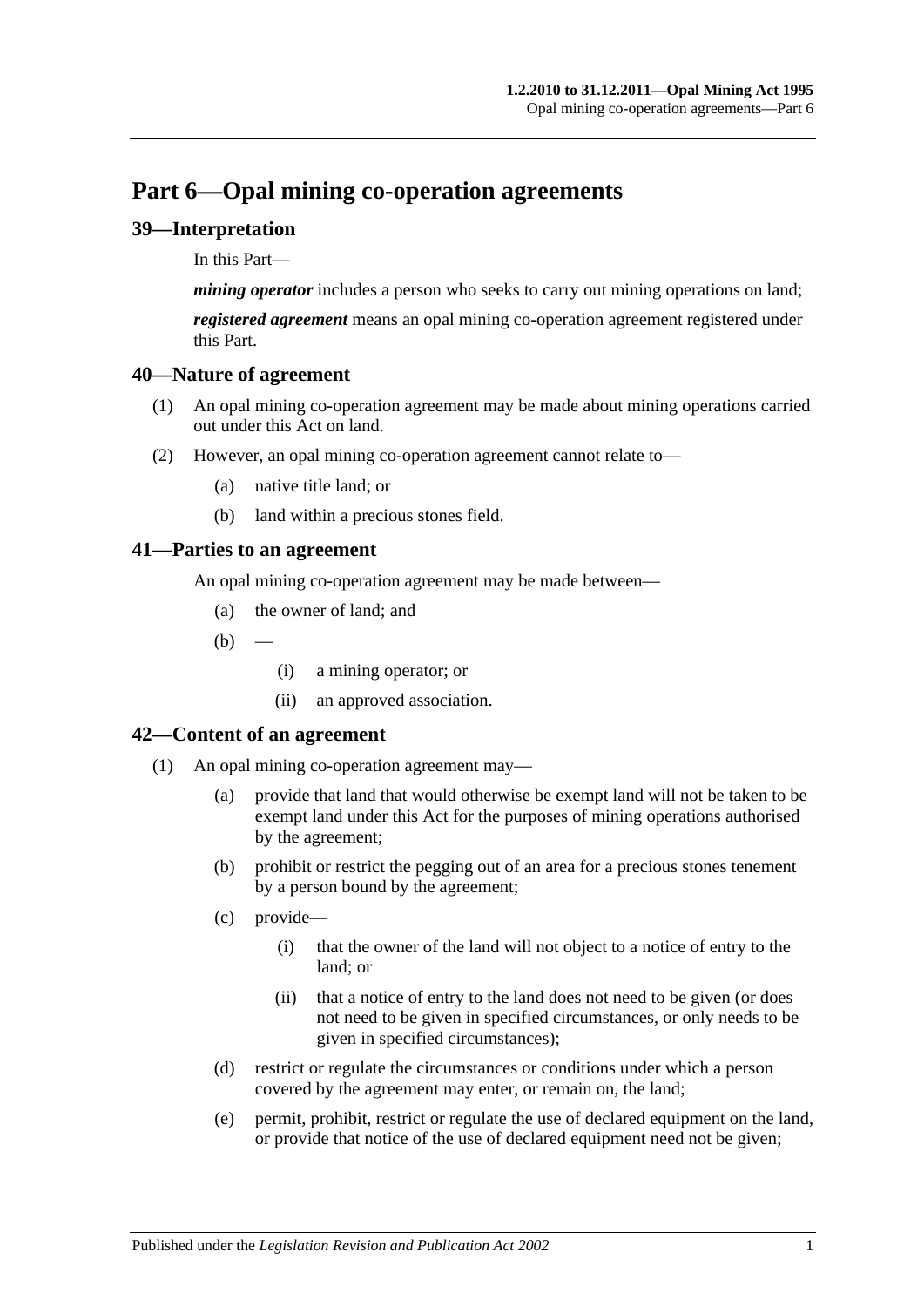- (f) provide for any other permission that the owner of the land may give under this Act;
- (g) provide for the care, management or rehabilitation of land;
- (h) provide for the payment of compensation to the owner of the land on account of mining operations on the land;
- (i) make other provisions about carrying out of mining operations on the land;
- (j) identify camp sites or temporary residences on the land;
- (k) provide for other matters agreed between the parties to the agreement.
- (2) An agreement may provide for payments to the owner of the land that are based on profits or income derived from mining operations on the land or the quantity of precious stones produced.
- (3) An agreement must comply with requirements prescribed by the regulations.

#### <span id="page-35-0"></span>**43—Registration of agreement**

- (1) The parties to an opal mining co-operation agreement must submit the agreement to the Mining Registrar for registration within 21 days after the agreement is signed by or on behalf of the parties to the agreement.
- <span id="page-35-2"></span>(2) The prescribed fee is payable when the agreement is submitted for registration.
- <span id="page-35-3"></span>(3) The Mining Registrar must register the agreement unless—
	- (a) the agreement relates to land that is within a precious stones field or is native title land; or
	- (b) the Mining Registrar believes—
		- (i) that the agreement has not been negotiated in good faith; or
		- (ii) that the agreement is inconsistent with the objects of this Act or is not in the best interests of opal mining in the State; or
		- (iii) that there is some other good reason why the agreement should not be registered.
- <span id="page-35-4"></span>(4) The Mining Registrar must make a decision on the registration of an agreement within one month after the agreement is submitted for registration.
- (5) However, despite [subsections \(2\)](#page-35-2) and [\(3\),](#page-35-3) the Mining Registrar must not register an agreement over pastoral land within the meaning of the *[Pastoral Land Management](http://www.legislation.sa.gov.au/index.aspx?action=legref&type=act&legtitle=Pastoral%20Land%20Management%20and%20Conservation%20Act%201989)  [and Conservation Act](http://www.legislation.sa.gov.au/index.aspx?action=legref&type=act&legtitle=Pastoral%20Land%20Management%20and%20Conservation%20Act%201989) 1989* unless or until the Mining Registrar has consulted with the Pastoral Board about proposals for the rehabilitation of land under the agreement (and the Minister may, on the basis of the time that is required to complete that consultation process, grant an extension of time under [subsection](#page-35-4) (4)).
- (6) An agreement has no force or effect under this Act until it is registered.

#### <span id="page-35-1"></span>**44—Agreement may be varied or revoked**

(1) The parties to a registered opal mining co-operation agreement may, by agreement, vary or revoke the agreement.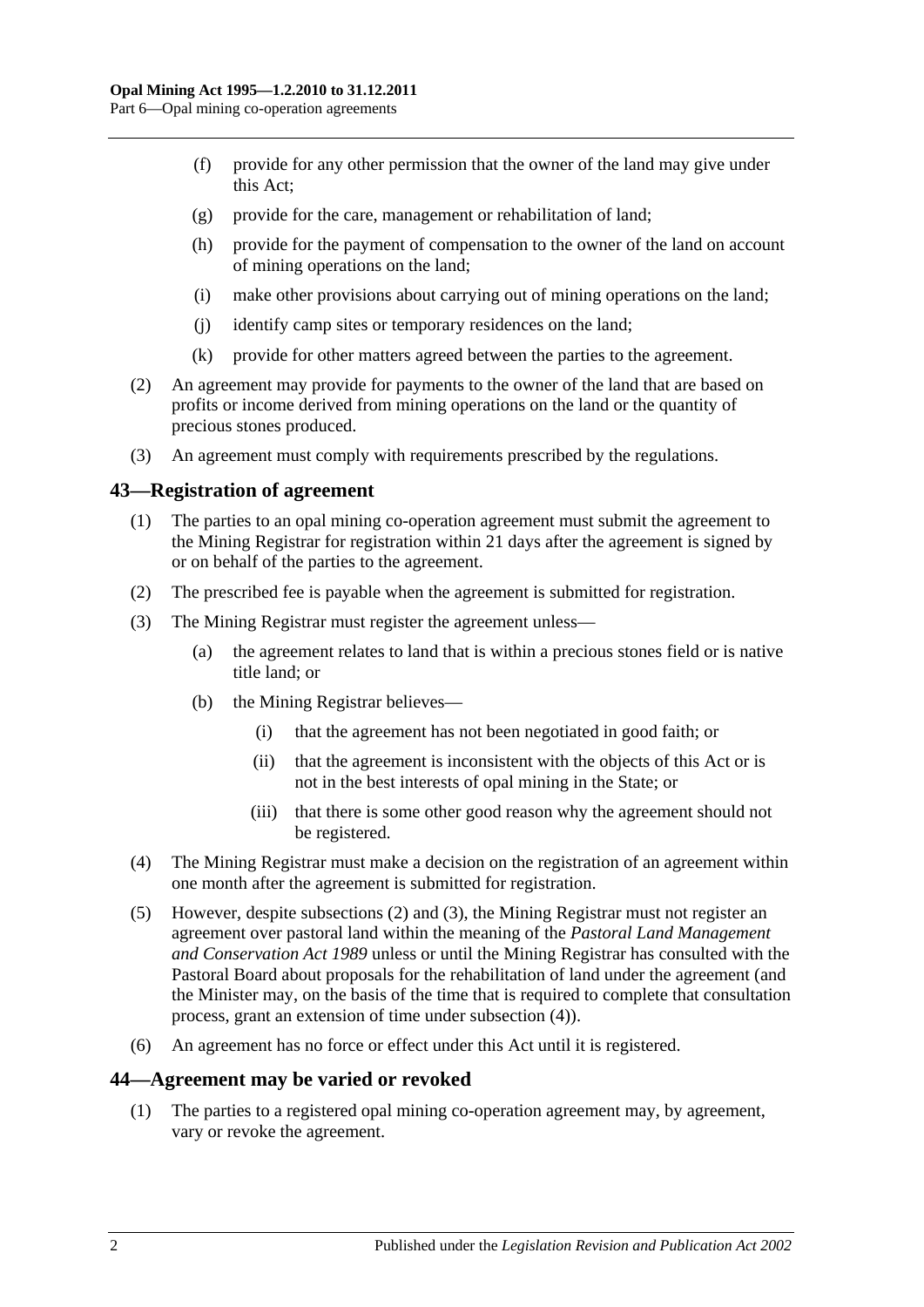- (2) A variation to a registered agreement must be submitted by the parties to the agreement to the Mining Registrar for registration within 21 days after the variation is made and the Mining Registrar must register the variation unless the Mining Registrar believes—
	- (a) that the variation is inconsistent with the objects of this Act or is not in the best interests of opal mining in the State; or
	- (b) that there is some other good reason why the variation should not be registered.
- <span id="page-36-3"></span>(3) A party to a registered agreement may, by notice in writing to the other parties to the agreement, withdraw from the agreement.
- (4) However, a notice under [subsection](#page-36-3) (3)—
	- (a) cannot be given without the approval of the Mining Registrar; and
	- (b) must be given at least 60 days before the withdrawal is to take effect.
- (5) If an approved association is withdrawing from an agreement, the association must give notice of the withdrawal to each member who is covered by the agreement in accordance with any requirements specified by the Mining Registrar.

#### <span id="page-36-0"></span>**45—Appeal to Warden's Court**

A party to an opal mining co-operation agreement may appeal to the Warden's Court against a decision of the Mining Registrar under this Part and the court may, on appeal, confirm or reverse the Mining Registrar's decision.

#### <span id="page-36-1"></span>**46—Persons bound by agreement**

A registered agreement is binding on, and enforceable by or against, the original parties to the agreement and—

- (a) the successors in title to the owner of the land; and
- (b) a person who carries out mining operations on the land on behalf of a party to the agreement; and
- (c) if an approved association is a party to the agreement—the members of the association who are covered by the agreement; and
- (d) the holders from time to time of mining tenements covered by the agreement.

#### <span id="page-36-2"></span>**47—Enforcement of agreement**

A person who is entitled to enforce a registered agreement who believes that another person bound by the agreement has contravened, or failed to comply with, a term of the agreement may apply to the appropriate court and the court may, if satisfied that the other person is in default—

- (a) order the other person to take specified action to comply with the agreement or to rectify a situation caused by the other person;
- (b) order the other person to pay compensation for loss or damage caused by a breach or a failure to comply with the agreement;
- (c) vary or revoke a term of the agreement;
- (d) revoke the agreement;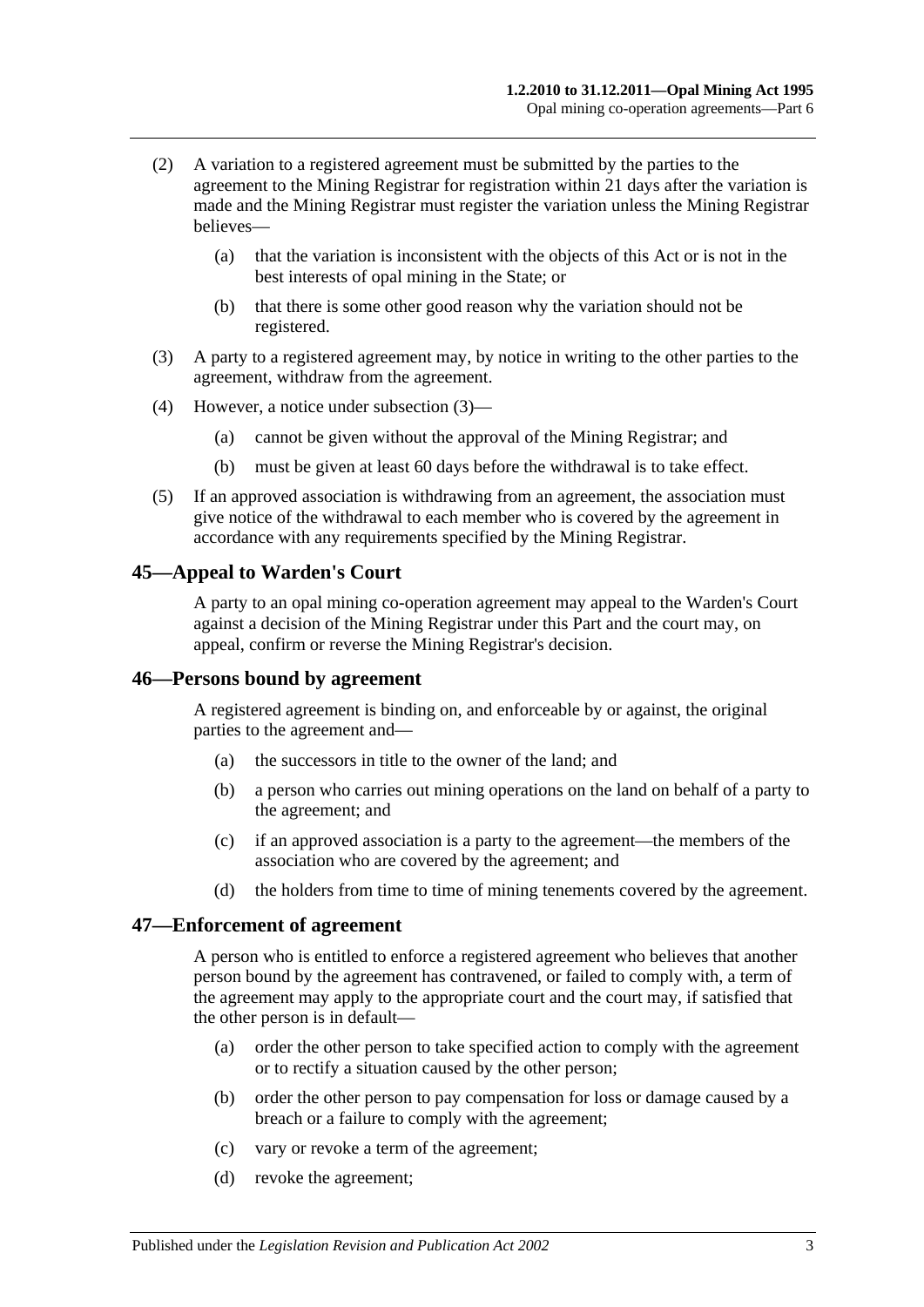(e) make other orders that the court considers to be appropriate in the circumstances.

## <span id="page-37-0"></span>**48—Restriction on mining operations by third parties**

- (1) If an approved association is a party to a registered agreement, a person who is not a member of that association must not conduct mining operations on land that is subject to the agreement unless—
	- (a) the person is a party to another agreement with the owner of the land registered before the agreement with the association; or
	- (b) the person has entered into a separate opal mining co-operation agreement with the owner of the land and an agreement of that kind is not specifically excluded under the terms of the agreement with the association; or
	- (c) the person pegged out an area for a tenement before the agreement with the association was entered into and the mining operations are carried out in that area in accordance with this Act; or
	- (d) the person is acting under the authority of a mining tenement under the Mining Act; or
	- (e) the person is acting under an authority granted by the Warden's Court.
- <span id="page-37-1"></span>(2) For the purposes of [subsection](#page-37-1)  $(1)(e)$ , a person who desires to carry out mining operations on land that is subject to a registered agreement with an approved association (and who is not authorised to carry out mining operations under the agreement) may apply to the Warden's Court for an authority to conduct mining operations on the land (including to peg out an area for a tenement) despite the agreement and the court may, on the application—
	- (a) if it considers that it would be reasonable to allow the person to carry out mining operations on the land and that to do so would not unfairly disadvantage the parties to the registered agreement—grant the application, on conditions (if any) determined by the court; or
	- (b) reject the application.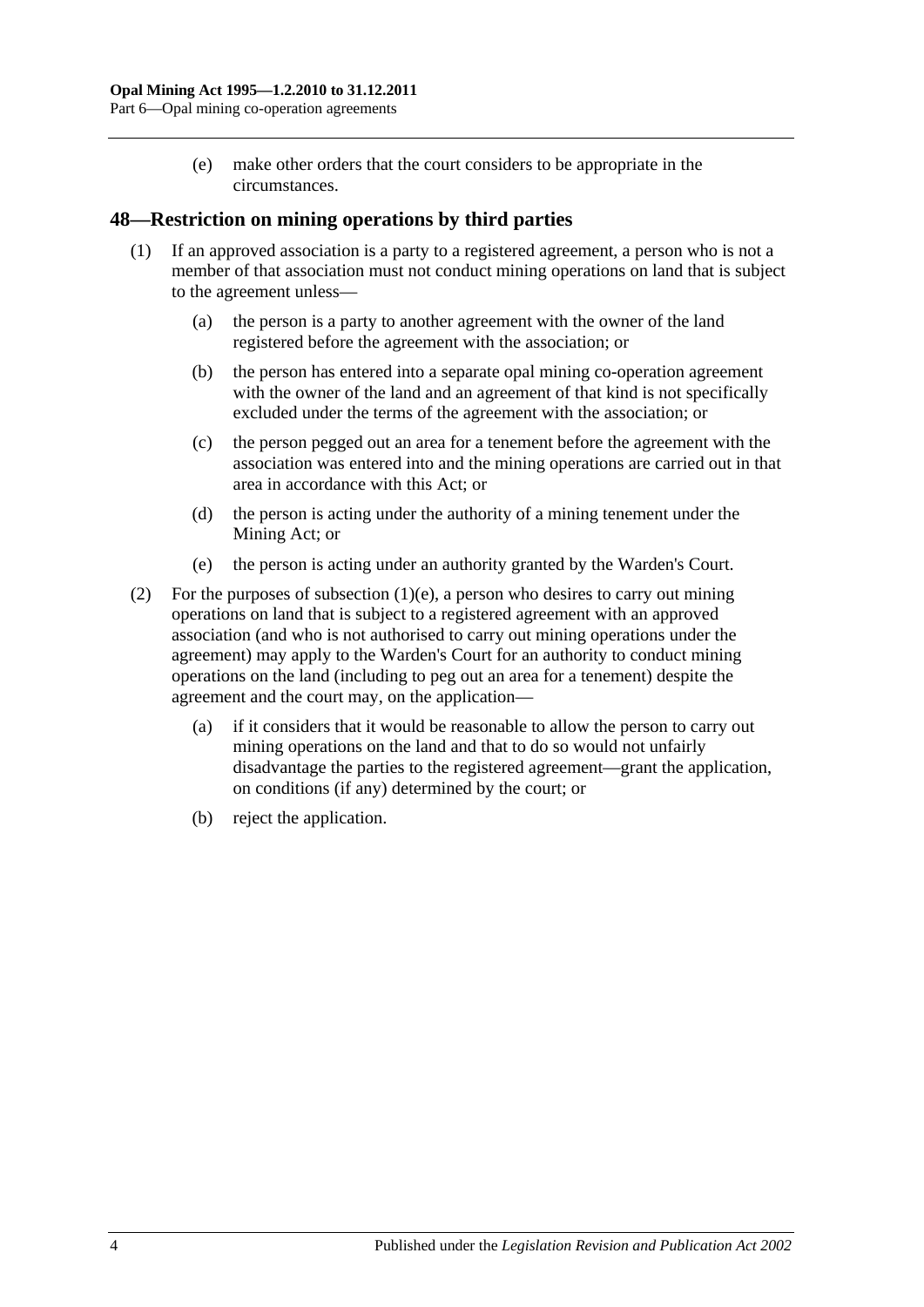## <span id="page-38-0"></span>**Part 7—Native title land**

## <span id="page-38-1"></span>**Division 1—Prospecting**

## <span id="page-38-2"></span>**49—Qualification of rights conferred by permit**

- (1) A precious stones prospecting permit confers no right to carry out mining operations on native title land unless—
	- (a) the mining operations do not affect native title (ie they are not wholly or partly inconsistent with the continued existence, enjoyment or exercise of rights deriving from native title<sup>1</sup>); or
	- (b) a declaration is made under the law of the State or the Commonwealth to the effect that the land is not subject to native title.<sup>2</sup>
- (2) However, a person who holds a precious stones prospecting permit that would, if land were not native title land, authorise various operations on the land may acquire the right to carry out those operations on the land (that affect native title) from an agreement or determination authorising the operations under this Part.
- (3) An agreement or determination under this Part need not be related to a particular precious stones prospecting permit.
- (4) However, a mining operator's right to carry on mining operations under this Act that affect native title is contingent on the existence of a permit that would, if the land were not native title land, authorise the mining operator to carry out the mining operations on the land.
	- 1 Cf. *Native Title Act 1993* (Cwth), s. 227.
	- 2 A declaration to this effect may be made under Part 4 of the *[Native Title \(South](http://www.legislation.sa.gov.au/index.aspx?action=legref&type=act&legtitle=Native%20Title%20(South%20Australia)%20Act%201994)  [Australia\) Act](http://www.legislation.sa.gov.au/index.aspx?action=legref&type=act&legtitle=Native%20Title%20(South%20Australia)%20Act%201994) 1994* or the *Native Title Act 1993* (Cwth). The effect of such a declaration is that the land ceases to be native title land.

## <span id="page-38-3"></span>**Division 2—Production**

## <span id="page-38-4"></span>**50—Limits on grant of tenement**

A precious stones tenement may not be registered over native title land unless—

- (a) the mining operations to be carried out under the tenement are authorised by a pre-existing agreement or determination registered under this Part; or
- (b) a declaration is made under the law of the State or the Commonwealth to the effect that the land is not subject to native title.<sup>1</sup>
- 1 A declaration to this effect may be made under Part 4 of the *[Native Title \(South](http://www.legislation.sa.gov.au/index.aspx?action=legref&type=act&legtitle=Native%20Title%20(South%20Australia)%20Act%201994)  [Australia\) Act](http://www.legislation.sa.gov.au/index.aspx?action=legref&type=act&legtitle=Native%20Title%20(South%20Australia)%20Act%201994) 1994* or the *Native Title Act 1993* (Cwth). The effect of the declaration is that the land ceases to be native title land.

## <span id="page-38-5"></span>**51—Applications for tenements**

(1) The Minister may agree with an applicant for a precious stones tenement over native title land that the tenement will be registered contingent on the registration of an agreement or determination under this Part.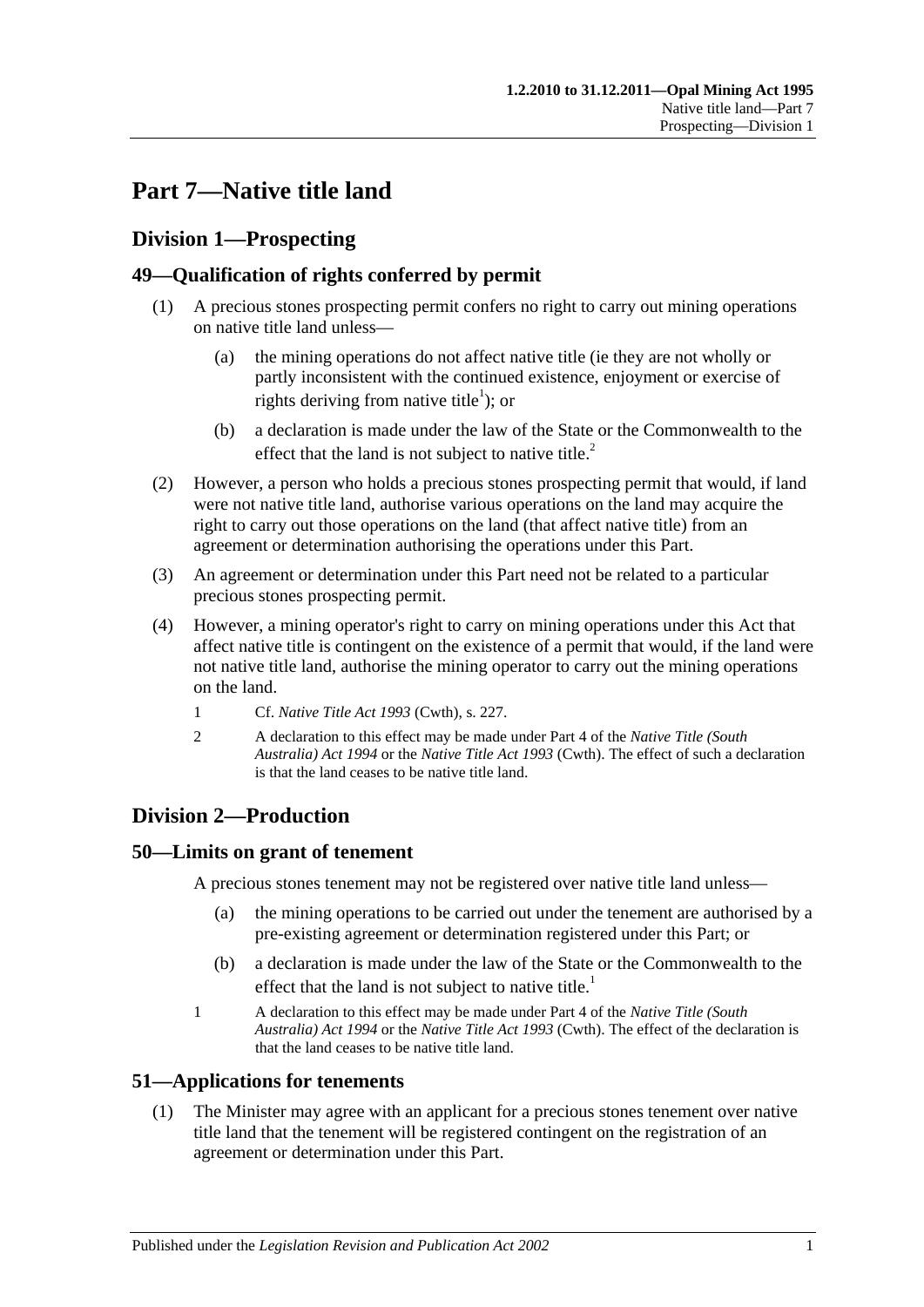(2) The Mining Registrar may refuse an application for a precious stones tenement over native title land if it appears to the Mining Registrar that the applicant is not proceeding with reasonable diligence to obtain the agreement or determination necessary to the registration of the tenement to which the application relates (and if the application is refused, the applicant's claim lapses).

## <span id="page-39-0"></span>**Division 3—Application for declaration**

## <span id="page-39-1"></span>**52—Application for declaration**

A person who seeks to carry out mining operations under this Act on native title land may apply to the ERD Court for a declaration that the land is not subject to native title $\frac{1}{1}$ 

1 The application is to be made under the *[Native Title \(South Australia\) Act](http://www.legislation.sa.gov.au/index.aspx?action=legref&type=act&legtitle=Native%20Title%20(South%20Australia)%20Act%201994) 1994*.

## <span id="page-39-2"></span>**Division 4—Negotiating procedure**

## <span id="page-39-4"></span><span id="page-39-3"></span>**53—Types of agreement authorising mining operations on native title land**

- (1) An agreement authorising mining operations on native title land (a *native title mining agreement*) may—
	- (a) authorise mining operations by a particular mining operator; or
	- (b) authorise mining operations of a specified class within a defined area by mining operators of a specified class who comply with the terms of the agreement.

**Note—**

If the authorisation relates to a particular mining operator it is referred to as an *individual authorisation*. Such an authorisation is not necessarily limited to mining operations under a particular permit or tenement but may extend also to future permits or tenements. If the authorisation does extend to future permits or tenements it is referred to as a *conjunctive authorisation*. An authorisation that extends to a specified class of mining operators is referred to as an *umbrella authorisation*.

- <span id="page-39-5"></span>(2) If a native title mining agreement is negotiated between a mining operator who does not hold, and is not an applicant for, a tenement for the relevant land, and native title parties who are claimants to (rather than registered holders of) native title land, the agreement cannot extend to mining operations conducted on the land under a future tenement.
- <span id="page-39-6"></span>(3) An umbrella authorisation can only relate to prospecting or mining for precious stones over an area of 200 square kilometres or less.
- <span id="page-39-7"></span>(4) If the native title parties with whom a native title mining agreement conferring an umbrella authorisation is negotiated are claimants to (rather than registered holders of) native title land, the term of the agreement cannot exceed 10 years.
- (5) The existence of an umbrella authorisation does not preclude a native title mining agreement between a mining operator and the relevant native title parties relating to the same land, and if an individual agreement is negotiated, the agreement regulates mining operations by a mining operator who is bound by the agreement to the exclusion of the umbrella authorisation.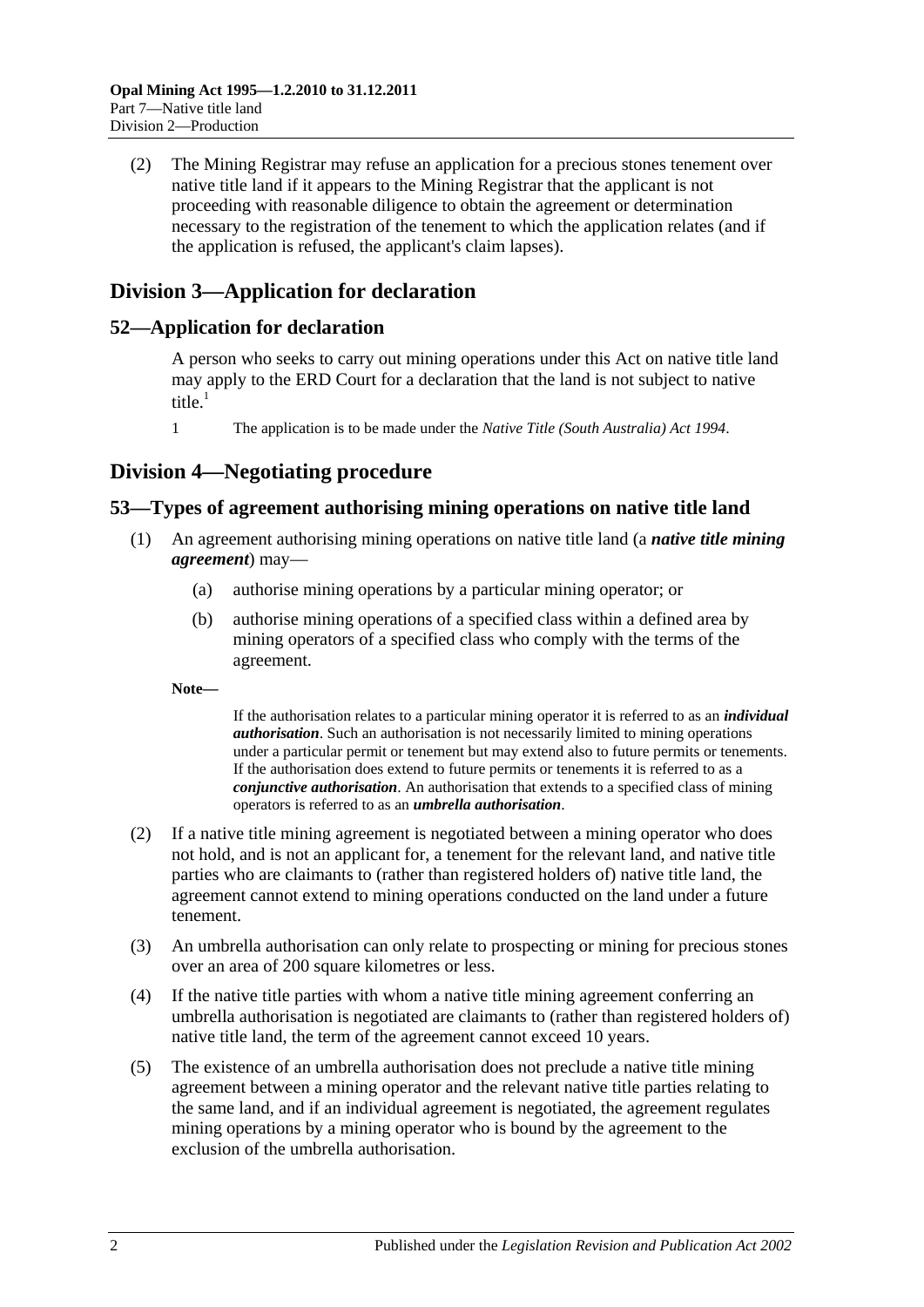#### <span id="page-40-2"></span><span id="page-40-0"></span>**54—Negotiation of agreements**

(1) A person (the *proponent*) who seeks a native title mining agreement may negotiate the agreement with the native title parties.

**Note—**

The *native title parties* are the persons who are, at the end of the period of two months from when notice is given unde[r section](#page-40-1) 55, registered under the law of the State or the Commonwealth as holders of, or claimants to, native title in the land. A person who negotiates with the registered representative of those persons will be taken to have negotiated with the native title parties. Negotiations with other persons are not precluded but any agreement reached must be signed by the registered representative on behalf of the native title parties.

- (2) The proponent must be—
	- (a) if an agreement conferring an individual authorisation<sup>1</sup> is sought—the mining operator who seeks the authorisation;
	- (b) if an agreement conferring an umbrella authorisation<sup>1</sup> is sought—the Minister or an association representing the interests of mining operators approved by regulation for the purposes of this section.
	- 1 See the note to [section](#page-39-4) 53(1).

## <span id="page-40-1"></span>**55—Notification of parties affected**

- (1) The proponent initiates negotiations by giving notice under this section.
- (2) The notice must—
	- (a) identify the land on which the proposed mining operations are to be carried out; and
	- (b) describe the general nature of the proposed mining operations that are to be carried out on the land.
- (3) The notice must be given to—
	- (a) the relevant native title parties; and
	- (b) the ERD Court; and
	- (c) the Minister.
- (4) Notice is given to the relevant native title parties as follows:
	- (a) if a native title declaration establishes who are the holders of native title in the land—the notice must be given to the registered representative of the native title holders and the relevant representative Aboriginal body for the land;
	- (b) if there is no native title declaration establishing who are the holders of native title in the land—the notice must be given to all who hold or may hold native title in the land in accordance with the method prescribed by Part 5 of the *[Native Title \(South Australia\) Act](http://www.legislation.sa.gov.au/index.aspx?action=legref&type=act&legtitle=Native%20Title%20(South%20Australia)%20Act%201994) 1994*.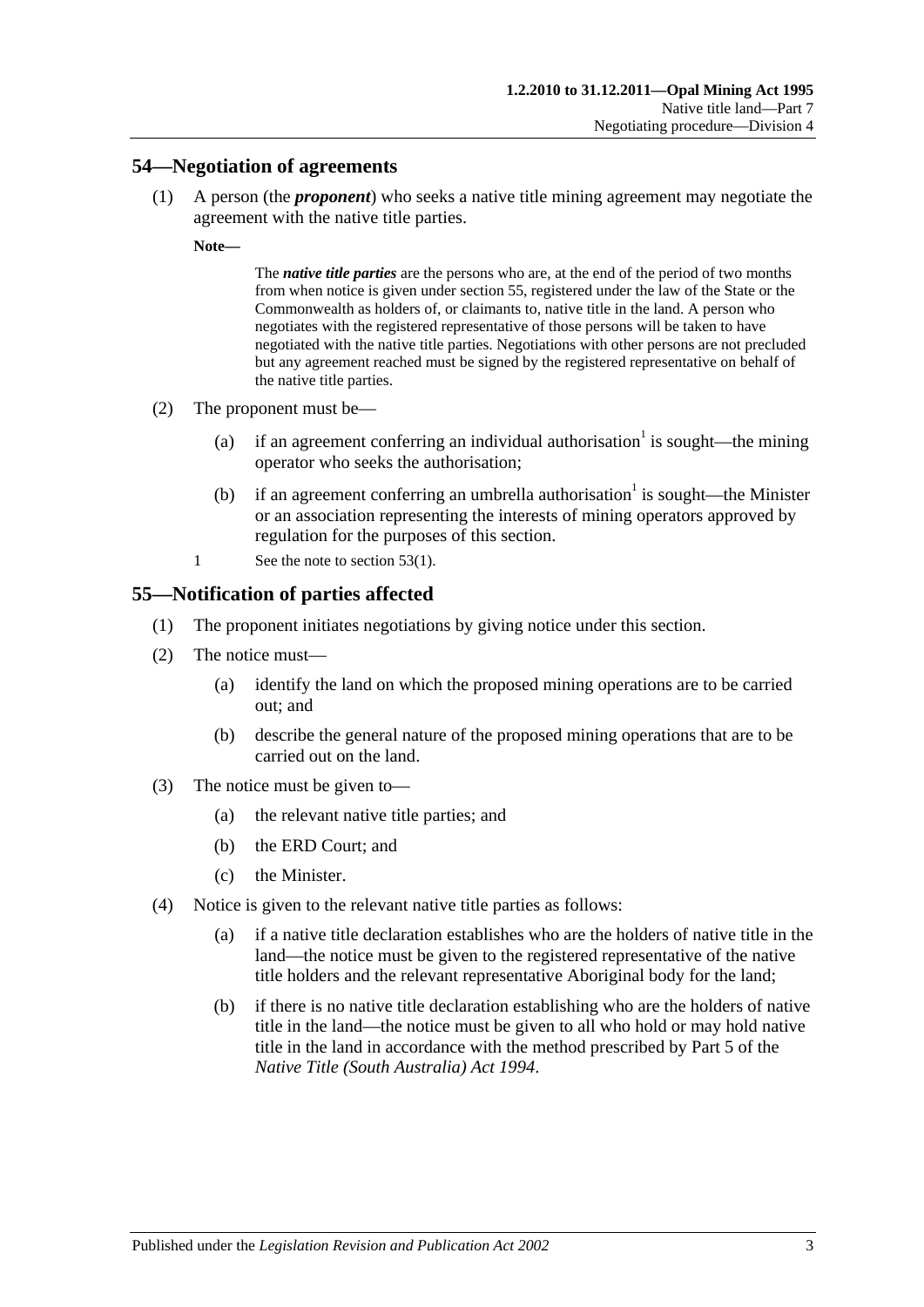## <span id="page-41-0"></span>**56—What happens when there are no registered native title parties with whom to negotiate**

- <span id="page-41-3"></span>(1) If, two months after the notice is given to all who hold or may hold native title in the land, there are no native title parties in relation to the land to which the notice relates, the proponent may apply without notice to any person to the ERD Court for a summary determination.
- (2) On an application under [subsection](#page-41-3) (1), the ERD Court must make a determination authorising entry to the land for the purpose of carrying out mining operations on the land, and the conduct of mining operations on the land.
- (3) The determination may be made on conditions the Court considers appropriate and specifies in the determination.
- (4) The determination cannot confer a conjunctive or umbrella authorisation.<sup>1</sup>
	- 1 See the note to [section](#page-39-4) 53(1).

## <span id="page-41-1"></span>**57—Expedited procedure where impact of operations is minimal**

- (1) This section applies to mining operations that—
	- (a) will not directly interfere with the community life of the holders of native title in the land on which the operations are to be carried out; and
	- (b) will not interfere with areas or sites of particular significance, in accordance with their traditions, to the holders of native title in the land on which the operations are to be carried out; and
	- (c) will not involve major disturbance to the land on which the operations are to be carried out.
- <span id="page-41-4"></span>(2) If the proponent states in the notice given under this Division that the mining operations to which the notice relates are operations to which this section applies and that the proponent proposes to rely on this section, the proponent may apply without notice to any person to the ERD Court for a summary determination authorising mining operations in accordance with the proposals made in the notice.
- (3) On an application under [subsection](#page-41-4) (2), the ERD Court may make a summary determination authorising mining operations in accordance with the proposals contained in the notice.
- (4) However, if within two months after notice is given, a written objection to the proponent's reliance on this section is given by the Minister, or a person who holds, or claims to hold, native title in the land, the Court must not make a summary determination under this section unless the Court is satisfied after giving the objectors an opportunity to be heard that the operations are in fact operations to which this section applies.

## <span id="page-41-2"></span>**58—Negotiating procedure**

- (1) The proponent and native title parties must negotiate in good faith and accordingly explore the possibility of reaching an agreement.
- (2) However, the obligation to negotiate does not arise if the case is one where a summary determination may be made.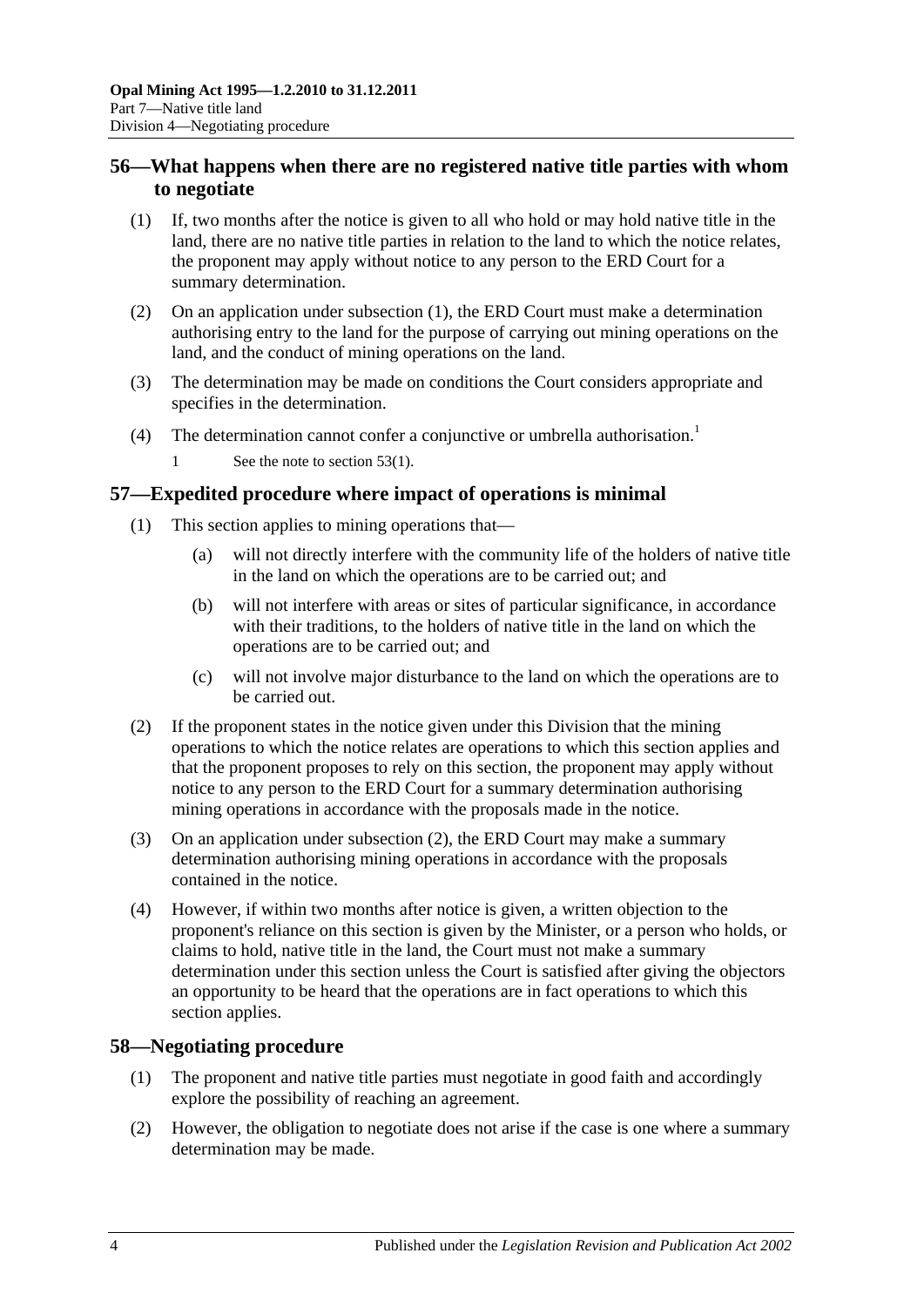- (3) If any of the negotiating parties requests the ERD Court to do so, the Court must mediate among the parties to assist in obtaining their agreement.
- (4) The Minister may (personally or by representative) intervene in negotiations under this Division.

## <span id="page-42-0"></span>**59—Agreement**

- (1) An agreement negotiated under this Division may provide for payment to the native title parties based on profits or income derived from mining operations on the land or the quantity of precious stones produced.
- (2) The basis of the payment may be fixed in the agreement or left to be decided by the ERD Court or some other nominated arbitrator.
- (3) An agreement must deal with—
	- (a) notices to be given or other conditions to be met before the land is entered for the purposes of carrying out mining operations; and
	- (b) principles governing the rehabilitation of the land on completion of the mining operations.
- (4) If agreement is reached between the proponent and the native title parties authorising mining operations on the native title land, the proponent must lodge a copy of the agreement with the Mining Registrar and the Mining Registrar will, subject to this section, register the agreement.
- <span id="page-42-2"></span>(5) If the Minister is of the opinion that there is reason to believe that the agreement may not have been negotiated in good faith, the Minister may, within two months after the copy of the agreement is lodged for registration with the Mining Registrar, make an order prohibiting registration of the agreement.
- (6) A party to an agreement may appeal against an order under [subsection](#page-42-2) (5) to the ERD Court and the Court may, on appeal—
	- (a) confirm or revoke the Minister's order; and
	- (b) if the Court considers it appropriate, make a determination authorising entry on the land to carry out mining operations, and the conduct of mining operations on the land, on conditions determined by the Court.

## <span id="page-42-1"></span>**60—Effect of registered agreement**

- (1) A registered agreement negotiated under this Division is (subject to its terms) binding on, and enforceable by or against the original parties to the agreement and—
	- (a) the holders from time to time of native title in the land to which the agreement relates; and
	- (b) the holders from time to time of any permit or tenement under which mining operations to which the agreement relates are carried out.
- (2) If a native title declaration establishes that the native title parties with whom an agreement was negotiated are not the holders of native title in the land or are not the only holders of native title in the land, the agreement continues in operation (subject to its terms) until a fresh agreement is negotiated under this Part with the holders of native title in the land, or for two years after the date of the declaration (whichever is the lesser).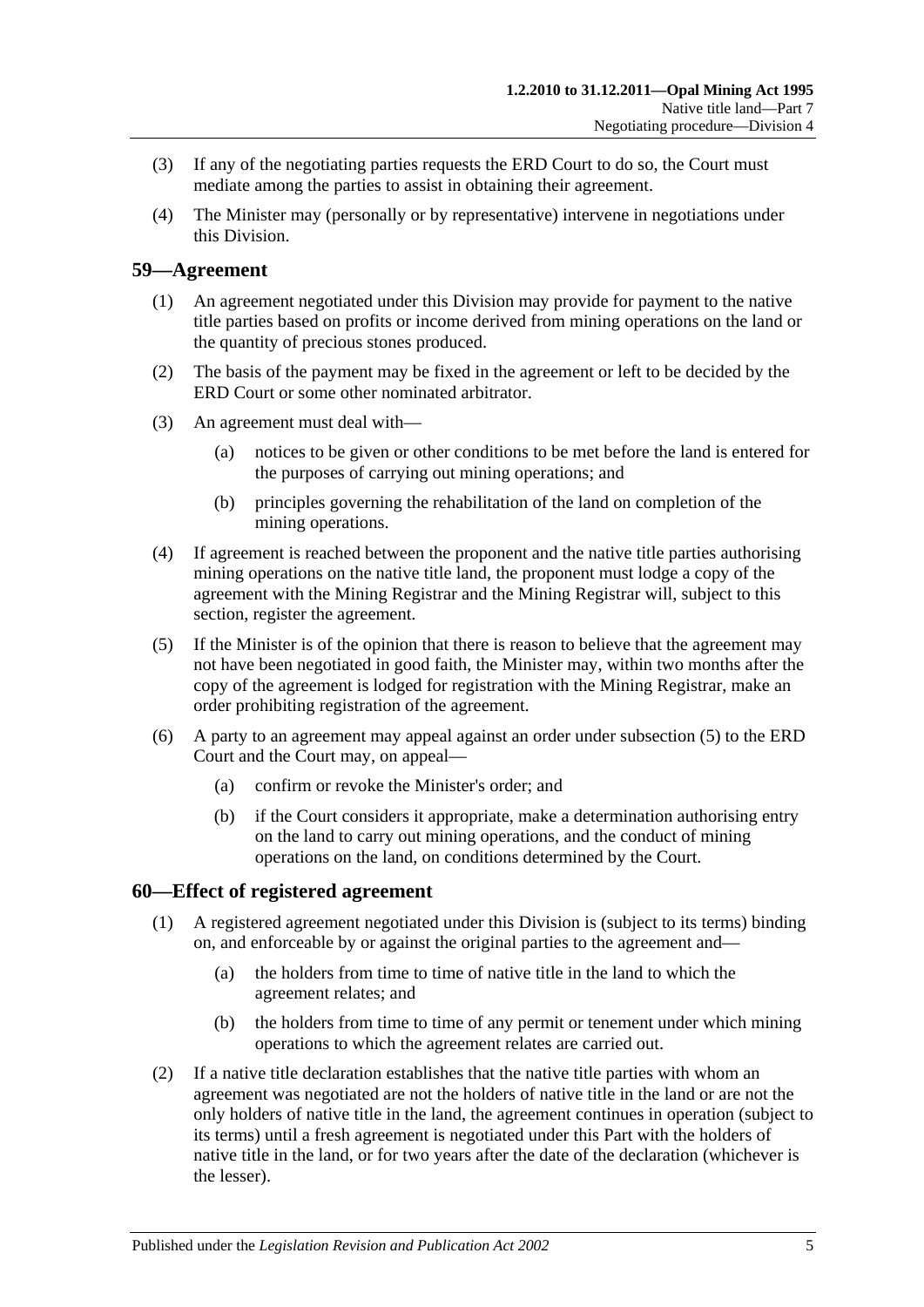- (3) Either the holders of native title in the land or the mining operator may initiate negotiations for a fresh agreement by giving notice to the other.
- (4) A registered agreement that authorises mining operations to be conducted under a future mining tenement is contingent on the tenement being granted or registered.

## <span id="page-43-0"></span>**61—Application for determination**

(1) If agreement between the proponent and the native title parties is not reached within the relevant period, any party to the negotiations or the Minister may apply to the ERD Court for a determination.

[In this subsection, the *relevant period* is—

- if the mining operations to which the negotiations relate are merely of an exploratory nature—four months from when the negotiations were initiated; or
- (b) in any other case—six months from when the negotiations were initiated.]
- (2) On an application under this section, the ERD Court may determine—
	- (a) that mining operations may not be conducted on the native title land; or
	- (b) that mining operations may be conducted on the native title land subject to conditions determined by the Court.
- (3) If the ERD Court determines that mining operations may be conducted on native title land, the determination—
	- (a) must deal with the notices to be given or other conditions to be met before the land is entered for the purposes of mining operations; but
	- (b) cannot provide for payment to the native title parties based on profits or income derived from mining operations on the land or the quantity of precious stones produced.
- (4) The ERD Court must make its determination on an application under this section within the relevant period unless there are special reasons why it cannot do so.

[In this subsection, the *relevant period* is—

- (a) if a determination is sought only for exploring—four months from when the application is made; or
- (b) in any other case—six months from when the application is made.]
- (5) The representative Aboriginal body for the area in which the land is situated is entitled to be heard in proceedings under this section.

## <span id="page-43-1"></span>**62—Criteria for making determination**

- (1) In making its determination, the ERD Court must take into account the following:
	- (a) the effect of the proposed mining operations on—
		- (i) native title in the land; and
		- (ii) the way of life, culture and traditions of any of the native title parties; and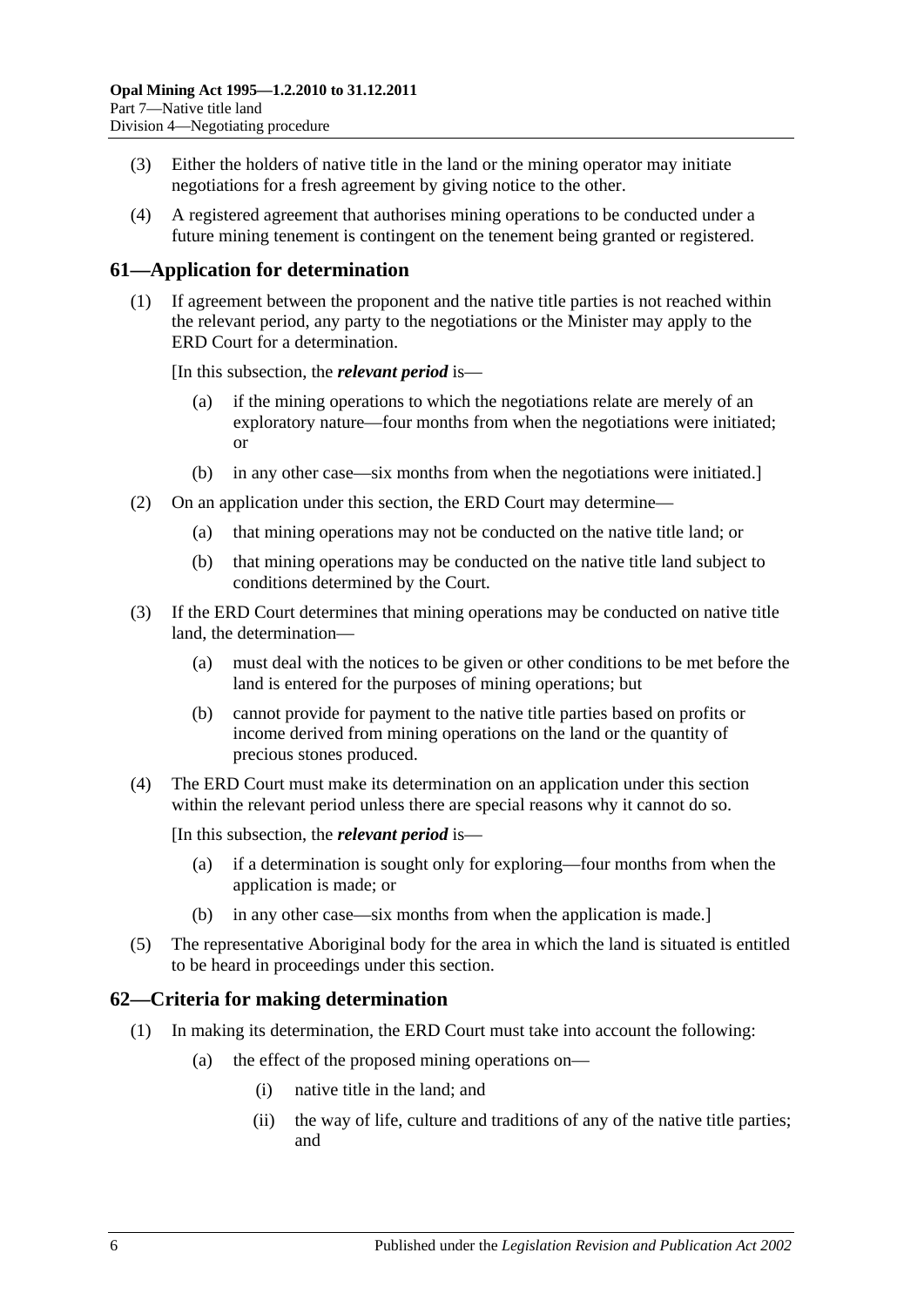- (iii) the development of the social, cultural and economic structures of any of those parties; and
- (iv) the freedom of access by any of those parties to the land concerned and their freedom to carry out rites, ceremonies or other activities of cultural significance on the land in accordance with their traditions; and
- (v) any area or site, on the land concerned, of particular significance to the native title parties in accordance with their traditions; and
- (vi) the natural environment of the land concerned;
- (b) any assessment of the effect of the proposed mining operations on the natural environment of the land concerned—
	- (i) made by a court or tribunal; or
	- (ii) made, or commissioned, by the Crown in any capacity or by a statutory authority;
- (c) the interests, proposals, opinions or wishes of the native title parties in relation to the management, use or control of the land concerned;
- (d) the economic or other significance of the proposed mining operations to Australia and to the State;
- (e) any public interest in the mining operations proceeding;
- (f) any other matter the ERD Court considers relevant.
- (2) This section does not affect the operation of another law of the State or the Commonwealth for the preservation or protection of areas or sites of particular significance to Aboriginal people.

## <span id="page-44-0"></span>**63—Limitation on powers of Court**

- (1) The ERD Court cannot make a determination conferring a conjunctive or umbrella authorisation<sup>1</sup> unless the native title parties<sup>2</sup> are represented in the proceedings and agree to the authorisation.
- (2) A conjunctive authorisation<sup>1</sup> conferred by determination cannot authorise mining operations under both a permit and a tenement unless the native title parties<sup>1</sup> are the registered holders of (rather than claimants to) native title land.<sup>3</sup>
- (3) An umbrella authorisation<sup>1</sup> conferred by determination—
	- (a) can only relate to prospecting or mining for precious stones over an area of 200 square kilometres or less; and
	- (b) cannot authorise mining operations for a period exceeding 10 years unless the native title parties<sup>2</sup> are registered holders of (rather than claimants to) native title land.<sup>4</sup>
	- 1 See note to [section](#page-39-4) 53(1).
	- 2 See note to [section](#page-40-2) 54(1).
	- 3 [Section](#page-39-5) 53(2) is of similar effect in relation to native title mining agreements.
	- 4 [Section](#page-39-6) 53(3) and [\(4\)](#page-39-7) are of similar effect in relation to native title mining agreements.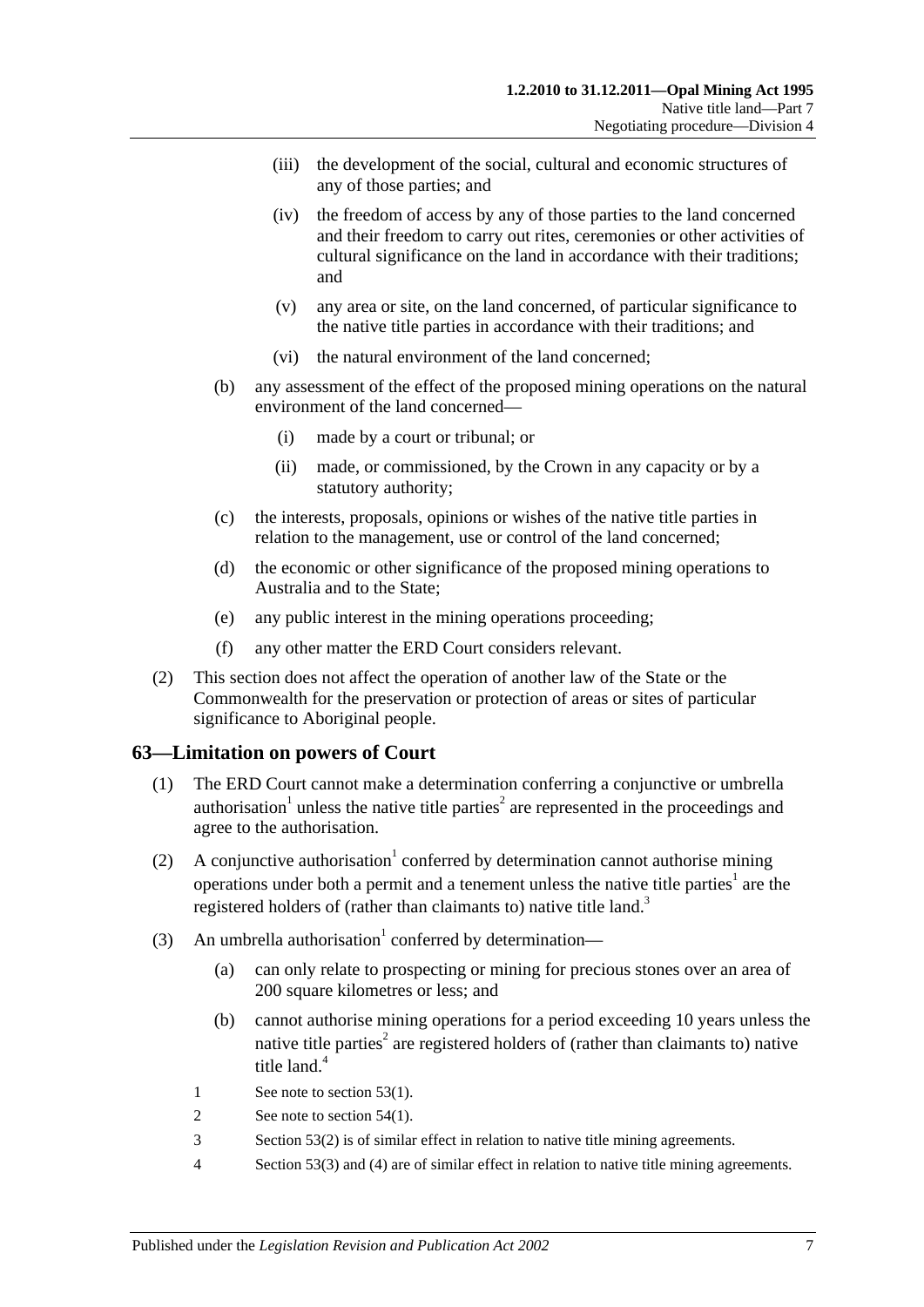## <span id="page-45-0"></span>**64—Effect of determination**

- (1) A determination under this Division—
	- (a) must be lodged with the Mining Registrar; and
	- (b) must be registered two months after it was lodged for registration unless it has in the meantime been overruled by the Minister;<sup>1</sup> and
	- (c) takes effect on registration.
- (2) A determination registered under this Division has effect as if it were a contract between the proponent and the native title parties.
- (3) A registered determination is (subject to its terms) binding on, and enforceable by or against the original parties to the proceedings in which the determination was made and—
	- (a) the holders from time to time of native title in the land to which the determination relates; and
	- (b) the holders from time to time of any permit or tenement under which mining operations to which the determination relates are carried out.
- (4) If a native title declaration establishes that the native title parties to whom the determination relates are not the holders of native title in the land or are not the only holders of native title in the land, the determination continues in operation (subject to its terms) until a fresh determination is made, or for two years after the date of the declaration (whichever is the lesser).
- (5) A determination under this Part that authorises mining operations to be conducted under a future mining tenement is contingent on the tenement being granted or registered.
	- 1 See [section](#page-45-1) 65.

#### <span id="page-45-1"></span>**65—Ministerial power to overrule determinations**

- (1) If the Minister considers it to be in the interests of the State to overrule a determination of the ERD Court under this Part, the Minister may, by notice in writing given to the ERD Court and the parties to the proceedings before the Court, overrule the determination and substitute another determination that might have been made by the Court.
- (2) However—
	- (a) the Minister cannot overrule a determination—
		- (i) if more than two months have elapsed since the date of the determination; or
		- (ii) if the Minister was the proponent of the negotiations leading to the determination; and
	- (b) the substituted determination cannot create a conjunctive or umbrella authorisation<sup>1</sup> if there was no such authorisation in the original determination nor can the substituted determination extend the scope of a conjunctive or umbrella authorisation.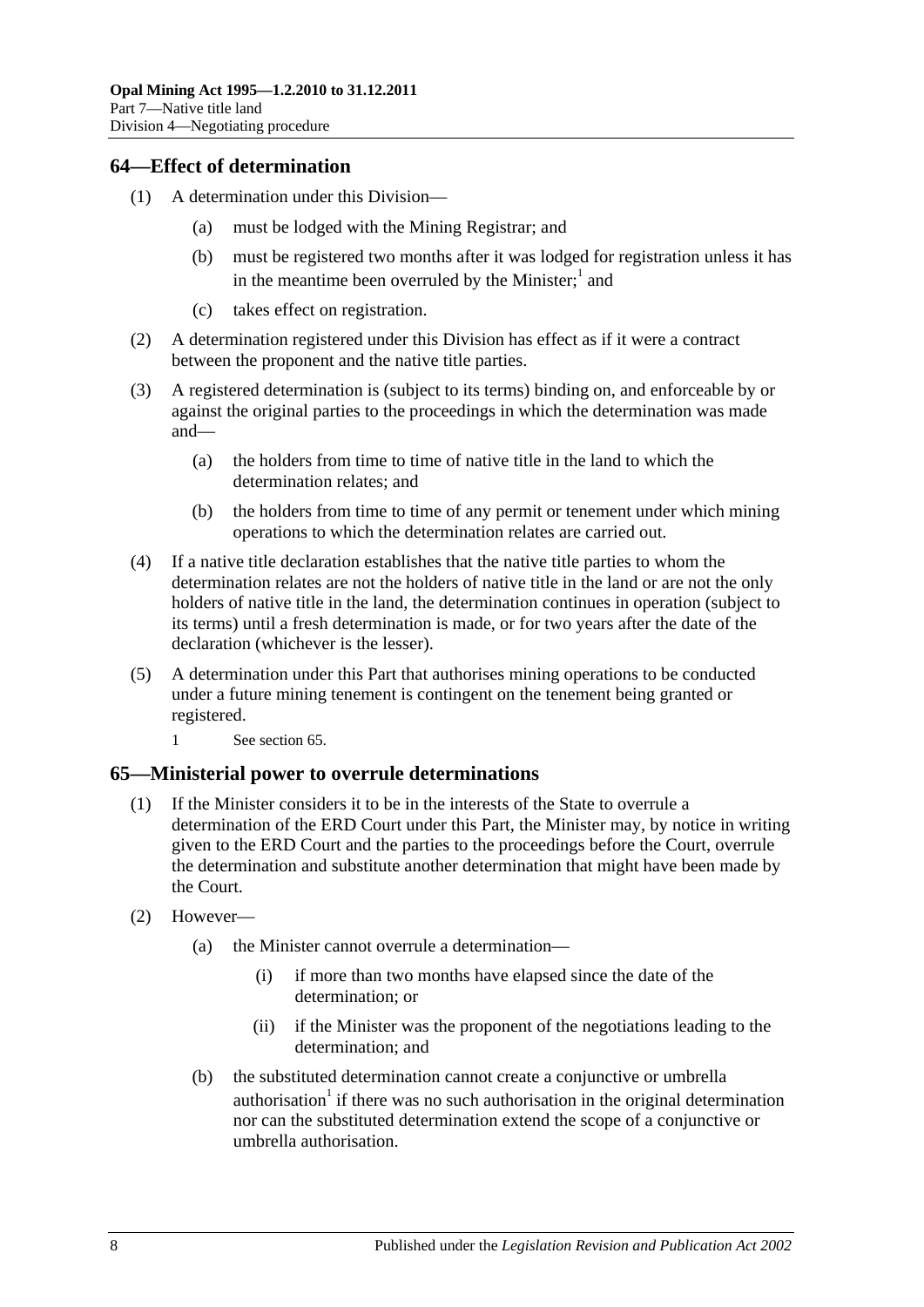**Note—**

The scope of an authorisation is extended if the period of its operation is lengthened, the area to which it applies is increased, or the class of mining operations to which it applies is expanded in any way.

1 See the note to [section](#page-39-4) 53(1).

#### <span id="page-46-0"></span>**66—No re-opening of issues**

If an issue is decided by determination under this Part, the parties to the proceedings in which the determination was made cannot make an agreement that is inconsistent with the terms of the determination unless the ERD Court authorises the agreement.

## <span id="page-46-1"></span>**Division 5—Miscellaneous**

#### <span id="page-46-2"></span>**67—Non-application of this Part to Pitjantjatjara and Maralinga lands**

Nothing in this Part affects the operation of—

- (a) the *[Pitjantjatjara Land Rights Act](http://www.legislation.sa.gov.au/index.aspx?action=legref&type=act&legtitle=Pitjantjatjara%20Land%20Rights%20Act%201981) 1981*; or
- (b) the *[Maralinga Tjarutja Land Rights Act](http://www.legislation.sa.gov.au/index.aspx?action=legref&type=act&legtitle=Maralinga%20Tjarutja%20Land%20Rights%20Act%201984) 1984*.

#### <span id="page-46-3"></span>**68—Compensation to be held on trust in certain cases**

- (1) If a determination under this Part authorises mining operations on conditions requiring payment of compensation—
	- (a) the ERD Court must decide the amount of the compensation; and
	- (b) the compensation must be paid into the ERD Court to be held on trust and applied as required by this section.
- (2) Compensation paid into the ERD Court under this section—
	- (a) must, on application by the registered representative of the native title holders, be paid out to the registered representative; or
	- (b) if the Court, on application by an interested person, is satisfied that it is just and equitable to pay the compensation in some other way—must be paid out as directed by the Court.
- (3) However, if compensation is held on trust by the ERD Court under this section and—
	- (a) a native title declaration is made to the effect that no part of the land is subject to native title; or
	- (b) the proponent abandons the proposal to carry out mining operations on the land before exercising the right to do so and, by notice to the Minister, relinquishes the right to do so,

the compensation must be repaid to the person who paid it.

#### <span id="page-46-4"></span>**69—Non-monetary compensation**

(1) Compensation under this Part is to be given in the form of monetary compensation.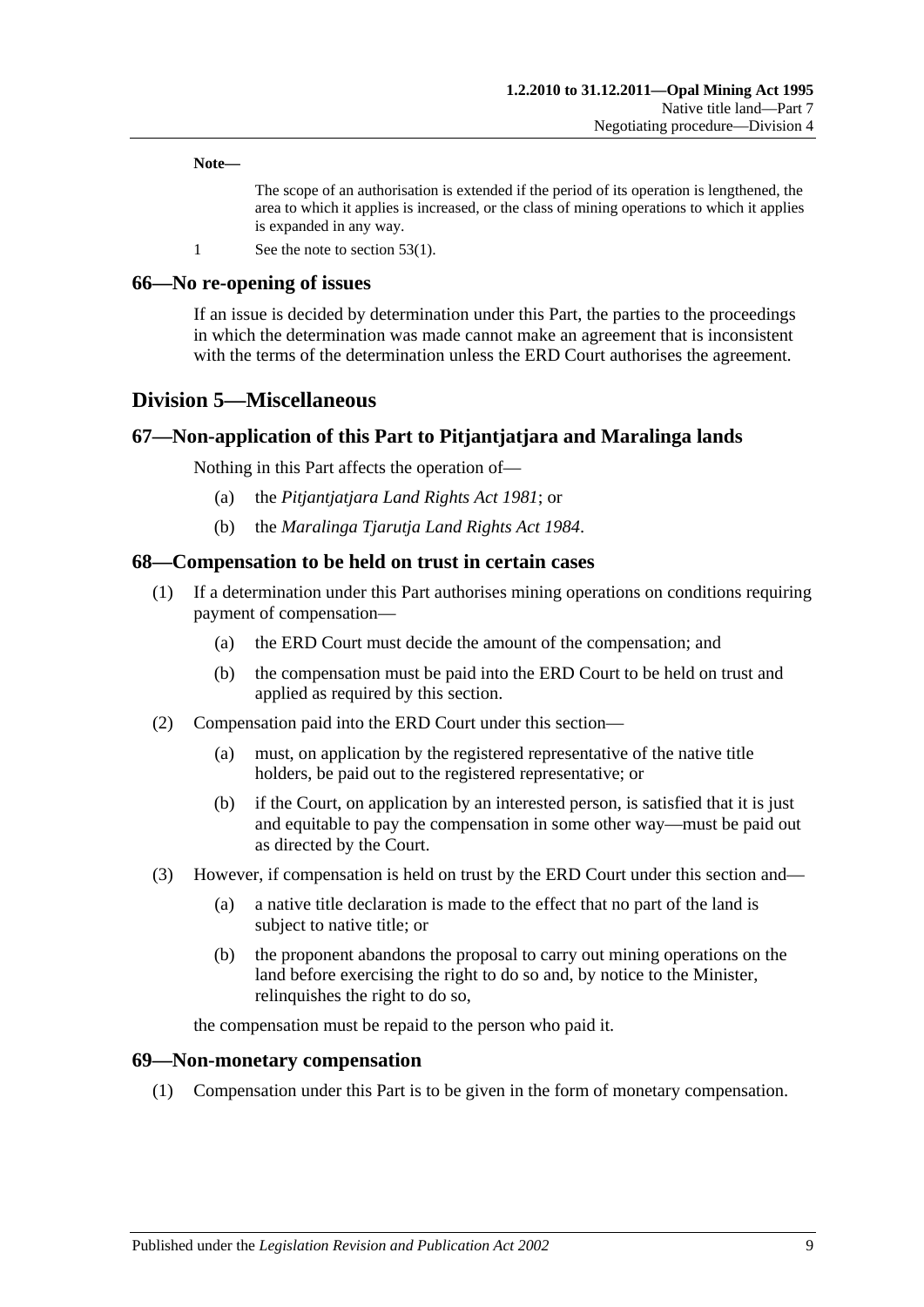- (2) However—
	- (a) if, during negotiations under this Part, a person who may be entitled to compensation requests that the whole or part of the compensation be in a form other than money,<sup>1</sup> the other person who may be liable to pay compensation—
		- (i) must consider the request; and
		- (ii) must negotiate in good faith on the subject; and
	- (b) the ERD Court may, at the request of a person entitled to compensation, order non-monetary compensation.<sup>1</sup>

#### **Example—**

1 The non-monetary compensation might take the form of a transfer of property or the provision of goods or services.

#### <span id="page-47-0"></span>**70—Review of compensation**

- $(1)$  If—
	- (a) mining operations are authorised by determination under this Part on conditions requiring the payment of compensation; and
	- (b) a native title declaration is later made establishing who are the holders of native title in the land,

the ERD Court may, on application by the registered representative of the holders of native title in the land, or on the application of a person who is liable to pay compensation under the determination, review the provisions of the determination providing for the payment of compensation.

- (2) The application must be made within three months after the date of the native title declaration.
- (3) The Court may, on an application under this section—
	- (a) increase or reduce the amount of the compensation payable under the determination (as from the date of application or a later date fixed by the Court); and
	- (b) change the provisions of the determination for payment of compensation in some other way.
- (4) In deciding whether to vary a determination and, if so, how, the Court must have regard to—
	- (a) the assumptions about the existence or nature of native title on which the determination was made and the extent to which the native title declaration has confirmed or invalidated those assumptions; and
	- (b) the need to ensure that the determination provides just compensation for, and only for, persons whose native title in land is affected by the mining operations; and
	- (c) the interests of mining operators and investors who have relied in good faith on the assumptions on which the determination was made.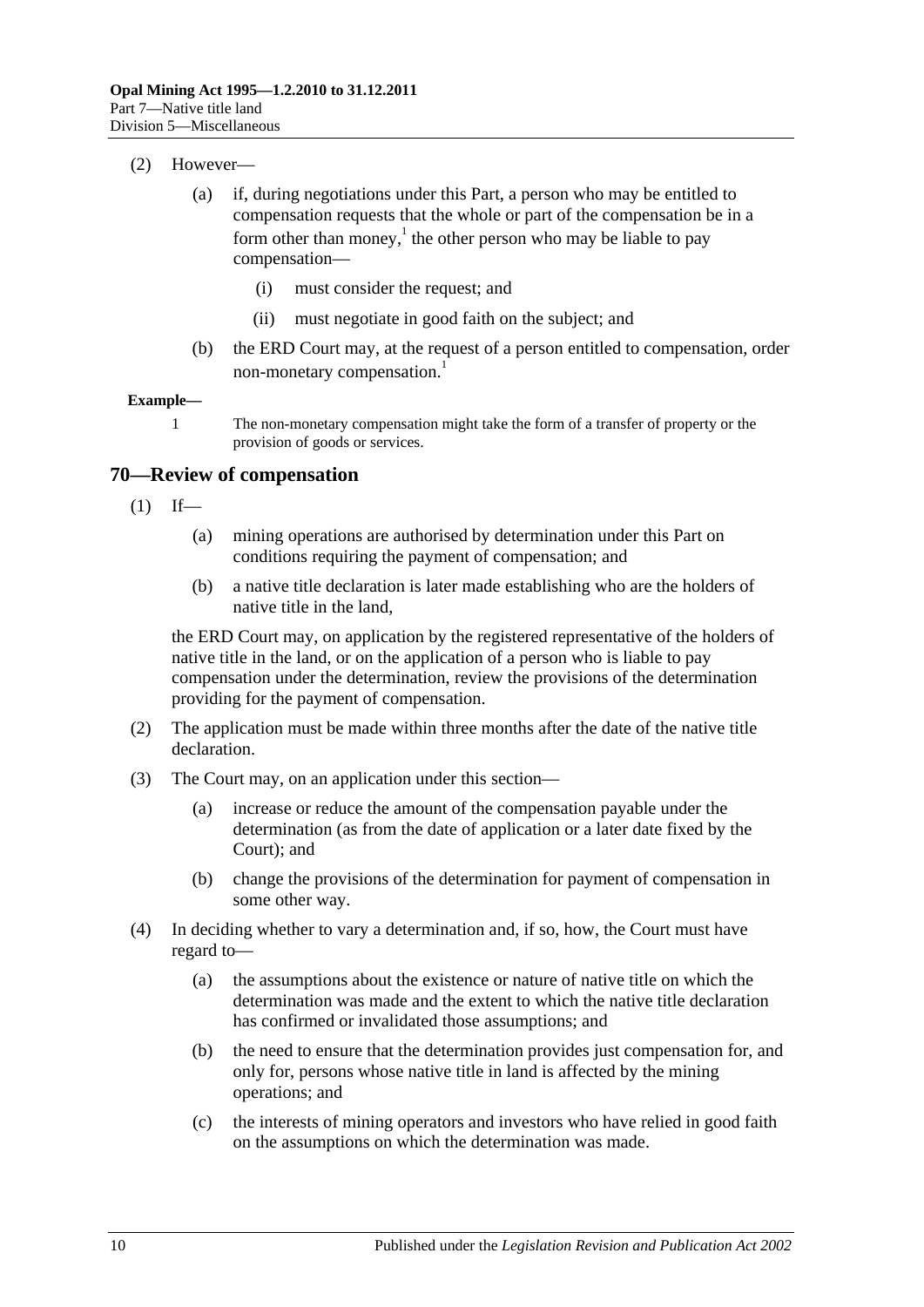## <span id="page-48-0"></span>**70A—Opal Mining Native Title Register**

- (1) The Mining Registrar must establish a distinct part of that part of the Mining Register established under [section](#page-54-1) 76 (which may be referred to as the *Opal Mining Native Title Register*) for the registration of agreements and determinations under this Part.
- (2) The Mining Registrar must, in respect of each agreement or determination registered under this Part, include in the *Opal Mining Native Title Register* details concerning—
	- (a) the land to which the agreement or determination relates; and
	- (b) if relevant—the permit or tenement to which the agreement or determination relates; and
	- (c) the parties who are bound by the agreement or determination; and
	- (d) other information prescribed by the regulations.
- (3) The Mining Registrar may also note in any other part of the Mining Register any agreement or determination registered under this Part (as the Mining Registrar thinks fit).
- <span id="page-48-1"></span>(4) An agreement or determination registered under this Part is not available for inspection under this Act if—
	- (a) in the case of an agreement, the parties to the agreement specify in the agreement, or in some other manner determined by the Mining Registrar, that the contents of the agreement should be kept confidential under this section;
	- (b) in the case of a determination, the ERD Court specifies in the determination that the contents of the determination should be kept confidential under this section.
- <span id="page-48-2"></span>(5) However, [subsection](#page-48-1) (4) does not prevent the inspection of an agreement or determination registered under this Part by—
	- (a) a person engaged in the administration of this Act acting in the course of official duties; or
	- (b) the Minister, or a person appointed to the Public Service acting in the course of official duties on behalf of, or with the authority of, the Minister; or
	- (c) a person who is bound by the agreement or determination; or
	- (d) a person who is acting under the joint authority of all persons who are bound by the agreement or determination (and such an authority must be given in a manner and form approved by the Mining Registrar); or
	- (e) a person who is acting under the authority of an order or determination of the ERD Court or the Supreme Court (for the purposes of this or another Act or law).
- (6) An authority under [subsection](#page-48-2) (5) may be given on conditions.
- (7) A person who contravenes or fails to comply with a condition is guilty of an offence. Maximum penalty: \$10 000.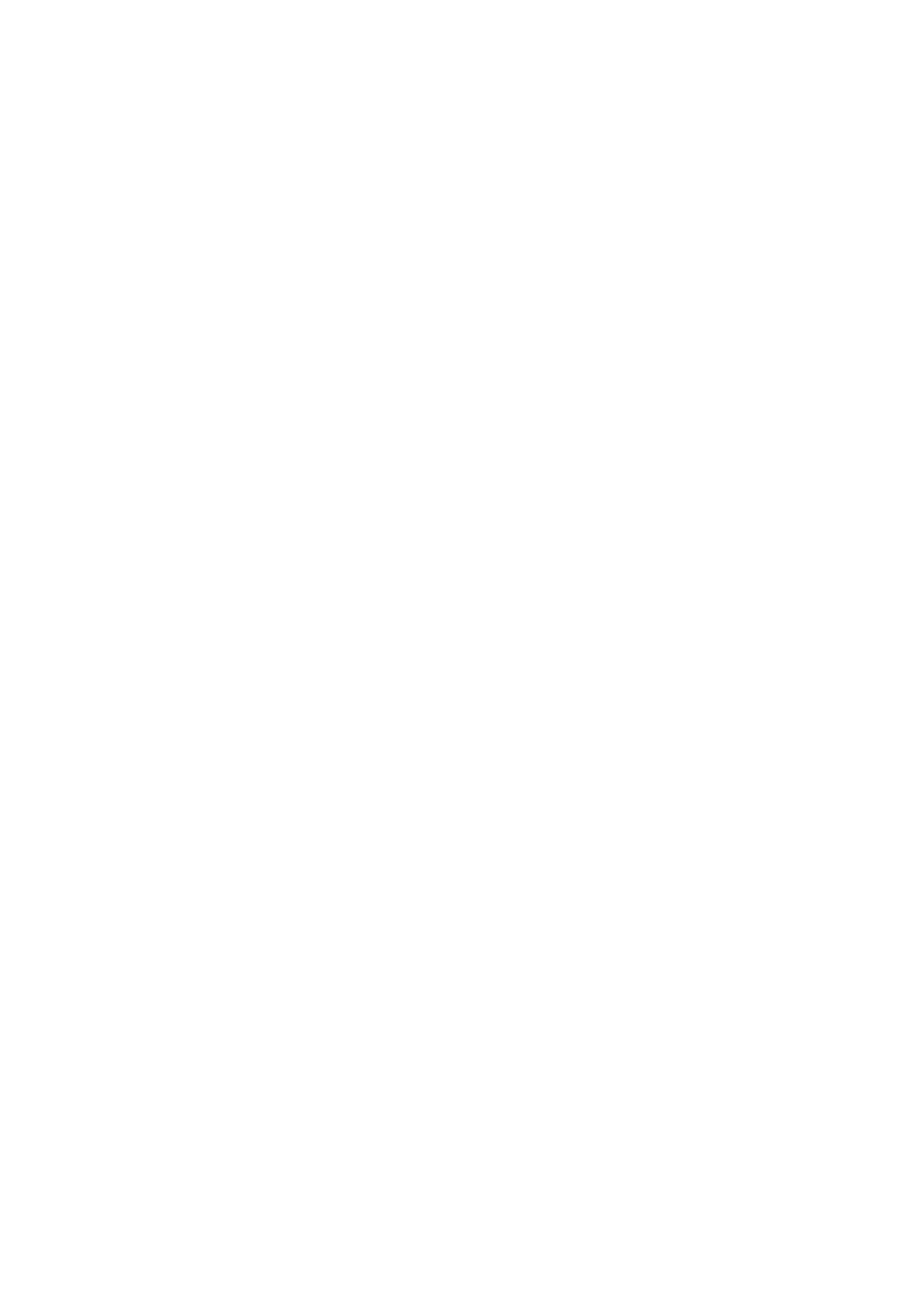## <span id="page-50-0"></span>**Part 8—Special powers of Warden's Court**

## <span id="page-50-1"></span>**72—Jurisdiction relating to tenements and monetary claims**

- (1) The Warden's Court has jurisdiction to determine, in the manner it thinks just, all actions concerning a right claimed in, under, or in relation to, a tenement, or a purported tenement, or a precious stones prospecting permit, or otherwise arising under this Act.
- (2) The Warden's Court may make a declaration as to the validity (or invalidity) of a permit or tenement under this Act.
- (2a) The Warden's Court will have jurisdiction to determine a monetary claim for not more than \$40 000 arising in relation to any contract, partnership or joint venture arrangement related to, or otherwise associated with—
	- (a) the acquisition or holding of any tenement, or purported tenement, or a precious stones prospecting permit; or
	- (b) the performance of any mining operations under this Act; or
	- (c) the recovery of any precious stones under this Act.
- (3) The Warden's Court will also have jurisdiction in any matter in which it is vested with jurisdiction by regulation.
- (4) If proceedings relating to a matter under this Act are commenced in the Warden's Court—
	- (a) the Warden's Court must give written notice of the proceedings to the Mining Registrar; and
	- (b) the Mining Registrar must make a note of the proceedings in the Mining Register.
- (5) The Director is entitled to appear in any proceedings before the Warden's Court under this Act.
- (6) Sections 65 to 66A of the Mining Act apply to the jurisdiction and proceedings of the Warden's Court under this Act.

## <span id="page-50-3"></span><span id="page-50-2"></span>**73—Cancellation of permit**

- (1) The Warden's Court may, on the application of the Director, make one or both of the following orders:
	- (a) an order cancelling a precious stones prospecting permit;
	- (b) an order prohibiting a person from holding or obtaining a precious stones prospecting permit for a period specified in the order or until further order of the Warden's Court.
- (2) An order must not be made under [subsection](#page-50-3) (1) unless the Warden's Court is satisfied that the person against whom the order is made has contravened, or failed to comply with, a provision of this or another Act or regulations regulating mining operations (including mining operations that do not involve precious stones), and that the matter is of sufficient gravity to justify the making of the order.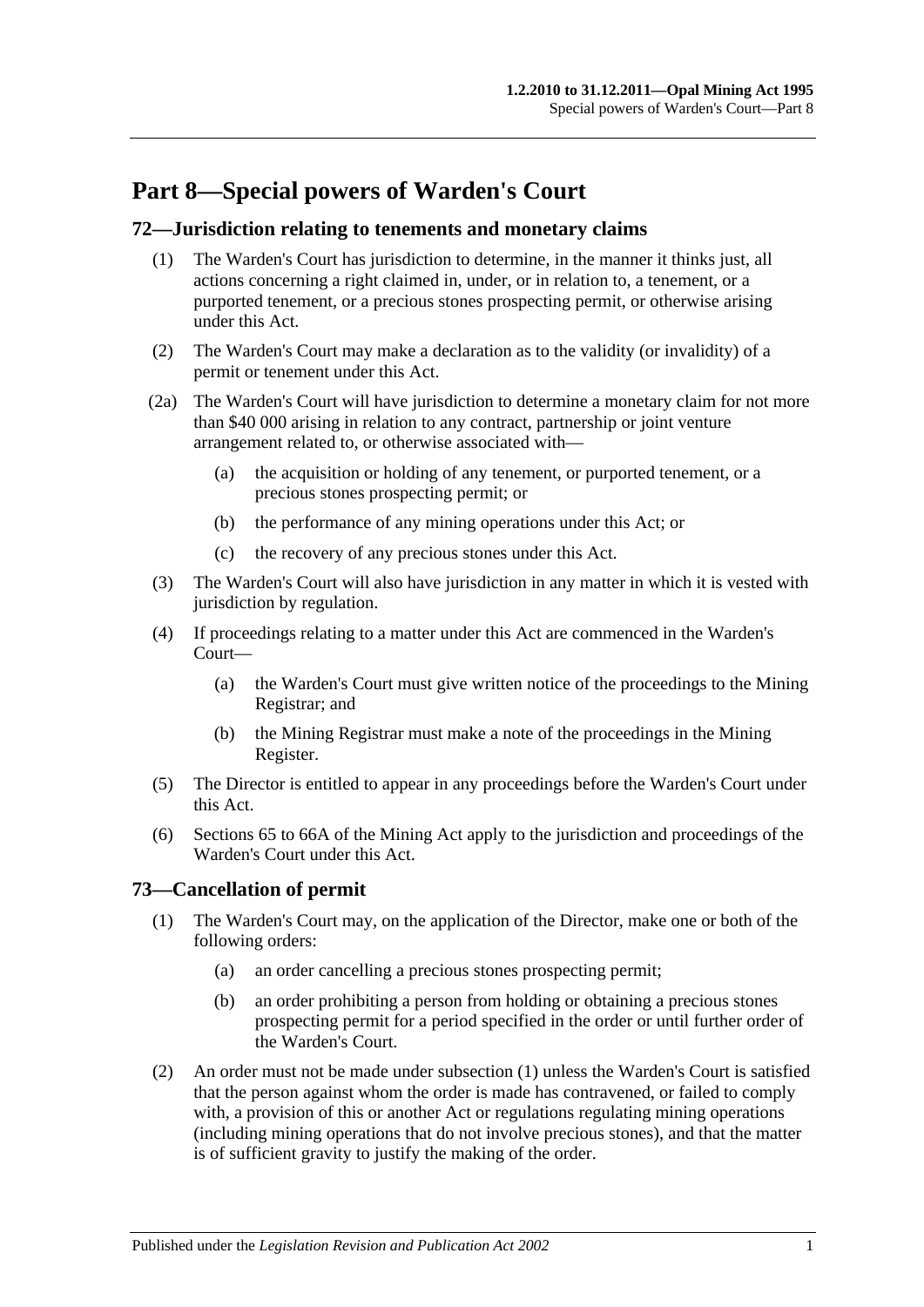## <span id="page-51-2"></span><span id="page-51-0"></span>**74—Cancellation of pegging**

- (1) The Warden's Court may, on the application of an interested person, make an order cancelling a pegging under [Part 2.](#page-10-0)
- (2) An order must not be made under [subsection](#page-51-2) (1) unless the Warden's Court is satisfied that a requirement of this Act has not been complied with in a material respect, and that the matter is of sufficient gravity to justify the cancellation of the pegging.
- (3) If an order for cancellation is made (otherwise than on the application of the Director), the person on whose application the order was made has, for a period of 14 days immediately following the date of the order, an exclusive right to peg out an area for a precious stones tenement of the same kind on the land.
- (4) After an application has been made under this section, the pegging to which the application relates cannot be altered, nor will it lapse, until the application is determined.
- (5) In this section—

#### *interested person* means—

- (a) the Director; or
- (b) the holder of a precious stones prospecting permit; or
- (c) the owner of the land on which the pegging has occurred.

#### <span id="page-51-3"></span><span id="page-51-1"></span>**75—Forfeiture of tenement**

- (1) The Warden's Court may, on the application of an interested person, make an order for the forfeiture of a tenement registered under [Part 3.](#page-18-0)
- (2) An order must not be made under [subsection](#page-51-3) (1) unless the Warden's Court is satisfied that a requirement of this Act has not been complied with in a material respect, and that the matter is of sufficient gravity to justify the cancellation of the tenement.
- (3) If an order for the forfeiture of a tenement is made under this section, the registration of the tenement is, by force of the order, cancelled.
- <span id="page-51-4"></span>(4) If an order is made under this section, a person must not peg out an area for a precious stones tenement on a part of the land comprised in the tenement that has been forfeited—
	- (a) until the time within which a person may appeal against the decision of the Warden's Court has lapsed; and
	- (b) if an appeal is commenced—
		- (i) until the appeal is dismissed, struck out or withdrawn; or
		- (ii) until the questions raised by the appeal have been finally determined.
- (5) If the forfeiture remains in force at the conclusion of the period referred to in [subsection](#page-51-4) (4), the person on whose application the order for forfeiture was made (not being the Director) has, for a period of 14 days immediately following the conclusion of the period referred to in [subsection](#page-51-4) (4), an exclusive right to peg out an area for a precious stones tenement of the same kind on the land.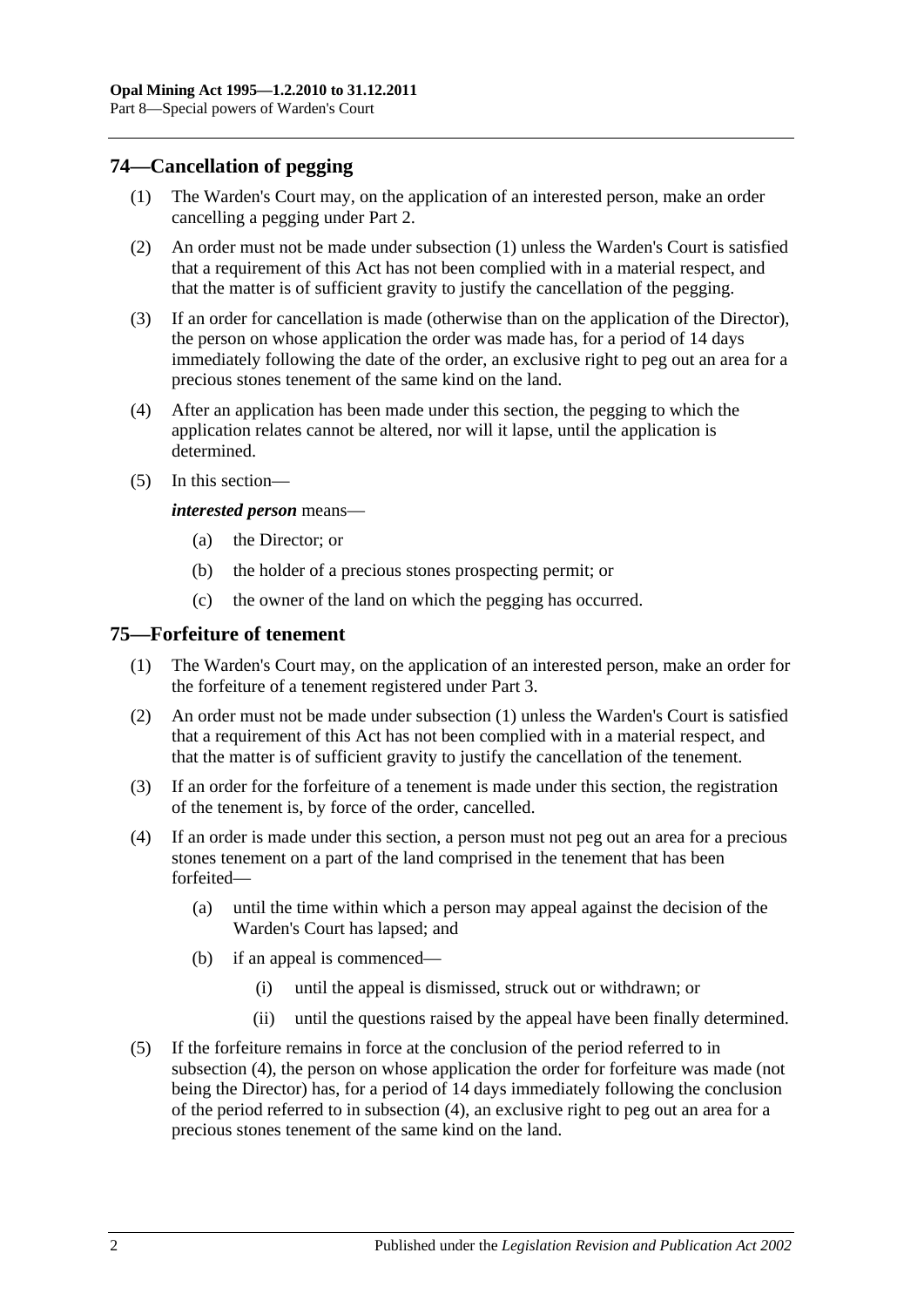- <span id="page-52-0"></span>(6) After an application has been made under this section—
	- (a) the tenement to which the application relates cannot be surrendered, nor will it lapse; and
	- (b) a person must not, without the permission of the Warden's Court—
		- (i) otherwise deal with the tenement, or an interest in, or associated with, the tenement; or
		- (ii) take action to enforce a right claimed in, under or in relation to the tenement,

until the matter is finally determined.

- (7) However, if the tenement would have lapsed except for the operation of [subsection](#page-52-0) (6), the holder of the tenement must not carry out mining operations on the land after the day on which the tenement would otherwise have lapsed until the matter is finally determined.
- (8) In this section—

*interested person* means—

- (a) the Director; or
- (b) the holder of a precious stones prospecting permit; or
- (c) the owner of land comprised in the tenement.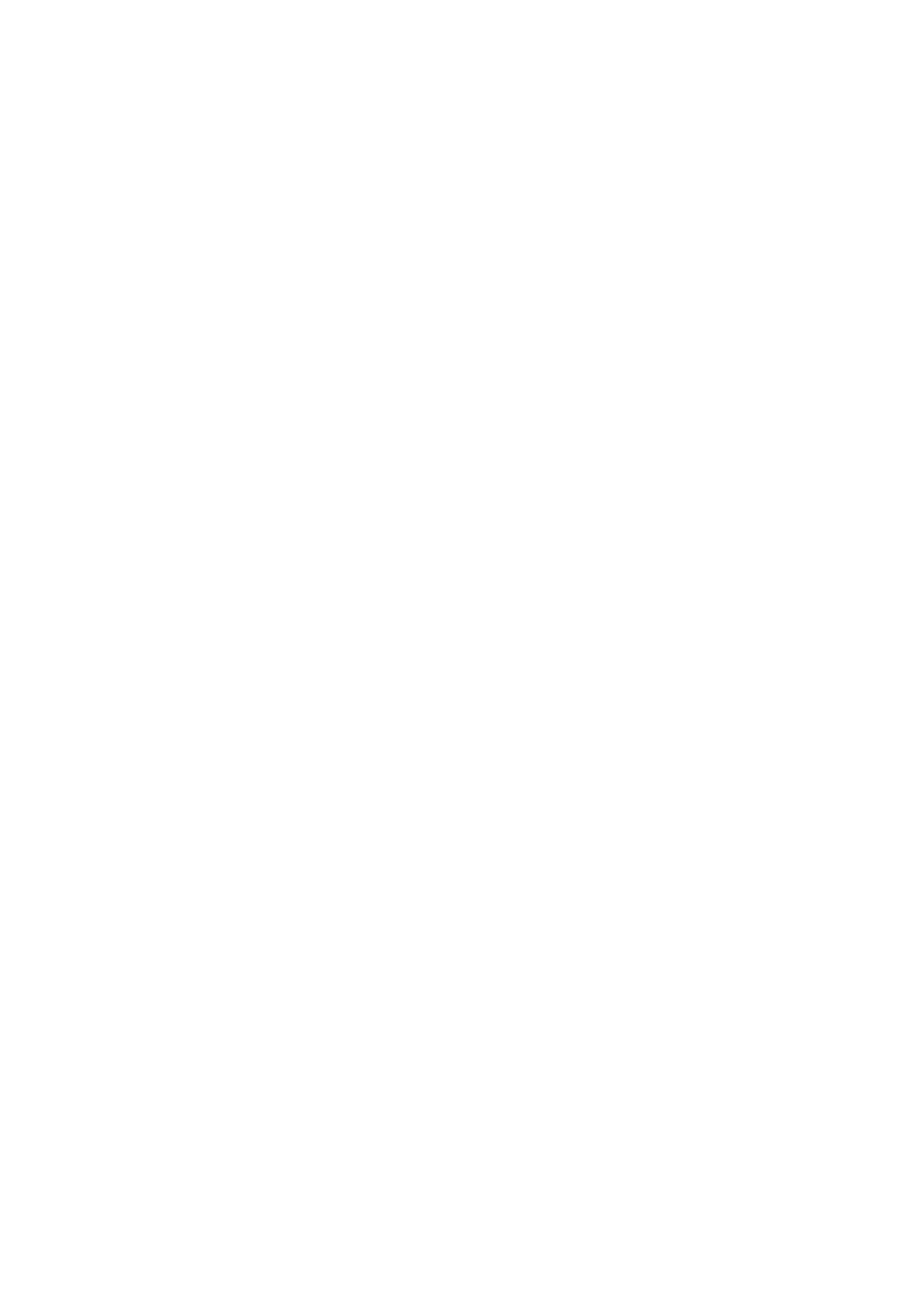## <span id="page-54-0"></span>**Part 9—Miscellaneous**

## <span id="page-54-1"></span>**76—The Mining Register**

- (1) The Mining Registrar must establish a distinct part of the Mining Register for the purposes of this Act.
- (2) The Mining Registrar must, in that part of the Mining Register, keep a register of—
	- (a) precious stones prospecting permits issued under this Act; and
	- (b) tenements registered under this Act; and
	- (c) agreements registered under this Act; and
	- (d) proceedings in the Warden's Court that relate to tenements under this Act; and
	- (e) other instruments or determinations that require registration under this Act or the regulations,

and may include in the register any other information he or she thinks fit.

- (3) The Mining Registrar must note in the relevant part of the register any agreement or instrument registered under the Mining Act that is relevant to the operation of this Act.
- (4) A person may, on payment of the prescribed fee, inspect the register during normal office hours.
- <span id="page-54-3"></span>(5) An instrument that requires registration under this Act has no force or effect until it is registered.
- (6) However, [subsection](#page-54-3) (5) does not apply to—
	- (a) an order or determination of a court; or
	- (b) an order or approval of the Minister, or of an officer acting under this Act; or
	- (c) an instrument of a prescribed class.

## <span id="page-54-2"></span>**77—Appointment of authorised persons**

- (1) The Director may appoint suitable persons to be authorised persons for the purposes of this Act.
- (2) An appointment may be subject to conditions or limitations specified by the Director.
- (3) A person appointed under this section must be issued with an identity card—
	- (a) containing a photograph of the person; and
	- (b) stating any limitations on the authorised person's authority.
- (4) An authorised person must, at the request of a person in relation to whom the authorised person intends to exercise a power under this Act, produce for the inspection of the person his or her identity card.
- (5) An authorised person may, as may reasonably be required in connection with the administration, operation or enforcement of this Act—
	- (a) enter and inspect any place;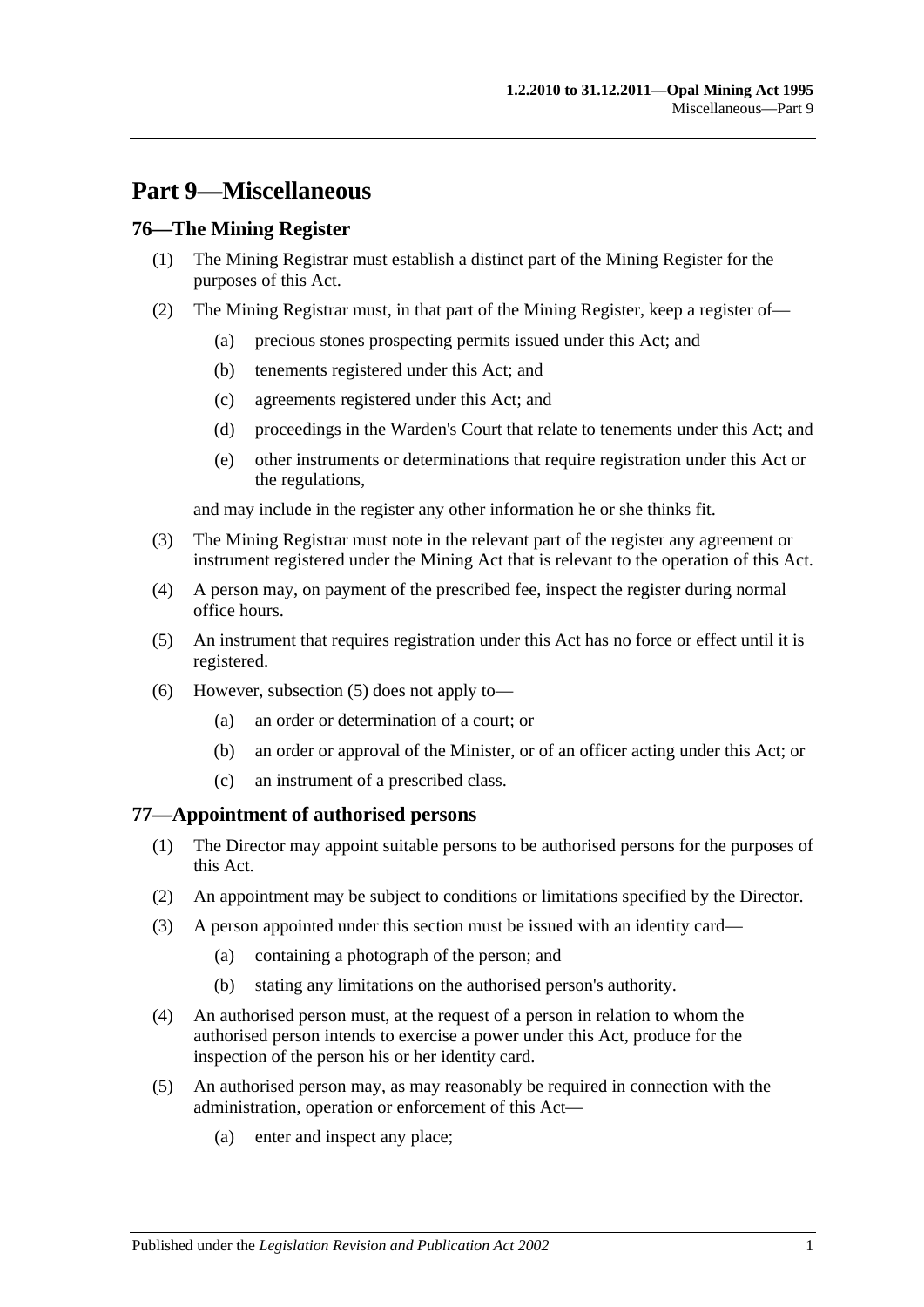- (b) carry out, or cause to be carried out, any investigation, examination, test or survey;
- (c) take, and remove from land, specimens or samples;
- (d) require a person to produce documents (which may include a written record reproducing in an understandable form information stored by computer, microfilm or other process);
- (e) examine, copy or take extracts from a document or information so produced or require a person to provide a copy of the document or information;
- (f) require a person to answer questions;
- (g) give directions.
- (6) In the exercise of powers under this section an authorised person may be assisted by such persons as may be necessary or desirable in the circumstances.
- <span id="page-55-0"></span>(7) A person exercising a power under this section must not unnecessarily impede or obstruct the lawful use or enjoyment of the land by an owner of the land.
- (8) Subject to the requirements of [subsection](#page-55-0) (7), the owner or occupier of land must give an authorised person or a person assisting an authorised person such assistance as is reasonably required for the effective exercise of a power conferred by this section. Maximum penalty: \$2 500.
- (9) A person who—
	- (a) without reasonable excuse, hinders or obstructs an authorised person, or a person assisting an authorised person, in the exercise of powers under this Act; or
	- (b) uses abusive, threatening or insulting language to an authorised person, or a person assisting an authorised person; or
	- (c) without reasonable excuse, fails to obey a requirement or direction of an authorised person under this Act; or
	- (d) without reasonable excuse, fails to answer, to the best of the person's knowledge, information and belief, a question put by an authorised person; or
	- (e) falsely represents, by words or conduct, that he or she is an authorised person,

is guilty of an offence.

Maximum penalty: \$2 500.

- (10) However, a person, not being a corporation, is not obliged to answer a question or to produce, or provide a copy of, a document or information as required under this section that to do so might tend to incriminate the person or make the person liable to a penalty.
- (11) An authorised person, or a person assisting an authorised person, who, in the course of exercising powers under this Act—
	- (a) addresses offensive language to another person; or
	- (b) without lawful authority, hinders or obstructs or uses or threatens to use force in relation to another person,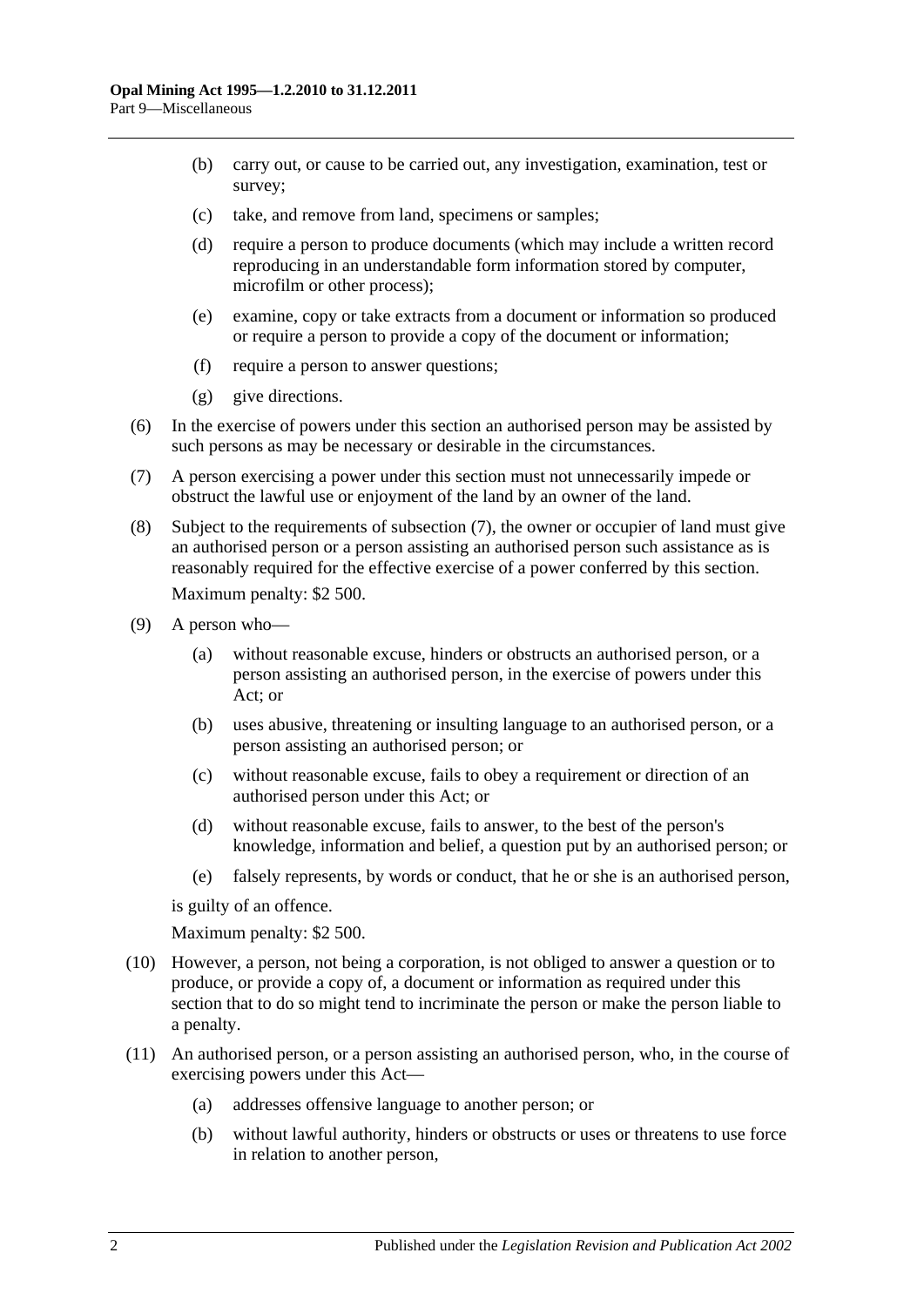is guilty of an offence.

Maximum penalty: \$2 500.

(12) An inspector under the Mining Act will be taken to be an authorised person under this Act.

## <span id="page-56-0"></span>**78—Delegations**

- (1) The Director may delegate a power or function under this Act—
	- (a) to a specified person or body; or
	- (b) to a person occupying a specified office or position.
- (2) A delegation—
	- (a) may be made subject to conditions and limitations specified in the instrument of delegation; and
	- (b) if the instrument of delegation so provides, may be further delegated by the delegate; and
	- (c) is revocable at will and does not prevent the Director from acting personally in a matter.

## <span id="page-56-1"></span>**79—Exemptions**

- (1) If the Minister is satisfied that it is justifiable to do so, the Minister may exempt a person from the obligation to comply with a provision of this Act (except [Part 7\)](#page-38-0).
- (2) An exemption may be granted on conditions determined by the Minister.
- (3) An exemption will remain in force for a period specified by the Minister or, if no period is specified, until revoked by the Minister.
- (4) The Minister may, at any time, vary, revoke or impose a condition of an exemption.
- (5) A person who contravenes or fails to comply with a condition imposed under this section is guilty of an offence. Maximum penalty: \$5 000.
- (6) An exemption may not be granted under this section so as to discriminate against the holders of native title in land.

## <span id="page-56-2"></span>**80—Passing of property**

- (1) The property in precious stones is vested in the Crown.
- (2) However, subject to this Act, the Mining Act, and other laws, the property in precious stones will pass to the person by whom the precious stones are lawfully mined on recovery of the precious stones.

#### <span id="page-56-3"></span>**81—Acts of officers, employees and agents**

For the purposes of this Act, an act or default of an officer, employee or agent of a person who is the holder of a permit or tenement under this Act, or who is otherwise engaged in mining operations, will be taken to be an act or default of the person unless it is proved that the officer, employee or agent acted outside the scope of his or her actual, usual and ostensible authority.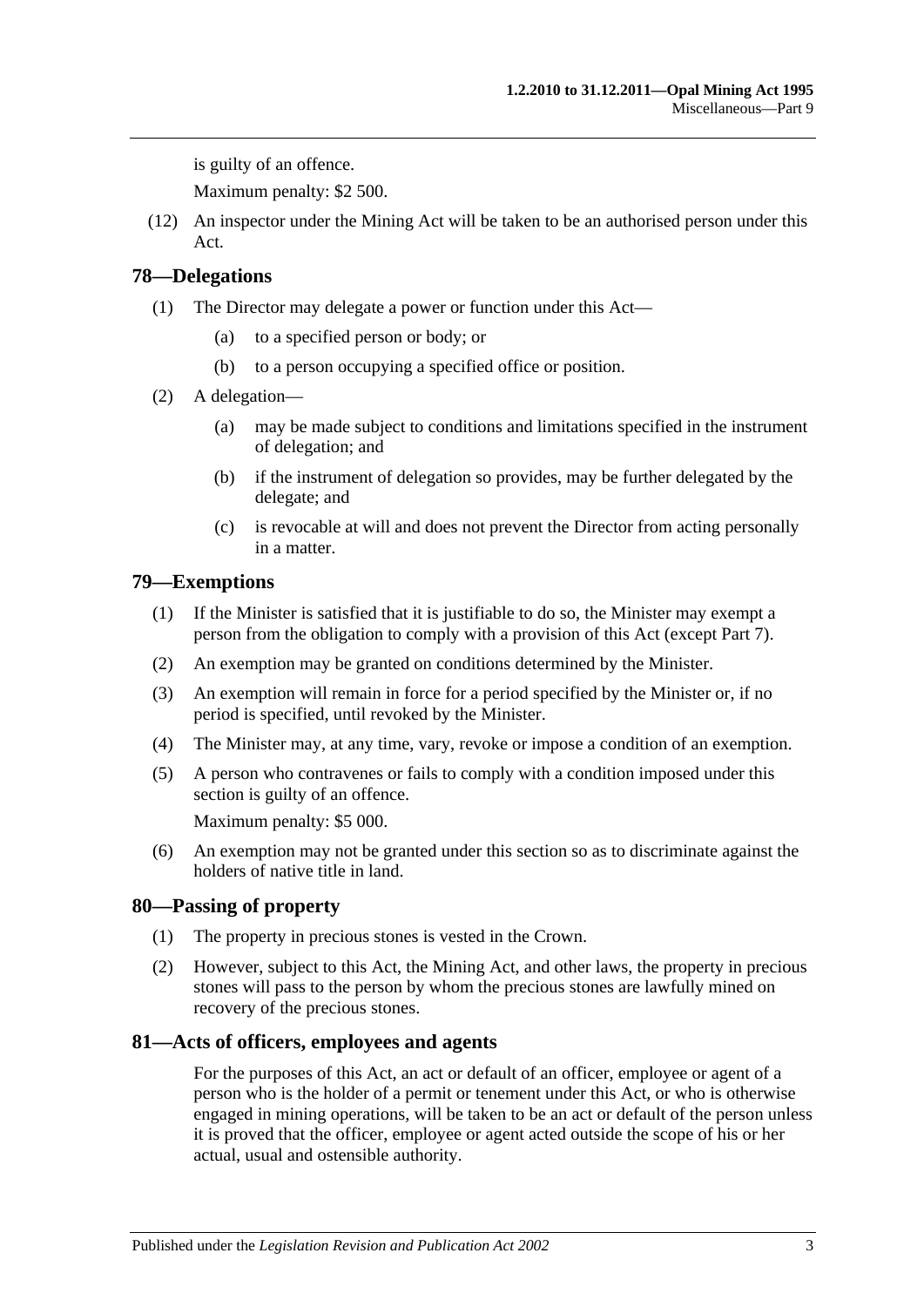## <span id="page-57-2"></span><span id="page-57-0"></span>**82—Offences**

- (1) A person who—
	- (a) mines for precious stones; or
	- (b) sells, uses or disposes of precious stones recovered in the course of mining operations,

without being duly authorised by or under this Act or the Mining Act is guilty of an offence.

Maximum penalty: \$10 000 or imprisonment for 2 years.

- (2) A person who is on land comprised in a tenement for the purpose of mining in contravention of [subsection](#page-57-2) (1) is guilty of an offence and liable to the same penalty as prescribed by that subsection.
- (3) A person must not, without lawful excuse, obstruct or hinder the holder of a permit or tenement under this Act in the reasonable exercise of a right conferred by this Act. Maximum penalty: \$1 250.
- (4) A person who—
	- (a) by a false statement or information, obtains or attempts to obtain a permit or tenement under this Act; or
	- (b) forges or fraudulently alters or uses a permit or tenement under this Act,

is guilty of an offence.

Maximum penalty: \$2 500.

- (5) A person who, in furnishing information for the purposes of this Act, makes a statement that is false or misleading in a material particular is guilty of an offence. Maximum penalty: \$2 500.
- (6) A person who contravenes or fails to comply with a provision of this Act is guilty of an offence and, if no penalty is specifically provided, is liable to a fine not exceeding \$2 500.
- (7) If a corporation is guilty of an offence against this Act, each director and manager of the corporation is guilty of an offence and liable to the same penalty as may be imposed for the principal offence unless it is proved that the principal offence did not result from failure on his or her part to take reasonable and practicable measures to prevent the commission of the offence.

## <span id="page-57-1"></span>**83—Proceedings for offences**

- (1) Offences constituted by this Act lie within the jurisdiction of the Warden's Court.
- (2) A prosecution for an offence against this Act that is commenced in the Warden's Court will be heard and determined summarily.
- (3) The Warden's Court will, for the purposes of proceedings for an offence against this Act, have the powers and authorities of a court of summary jurisdiction, and such other powers and authorities as may be conferred by regulation.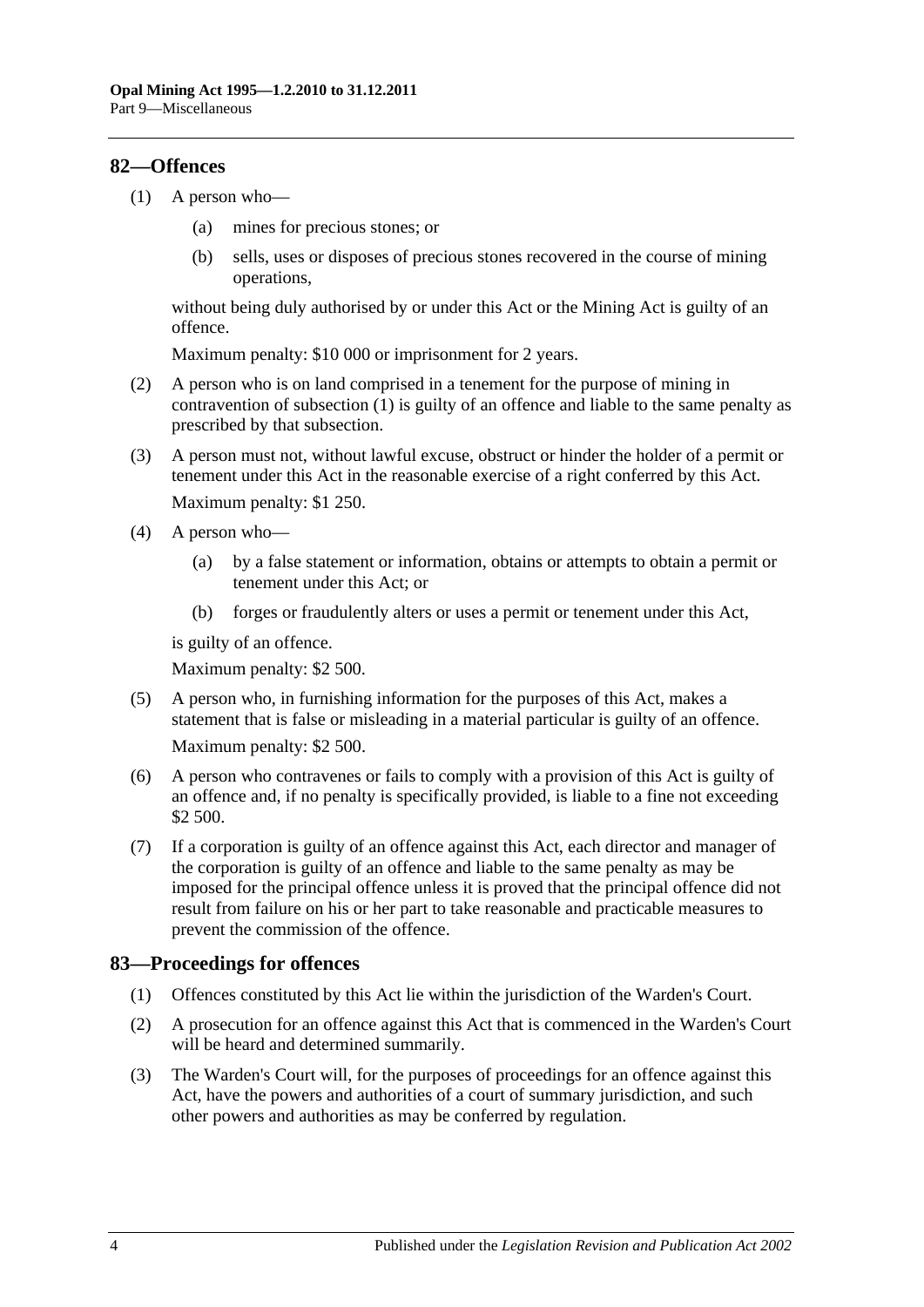- (4) A prosecution for an offence against this Act may be commenced at any time within two years after the date of the alleged commission of the offence or, with the authorisation of the Attorney-General, at a later time within three years after the date of the alleged commission of the offence.
- (5) An apparently genuine document purporting to be signed by the Attorney-General and to authorise the commencement of proceedings for an offence against this Act will be accepted in any legal proceedings, in the absence of proof to the contrary, as proof of the authorisation.
- (6) The conferral of jurisdiction on the Warden's Court in respect of offences does not limit the jurisdiction of any other court.

#### <span id="page-58-0"></span>**84—Prohibition orders**

- (1) The Director may apply to the Warden's Court for an order prohibiting a person from entering or remaining on a precious stones field.
- (2) The Warden's Court may make an order against a person under this section if satisfied that the order is necessary to restore, or to safeguard, good order on a precious stones field.
- (3) An order may be made in the absence of the person if the Warden's Court is satisfied that a copy of the application was served on the person and the person was given reasonable notice of the hearing of the matter.
- (4) An order under this section must be served on the person personally and is not binding until it has been so served.
- (5) A person bound by an order who enters, or remains on, a precious stones field in contravention of the order is guilty of an offence.

Maximum penalty: \$5 000 or imprisonment for 1 year.

- (6) The Warden's Court may revoke an order under this section on application—
	- (a) by the Director; or
	- (b) by the person bound by the order.

#### <span id="page-58-1"></span>**85—Power of Mining Registrar to require pegs to be removed**

If the Mining Registrar is satisfied on reasonable grounds that an area has been pegged out in contravention of this Act or otherwise than in accordance with an authority conferred by this Act, the Mining Registrar may cause the pegs to be removed.

#### <span id="page-58-2"></span>**86—Compliance orders**

- (1) If a person carries out mining operations without the authority required by this Act, the ERD Court may, on application by the Director or the owner of the land on which the operations are carried out, make an order (a compliance order) requiring the person (the respondent)—
	- (a) to stop the operations; and
	- (b) if the operations have resulted in damage to land—to take specified action to restore the land to its former condition.
- (2) Before the Court makes a compliance order it must allow the respondent a reasonable opportunity to be heard on the application.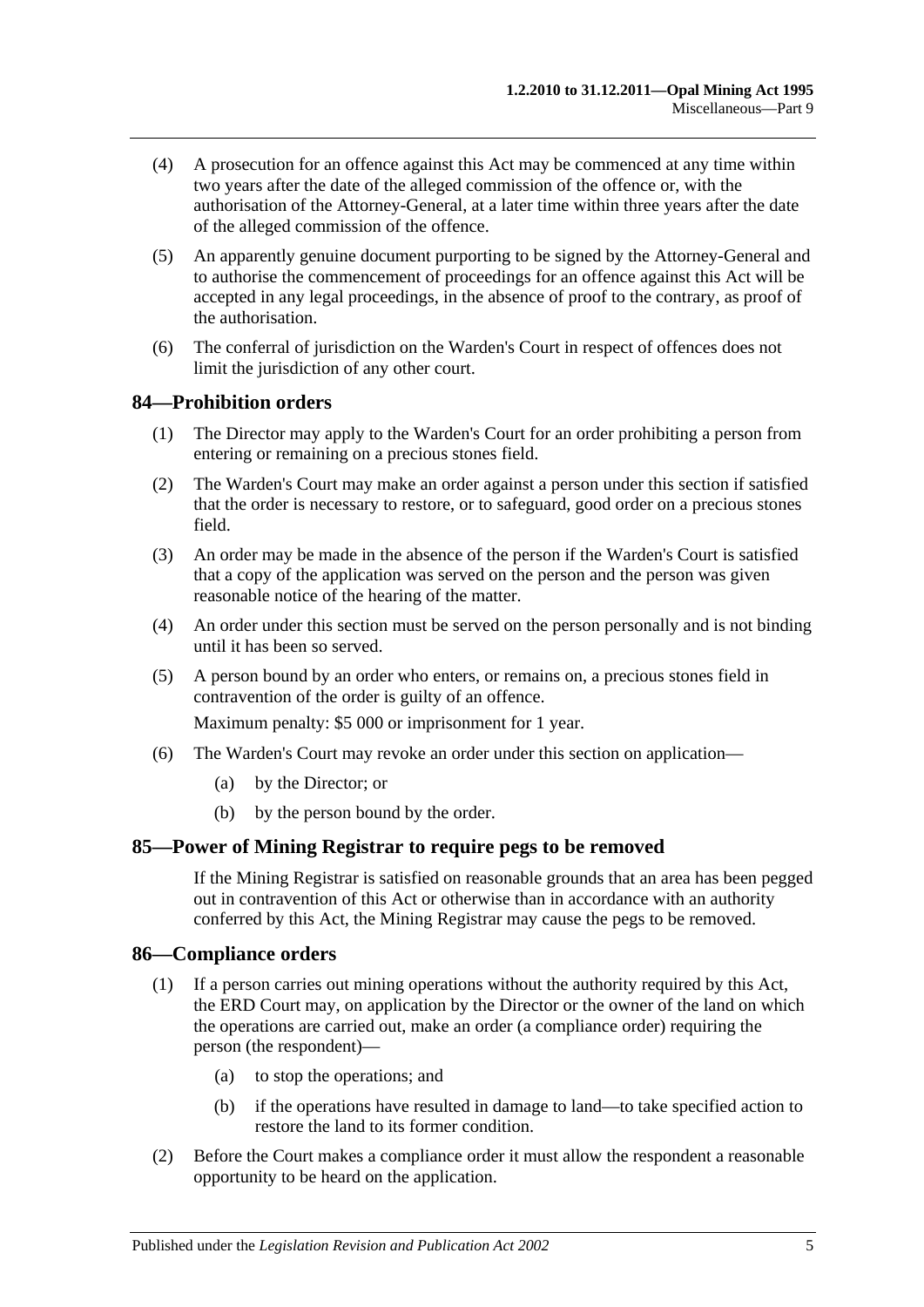(3) A person against whom a compliance order is made must comply with the order. Maximum penalty: \$100 000.

## <span id="page-59-0"></span>**87—Evidentiary provision**

- (1) In proceedings for an offence against this Act, an allegation in a complaint that land referred to in the complaint—
	- (a) comprises, or is within, a precious stones field; or
	- (b) is reserved from the operation of this Act; or
	- (c) is a designated area; or
	- (d) is an exclusion zone; or
	- (e) is exempt land; or
	- (f) is prescribed exempt land,

will be taken to be proved in the absence of proof to the contrary.

- (2) In proceedings, a certificate purporting to be given by the Mining Registrar as to a matter relating to—
	- (a) a permit or tenement under this Act; or
	- (b) a notice or requirement under this Act,

constitutes proof, in the absence of proof to the contrary, of the matters so certified.

(3) In proceedings a document purporting to be a precious stones prospecting permit or a certificate of registration of a precious stones tenement will be accepted as such in the absence of proof to the contrary.

#### <span id="page-59-1"></span>**88—Avoidance of double compensation**

In determining compensation to be paid to a body or person under this Act, compensation that has been paid to the body or person, or to which the body or person is entitled under other laws, must be taken into account.

#### <span id="page-59-2"></span>**89—Disposal of waste**

(1) In this section—

*relevant area* means—

- (a) an area pegged out for a precious stones claim; or
- (b) an area within a registered tenement (and, for the purposes of this paragraph, if a registered precious stones claim is within a registered opal development lease, the relevant area for the claim will be taken to include the area of the lease while the lease is in force).
- <span id="page-59-3"></span>(2) A person must not deposit, or allow to be deposited, soil, overburden or other material from a relevant area, or extend an open cut, beyond the boundaries of a relevant area, without the written authority of an authorised person.

Maximum penalty: \$2 500.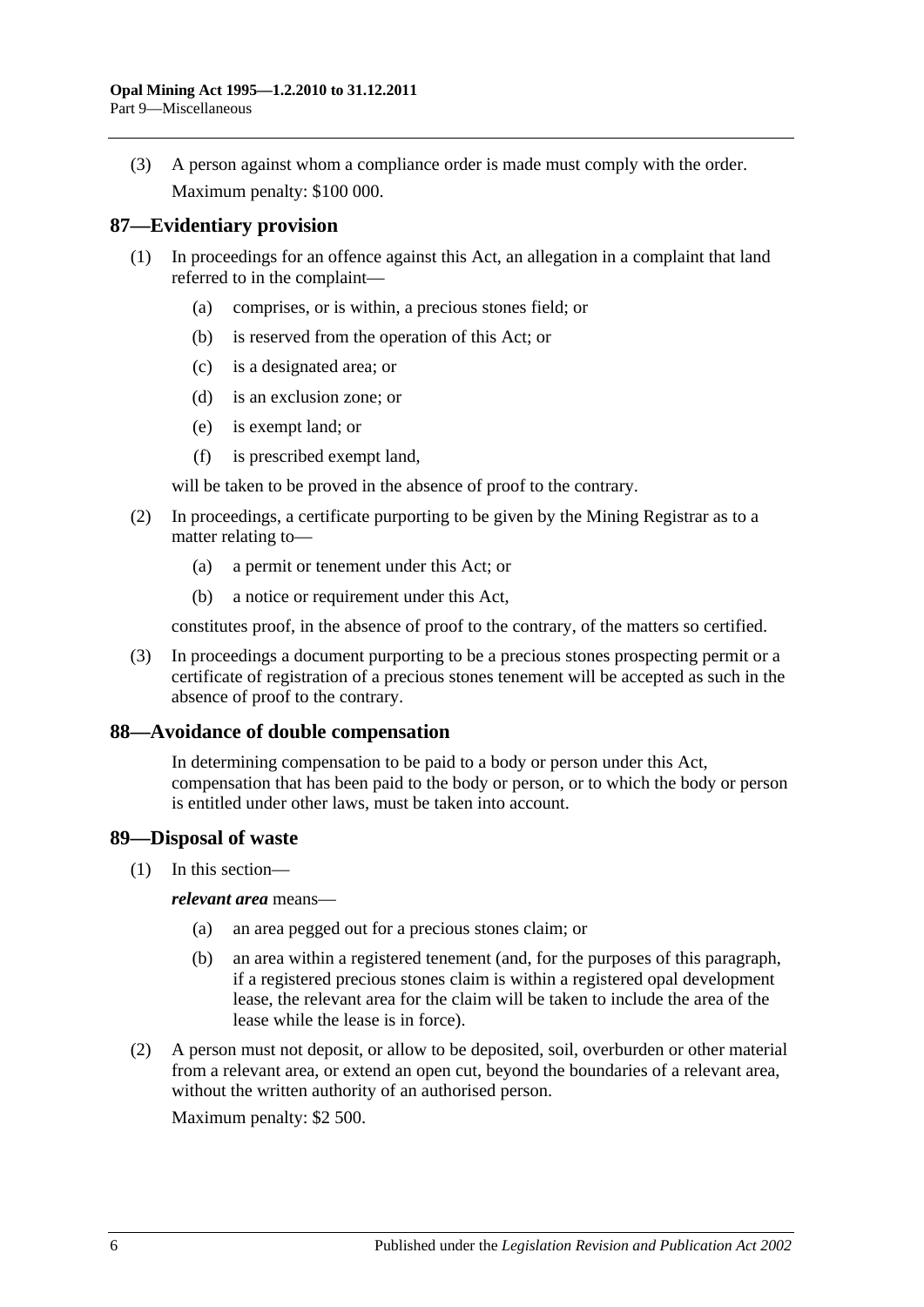- (3) If the relevant area is outside a precious stones field, an authorised person must not give an authority under [subsection](#page-59-3) (2) without the written permission of the owner of the land.
- <span id="page-60-4"></span>(4) An authority may be given subject to conditions specified by the authorised person.
- (5) A person must not contravene or fail to comply with a condition. Maximum penalty: \$2 500.
- <span id="page-60-5"></span>(6) If a person acts in contravention of [subsection](#page-59-3) (2), or of a condition under [subsection](#page-60-4) (4), an authorised person may, by notice in writing, require the person to take specified action (immediately or within a period specified in the notice) to remedy the situation.
- (7) A person to whom a notice is addressed under [subsection](#page-60-5) (6) must not, without reasonable excuse, fail to comply with the notice.
- <span id="page-60-6"></span>(8) If the requirements of a notice are not complied with, an authorised person may cause the requirements to be carried out.
- (9) The Director may recover the costs and expenses reasonably incurred in taking action under [subsection](#page-60-6) (8) from the person who failed to comply with the notice, as a debt.

#### <span id="page-60-0"></span>**90—Persons under 18**

The obligations imposed by or under this Act are binding on a minor of or above the age of 16 who holds a permit or tenement as if the person were an adult.

#### <span id="page-60-1"></span>**91—Safety net**

- (1) The Minister may enter into an agreement with the holder of a tenement—
	- (a) that, if the tenement should at some future time be found to be wholly or partially invalid due to circumstances beyond the control of the holder of the tenement, the holder of the tenement will have a preferential right to the grant of a new tenement; and
	- (b) dealing with the terms and conditions on which the new tenement will be provided.
- (2) The Minister must consider any proposal by the holder of a tenement for an agreement under this section.

#### <span id="page-60-7"></span><span id="page-60-2"></span>**92—Land subject to more than one tenement**

- (1) Land must not be simultaneously subject to more than one tenement under this Act.
- (2) However, [subsection](#page-60-7) (1) does not apply to a precious stones claim within an area of an opal development lease where the holder of the lease is the holder of the claim.

#### <span id="page-60-3"></span>**93—Interaction with Mining Act**

(1) Except where express provision is otherwise made, and subject to this section, this Act does not regulate mining operations carried out under the authority of a mining tenement issued under the Mining Act.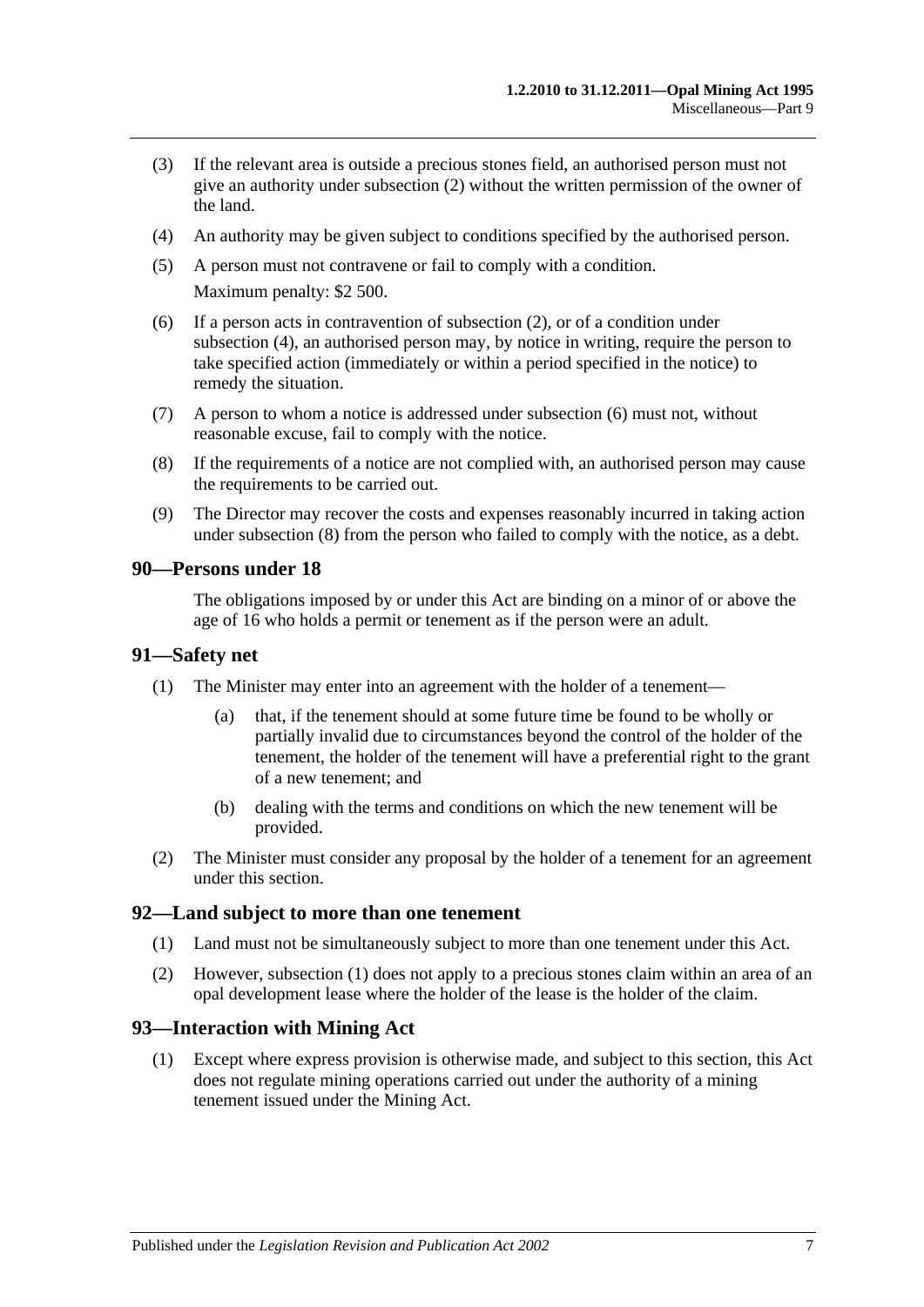- <span id="page-61-3"></span>(2) Subject to this Act and the Mining Act, land may be simultaneously subject to a registered precious stones tenement under this Act and a mining tenement under the Mining Act—
	- (a) if the holder of the tenement that is first registered (whether under this Act or the Mining Act) gives written approval to the registration of the second tenement; or
	- (b) if the Warden's Court approves the registration of the second tenement (whether under this Act or the Mining Act).
- (3) In a situation referred to in [subsection](#page-61-3) (2), the holders of the respective tenements must, subject to maintaining reasonable efficiencies in the conduct of their own operations, and any order of the Warden's Court, take all steps that are reasonably practicable to minimise interference with each others' operations.

Maximum penalty: \$5 000.

- (4) The holders of the respective tenements may agree to the modification of their rights under this Act or the Mining Act (or both) and, subject to an order of the Warden's Court (made on the application of any interested person), that agreement will have effect according to its terms.
- (5) The Warden's Court may, on the application of the holder of a tenement (whether under this Act or the Mining Act), make an order to regulate, restrict or prohibit mining operations where two or more tenements include the same land.
- (6) The holder of a tenement (whether under this Act or the Mining Act) must not contravene or fail to comply with an order of the Warden's Court under this section. Maximum penalty: \$5 000.

## <span id="page-61-0"></span>**94—Interaction with other Acts**

- (1) This Act does not derogate from the following Acts (as they relate to the conduct of mining operations):
	- (a) the *[Local Government Act](http://www.legislation.sa.gov.au/index.aspx?action=legref&type=act&legtitle=Local%20Government%20Act%201934) 1934*;
	- (b) the *[Pastoral Land Management and Conservation Act](http://www.legislation.sa.gov.au/index.aspx?action=legref&type=act&legtitle=Pastoral%20Land%20Management%20and%20Conservation%20Act%201989) 1989*.
- (2) A person must, in carrying out mining operations under this Act, give proper consideration to the protection of any Aboriginal sites or objects within the meaning of the *[Aboriginal Heritage Act](http://www.legislation.sa.gov.au/index.aspx?action=legref&type=act&legtitle=Aboriginal%20Heritage%20Act%201988) 1988* that may be affected by those operations.

#### <span id="page-61-1"></span>**95—Public roads and access routes**

- (1) The rights conferred by this Act may only be exercised with respect to a public road, street or highway, or a public access route under section 45 of the *[Pastoral Land](http://www.legislation.sa.gov.au/index.aspx?action=legref&type=act&legtitle=Pastoral%20Land%20Management%20and%20Conservation%20Act%201989)  [Management and Conservation Act](http://www.legislation.sa.gov.au/index.aspx?action=legref&type=act&legtitle=Pastoral%20Land%20Management%20and%20Conservation%20Act%201989) 1989*, with the written approval of the authority that has control of that road, street, highway or route.
- (2) However, an approval is not required to peg out an area for a precious stones tenement.

#### <span id="page-61-4"></span><span id="page-61-2"></span>**96—Approval of associations**

(1) The Director may, on the application of an association that represents the interests of mining operators, grant an approval to the association to act as an approved association for the purposes of this Act.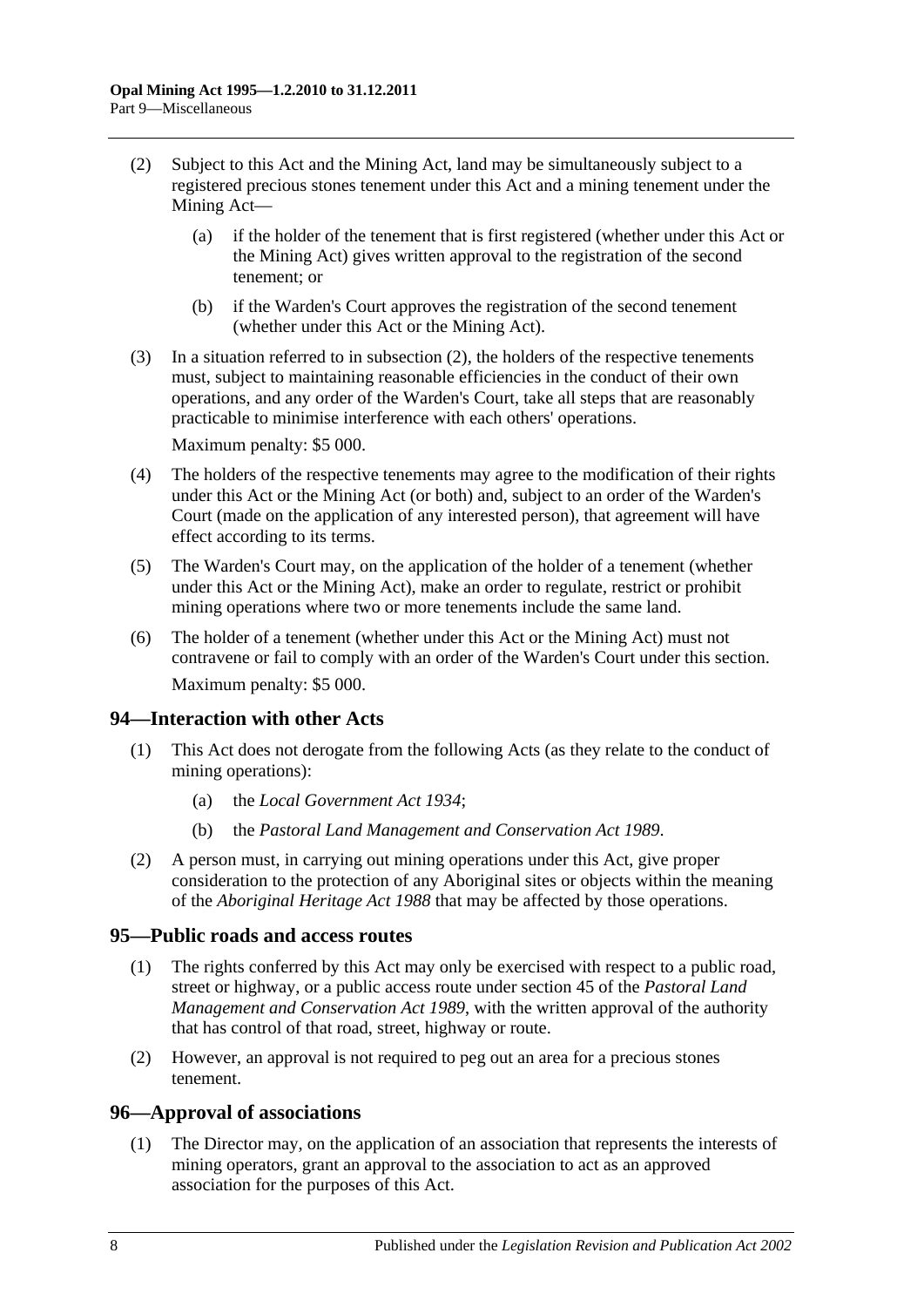- <span id="page-62-2"></span>(2) The Director may, at any time, by written notice to the association, revoke the approval of an association under this section.
- (3) If the Director—
	- (a) refuses to grant an approval to an association under [subsection](#page-61-4) (1); or
	- (b) revokes the approval of an association under [subsection](#page-62-2) (2),

the association may apply to the Minister for a review of that decision.

(4) The Minister may determine the application as the Minister thinks fit and, if the Minister finds in favour of the applicant, grant or preserve the approval (as appropriate).

#### <span id="page-62-0"></span>**98—Powers of attorney**

A person cannot do the following for or on behalf of another (other than a corporation) under a power of attorney:

- (a) apply for a precious stones prospecting permit; or
- (b) prospect, or peg out an area for a tenement; or
- (c) give notice of a pegging; or
- (d) apply for the registration or renewal of a tenement.

#### <span id="page-62-3"></span><span id="page-62-1"></span>**99—Regulations**

- (1) The Governor may make regulations that are contemplated by, or are necessary or expedient for the purposes of, this Act.
- (2) Without limiting the generality of [subsection](#page-62-3) (1), the regulations may—
	- (a) regulate and control the issue of permits, certificates of registration and other instruments under this Act; and
	- (b) prescribe categories of persons who are disqualified from holding a permit or tenement under this Act; and
	- (c) provide for the maintenance and inspection of registers; and
	- (d) regulate, restrict or prohibit specified kinds of operations on land, or land within a specified area, or land of a specified class; and
	- (e) provide that an activity must not be carried out under this Act, or a permit, tenement or other instrument issued under this Act, unless or until a prescribed authority has been consulted and, if the regulations so provide, approved the activity or concurred in the issuing of the permit, tenement or instrument; and
	- (f) require that mining operations be worked with proper diligence, in conformity with the requirements of the regulations, as to the number of personnel, and the nature of machinery, to be employed in carrying out operations and such other matters as may be required in the regulations; and
	- (g) provide for the amalgamation of two or more tenements, or conditions affecting two or more tenements, so that the tenements may be worked as if they constituted a single tenement; and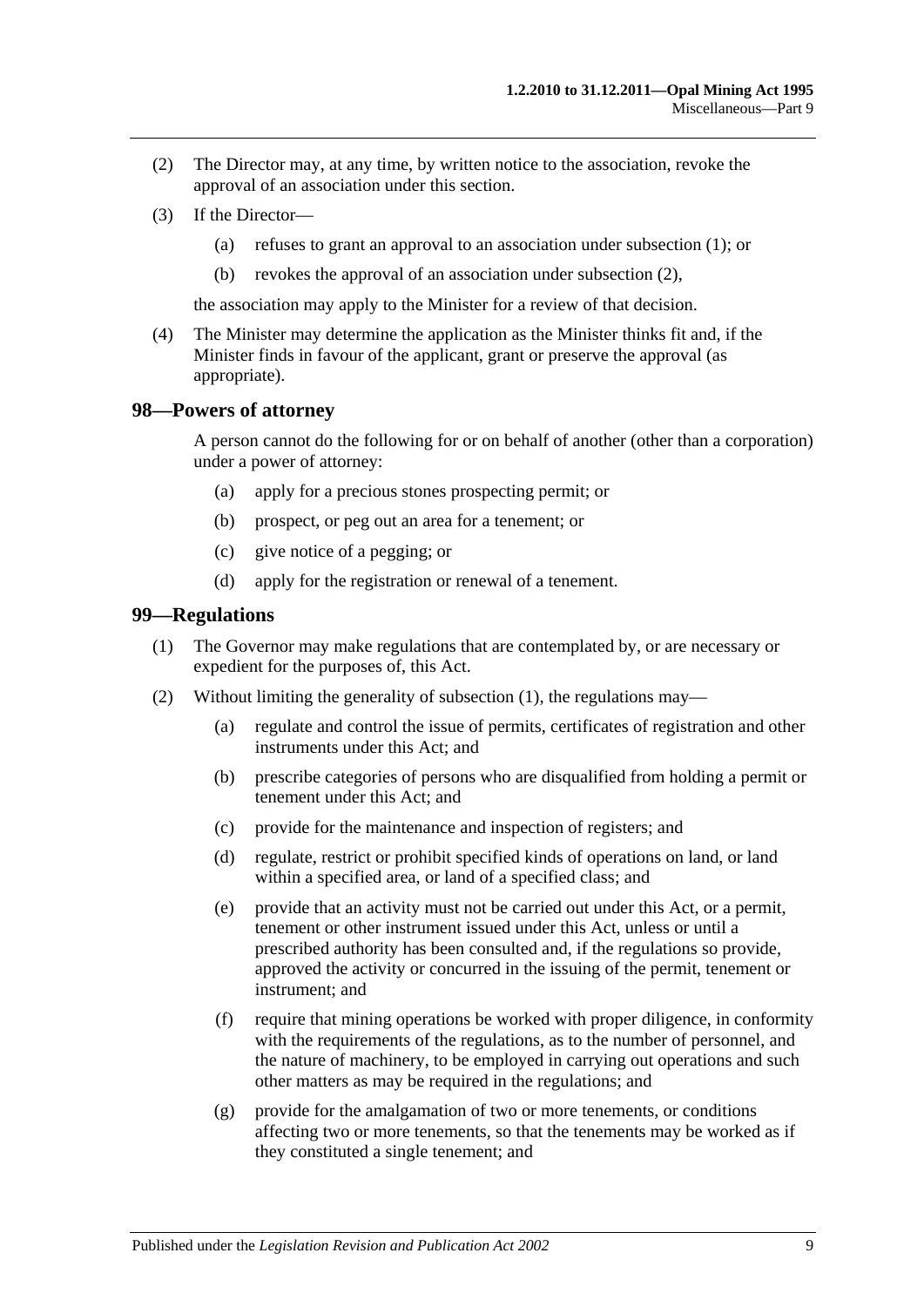- (h) provide for the protection, management, rehabilitation and restoration of land; and
- (i) restrict or prohibit operations that may cause nuisance or inconvenience to persons in the vicinity of mining operations; and
- (j) restrict or prohibit operations that may result in pollution or harm to any watercourse, water supply or natural amenity; and
- (k) prescribe the action that must be taken if a permit, pegging or tenement lapses or is cancelled under this Act, or otherwise ceases to have effect; and
- (l) provide for the form and service of notices and other documents under this Act; and
- (m) prescribe fees and charges to be paid in respect of a matter under this Act and provide for the recovery of those fees; and
- (n) authorise the release or publication of information of a specified kind obtained in the administration of this Act; and
- (o) prescribed fines (not exceeding \$2 500) for contravention of a regulation.
- (3) The regulations may—
	- (a) refer to or incorporate, wholly or partially and with or without modification, a code, standard or other document prepared or published by a prescribed body, either as in force at the time the regulations are made or as in force from time to time; and
	- (b) be of general or limited application; and
	- (c) make different provision according to the persons, things or circumstances to which they are expressed to apply; and
	- (d) provide that a specified provision of this Act does not apply, or applies with prescribed variations, in any circumstance or situation (or circumstance or situation of a prescribed class) specified by the regulations, subject to any condition to which the regulations are expressed to be subject; and
	- (e) provide that a matter or thing is to be determined, dispensed with, regulated or prohibited according to the discretion of the Minister, the Director, the Mining Registrar or a prescribed authority.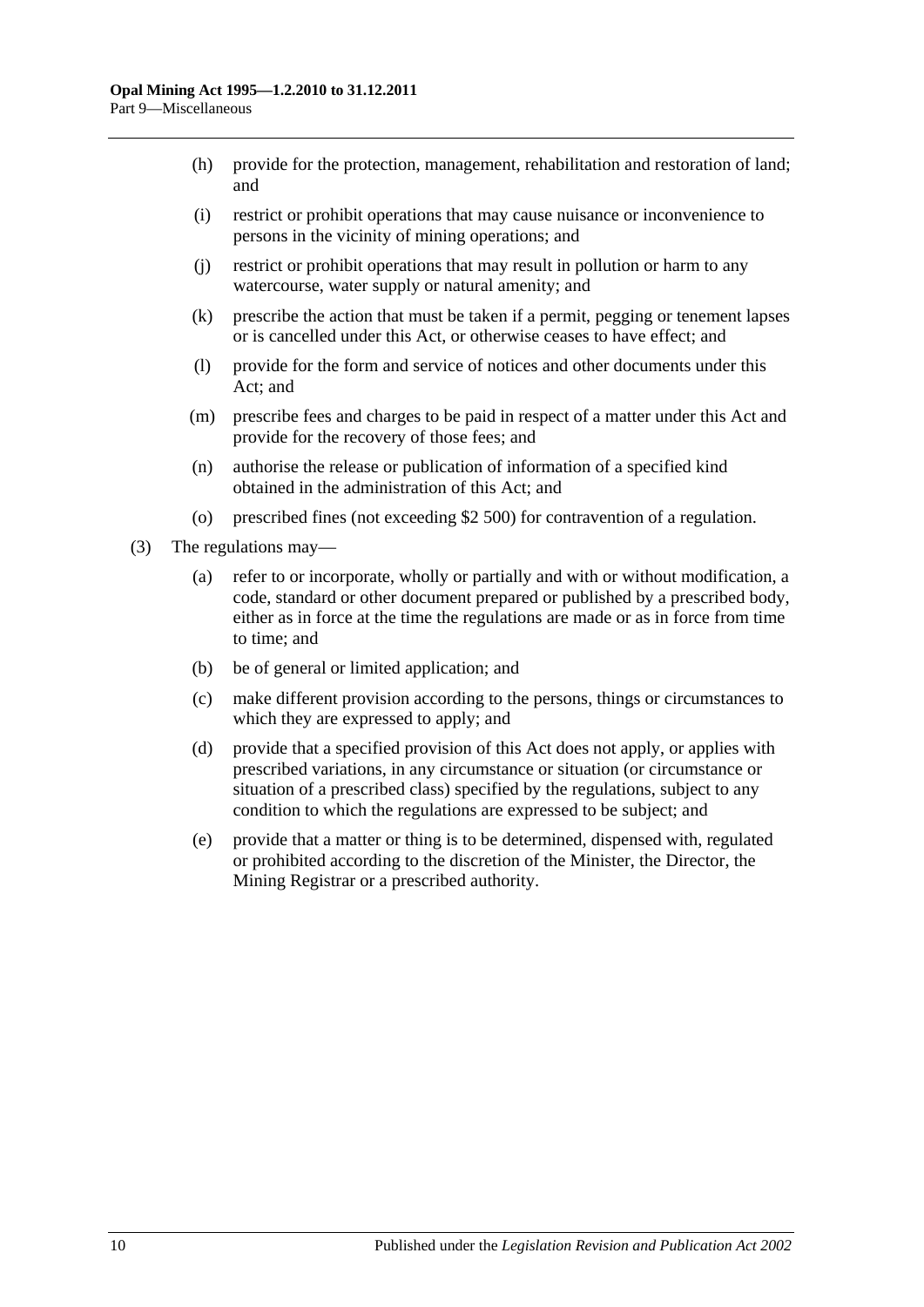## <span id="page-64-0"></span>**Schedule 1—Transitional provisions**

## <span id="page-64-1"></span>**1—Precious stones fields; reserved land**

- (1) A precious stones field under the Mining Act immediately before the commencement of this clause will be taken to have been declared as a precious stones field under this Act.
- (2) Land reserved from the operation of the Mining Act immediately before the commencement of this clause will be taken to have been reserved from the operation of this Act.

## <span id="page-64-2"></span>**2—Existing permits, tenements etc—Precious stones**

- (1) A precious stones prospecting permit in force under the Mining Act immediately before the commencement of this clause will be taken to be a precious stones prospecting permit issued under this Act (and, subject to this Act, will continue in force for the balance of its term).
- (2) A precious stones claim registered under the Mining Act immediately before the commencement of this clause will be taken to be a precious stones claim registered under this Act (and, subject to this Act, the registration will continue for the balance of the term of the claim).
- (3) A valid pegging for precious stones under the Mining Act in existence immediately before the commencement of this clause will continue to have effect under this Act.
- (4) An application made under the Mining Act that had not been determined before the commencement of this clause may, if so determined by the Mining Registrar, be dealt with under this Act.

## <span id="page-64-3"></span>**3—Exploration licences**

- (1) An exploration licence in force under the Mining Act immediately before the commencement of this clause will not be taken to include an authority to carry out exploratory operations for precious stones.
- (2) However, the Minister may, on the application of the holder of an exploration licence made after the commencement of this clause and subject to the Mining Act (as amended by this Act), if the Minister in his or her absolute discretion thinks fit, vary the terms of an exploration licence to authorise exploratory operations for precious stones under the licence.

## <span id="page-64-4"></span>**4—Appointments**

A mining registrar holding office immediately before the commencement of this clause will be taken to have been appointed to that office by the Minister under section 13 of the Mining Act (as amended by this Act), and will continue to hold that office until the appointment is revoked by the Minister.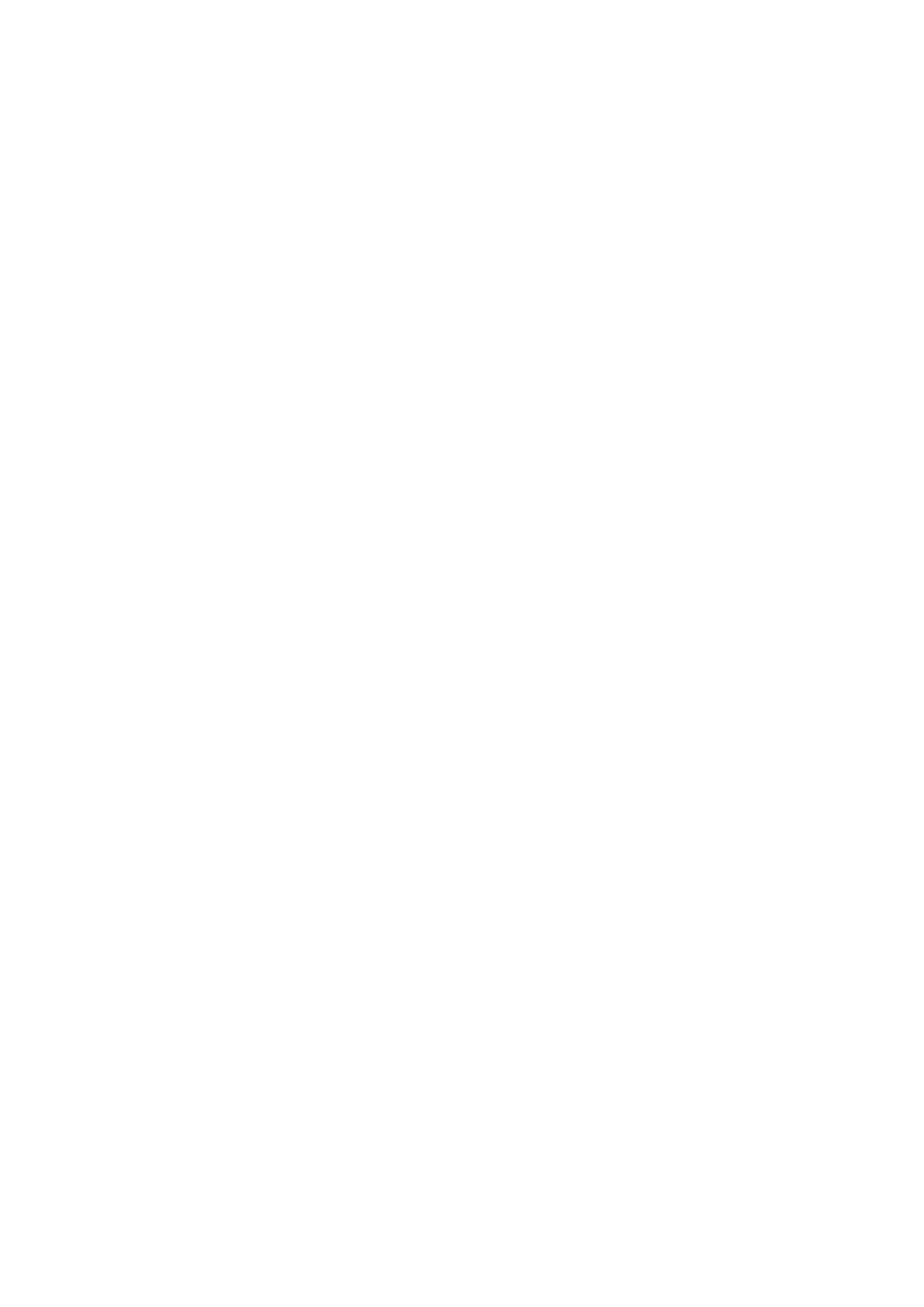## <span id="page-66-0"></span>**Legislative history**

## **Notes**

• This version is comprised of the following:

| Part 1    | 24.11.2003 (Reprint No 6) |
|-----------|---------------------------|
| Part 2    | 12.6.2003 (Reprint No 5)  |
| Part 3    | 4.9.2006                  |
| Part 4    | 12.6.2003 (Reprint No 5)  |
| Part 5    | 12.6.2003 (Reprint No 5)  |
| Part 6    | 12.6.2003 (Reprint No 5)  |
| Part 7    | 4.9.2006                  |
| Part 8    | 4.9.2006                  |
| Part 9    | 1.2.2010                  |
| Schedules | 12.6.2003 (Reprint No 5)  |

- Amendments of this version that are uncommenced are not incorporated into the text.
- Please note—References in the legislation to other legislation or instruments or to titles of bodies or offices are not automatically updated as part of the program for the revision and publication of legislation and therefore may be obsolete.
- Earlier versions of this Act (historical versions) are listed at the end of the legislative history.
- For further information relating to the Act and subordinate legislation made under the Act see the Index of South Australian Statutes or www.legislation.sa.gov.au.

## **Legislation amended by principal Act**

The *Opal Mining Act 1995* amended the following:

*Mining Act 1971*

## **Principal Act and amendments**

New entries appear in bold.

| Year | No  | Title                                                                     | Assent     | Commencement                                                          |
|------|-----|---------------------------------------------------------------------------|------------|-----------------------------------------------------------------------|
| 1995 | 102 | <b>Opal Mining Act 1995</b>                                               | 14.12.1995 | 21.4.1997 (Gazette 3.4.1997 p1386)                                    |
| 1998 | 23  | Statutes Amendment (Native Title)<br>Act 1998                             | 2.4.1998   | Pt 4 (ss $12 \& 13$ )-21.5.1998 (Gazette<br>21.5.1998 p2199)          |
| 1999 | - 1 | <b>Statutes Amendment (Mining)</b><br>Administration) Act 1999            | 25.2.1999  | Pt 3 (s 10)-1.4.1999 (Gazette 25.3.1999<br>p1462                      |
| 2000 | 22  | Statutes Amendment (Extension of<br>Native Title Sunset Clauses) Act 2000 | 8.6.2000   | Pt 3 (s 4)-8.6.2000                                                   |
| 2001 | -69 | Statutes Amendment (Courts and<br>Judicial Administration) Act 2001       | 6.12.2001  | Pt 10 (ss $23 - 25$ ) $-3.2.2002$ ( <i>Gazette</i><br>24.1.2002 p346) |
| 2003 | -12 | Mining (Miscellaneous) Amendment<br>Act 2003                              | 12.6.2003  | Pt 3 (s 19)-12.6.2003 ( <i>Gazette</i><br>12.6.2003 p2497)            |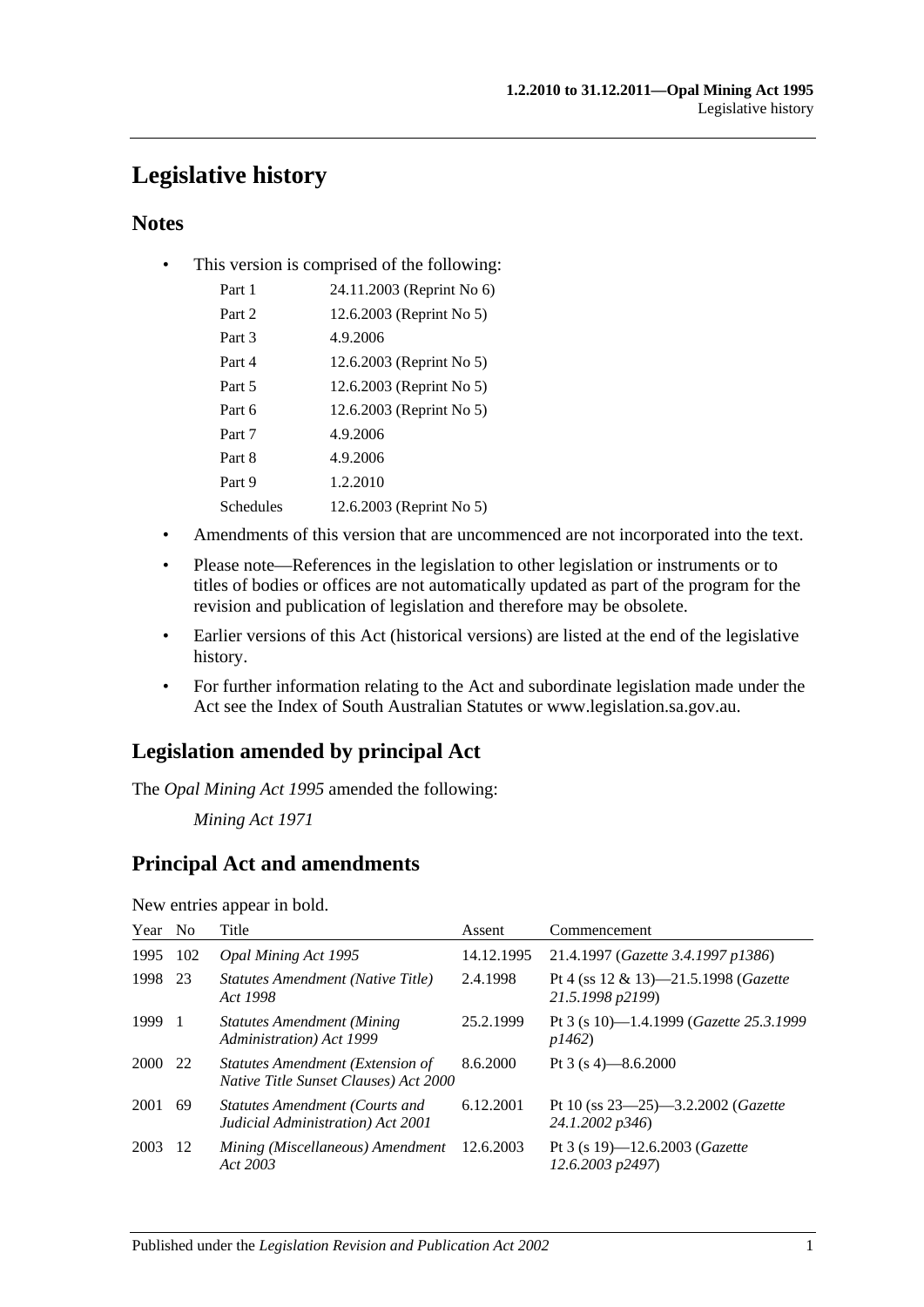## **Opal Mining Act 1995—1.2.2010 to 31.12.2011**

Legislative history

| 2003 35 |     | River Murray Act 2003                                                                            | 31.7.2003  | Sch (cl 16)-24.11.2003 (Gazette<br>20.11.2003 p4203)                   |
|---------|-----|--------------------------------------------------------------------------------------------------|------------|------------------------------------------------------------------------|
| 2006 17 |     | Statutes Amendment (New Rules of<br>Civil Procedure) Act 2006                                    | 6.7.2006   | Pt 57 (ss $177 - 181$ ) -4.9.2006 ( <i>Gazette</i><br>17.8.2006 p2831) |
| 2009    | -83 | Anangu Pitjantjatjara Yankunytjatjara 10.12.2009<br>Land Rights (Mintabie) Amendment<br>Act 2009 |            | Sch 1 (cll $1-3 & 14$ )—uncommenced                                    |
| 2009    | -84 | <b>Statutes Amendment (Public Sector</b><br><b>Consequential Amendments) Act</b><br>2009         | 10.12.2009 | Pt 103 (s $250$ )-1.2.2010 ( <i>Gazette</i><br>28.1.2010 p320)         |
| 2011    | 36  | Statutes Amendment (Directors'<br>Liability) Act 2011                                            | 22.9.2011  | Pt 13 (s 15)—1.1.2012 ( <i>Gazette</i><br>15.12.2011 p4988)            |

## **Provisions amended**

New entries appear in bold.

Entries that relate to provisions that have been deleted appear in italics.

| Provision                              | How varied                                                            | Commencement                 |
|----------------------------------------|-----------------------------------------------------------------------|------------------------------|
| Long title                             | amended under Legislation Revision and<br><b>Publication Act 2002</b> | 12.6.2003                    |
| Pt1                                    |                                                                       |                              |
| s <sub>2</sub>                         | omitted under Legislation Revision and<br><b>Publication Act 2002</b> | 12.6.2003                    |
| s 3                                    |                                                                       |                              |
| $s \; 3(1)$                            |                                                                       |                              |
| appropriate court                      | amended by 69/2001 s 23                                               | 3.2.2002                     |
| <b>River Murray</b><br>Protection Area | inserted by $35/2003$ Sch cl 16(a)                                    | 24.11.2003                   |
| s <sub>5</sub>                         |                                                                       |                              |
| $s\ 5(3a)$                             | inserted by 35/2003 Sch cl 16(b)                                      | 24.11.2003                   |
| Pt 2                                   |                                                                       |                              |
| $s$ 10 $A$                             | inserted by 83/2009 Sch 1 cl 1                                        | uncommenced-not incorporated |
| Pt <sub>3</sub>                        |                                                                       |                              |
| ss 18A and 18B                         | inserted by 83/2009 Sch 1 cl 2                                        | uncommenced—not incorporated |
| $s$ 19 $A$                             | inserted by 83/2009 Sch 1 cl 3                                        | uncommenced-not incorporated |
| s <sub>26</sub>                        |                                                                       |                              |
| $s \; 26(5)$                           | amended by 17/2006 s 177                                              | 4.9.2006                     |
| Pt 7                                   |                                                                       |                              |
| s <sub>53</sub>                        |                                                                       |                              |
| s 53(2)                                | amended by 23/1998 s 12                                               | 21.5.1998                    |
| s 56                                   |                                                                       |                              |
| s 56(1)                                | amended by 17/2006 s 178                                              | 4.9.2006                     |
| s 57                                   |                                                                       |                              |
| s 57(2)                                | amended by 17/2006 s 179                                              | 4.9.2006                     |
| s 70A                                  | inserted by 1/1999 s 10                                               | 1.4.1999                     |
| s 71                                   | amended by 23/1998 s 13                                               | 21.5.1998                    |

2 Published under the *Legislation Revision and Publication Act 2002*